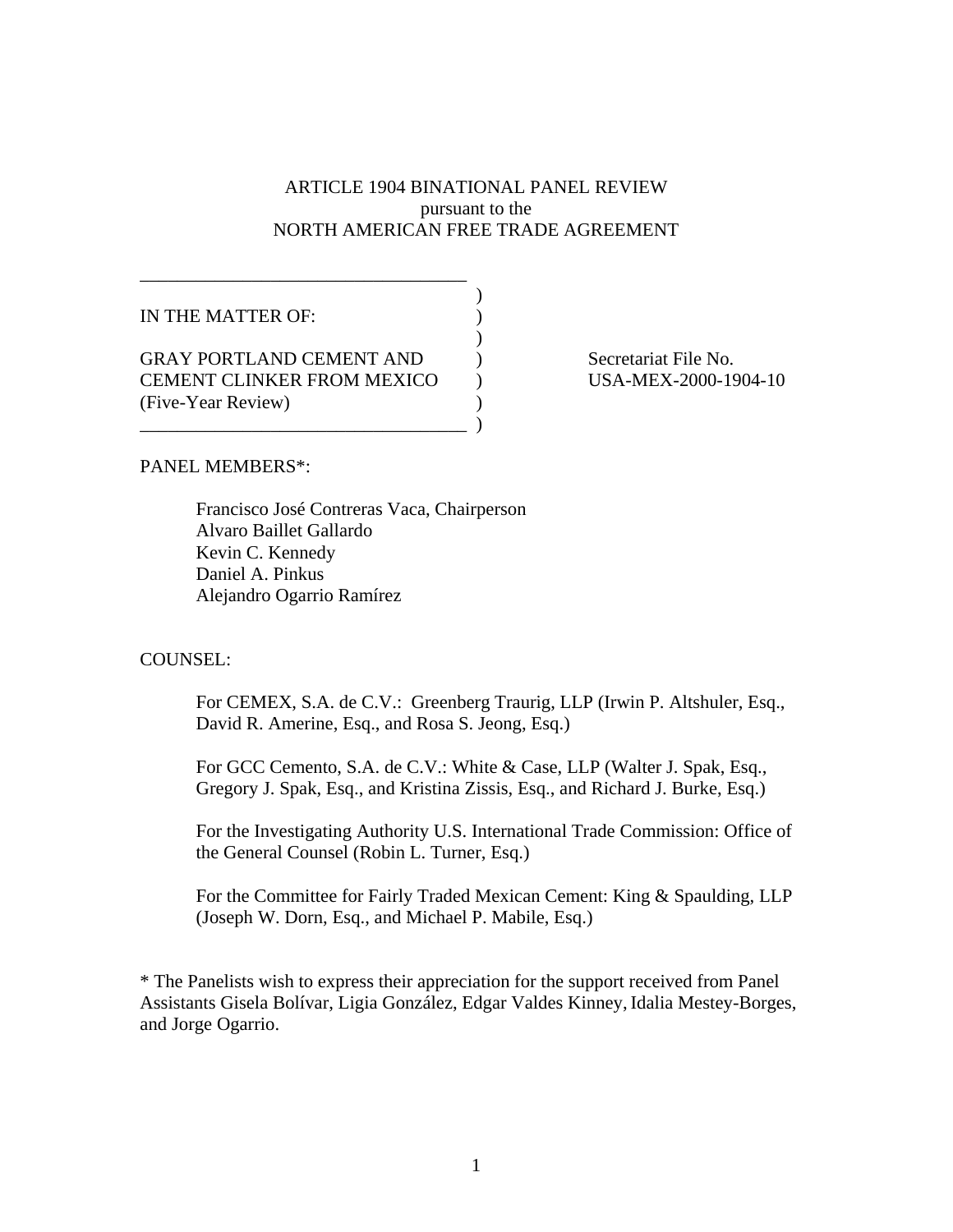#### **DECISION OF THE PANEL**

## **I. INTRODUCTION**

 $\overline{a}$ 

 This Panel has been constituted pursuant to Article 1904.2 of the North American Free Trade Agreement and appointed to review the five-year "sunset" review of the U.S. International Trade Commission involving imports of gray portland cement and cement clinker from Mexico. See Gray Portland Cement and Clinker from Japan, Mexico, and Venezuela, Inv. Nos. 303-TA-21 (Review) and 731-TA-451, 461, and 519 (Review) (USITC Pub. 3361 Oct. 2000). The International Trade Commission determined that revocation of the antidumping duty order on gray portland cement and cement clinker from Mexico would likely lead to a continuation or recurrence of material injury to an industry in the United States within a reasonably foreseeable time.<sup>[1](#page-1-0)</sup> In addition to the Investigating Authority the U.S. International Trade Commission ("ITC," "Commission," or "Investigating Authority"), the parties to this proceeding are CEMEX, S.A. de C.V. ("CEMEX"), GCC Cemento, S.A. de C.V. ("GCCC"), and the Committee for Fairly Traded Mexican Cement ("the Committee").

The Panel hereby renders its decision in accordance with Article 1904.8 of the Agreement and Part VII of the Rules of Procedure for Article 1904 Binational Panel Reviews.

<span id="page-1-0"></span><sup>&</sup>lt;sup>1</sup> Notice of the Commission's determination was published in the Federal Register at 65 Fed. Reg. 65,327 (Nov. 1, 2000). The Commission also determined that revocation of the antidumping duty order on gray portland cement and cement clinker from Japan would likely lead to continuation or recurrence of material injury to an industry in the United States within a reasonably foreseeable time. In a parallel determination, the Commission determined that termination of the suspension agreements on cement from Venezuela would not be likely to lead to continuation or recurrence of material injury to an industry in the United States within a reasonably foreseeable time.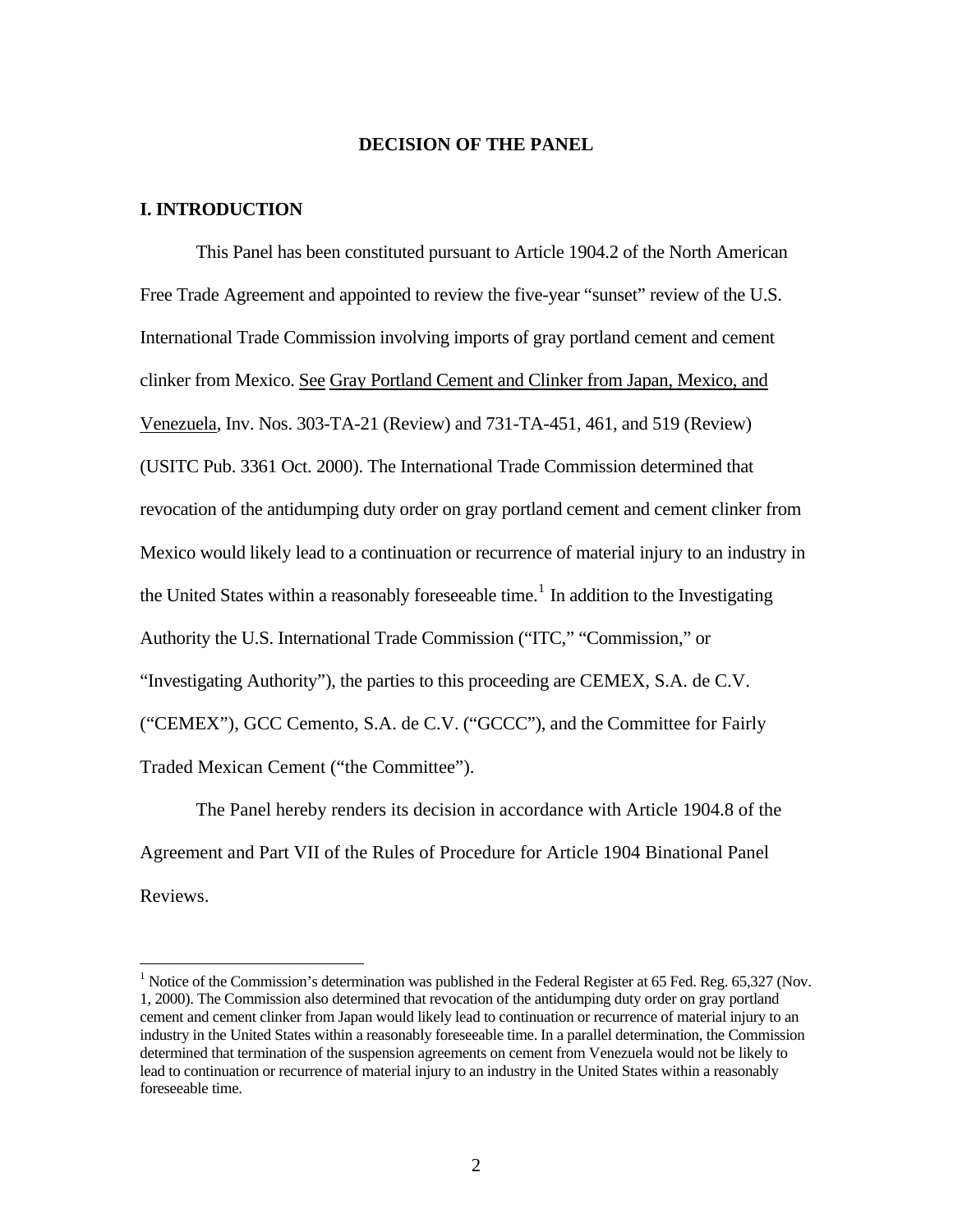### **II. BACKGROUND**

 $\overline{a}$ 

 On August 23, 1990, the Commission determined that a regional industry in the United States was being materially injured by reason of imports of gray portland cement and cement clinker from Mexico that were being sold at less than fair value.<sup>[2](#page-2-0)</sup> In making its determination the Commission concluded that appropriate circumstances existed for finding a regional industry, with the regional industry consisting of the U.S. producers in the "Southern-tier Region."<sup>[3](#page-2-1)</sup> Pursuant to section 751(c) of the Tariff Act of 1930, as amended, 19 U.S.C. § 1675(c), on August 2, 1999, the Commission instituted its first sunset review of its original material injury determination to determine whether revocation of the antidumping duty order on cement from Mexico would likely lead to continuation or recurrence of material injury. Thereafter, on October 27, 2000, the Commission determined by a vote of 4-1 that revocation of the antidumping duty order on cement from Mexico would be likely to lead to a continuation or recurrence of material injury to a regional industry in the United States within a reasonably foreseeable time.

On November 21, 2000, CEMEX filed a request for NAFTA Chapter 19 binational panel review. GCCC followed suit with its own request on November 22, 2000. On December 21, 2000, CEMEX and GCCC both filed separate complaints generally alleging that the Commission's sunset review determination is unsupported by

<span id="page-2-0"></span><sup>&</sup>lt;sup>2</sup> See Gray Portland Cement and Cement Clinker from Mexico, Inv. No. 731-TA-451 (Final) (USITC Pub. 2305 Aug. 1990)("Mexico Cement Final Determination"). Throughout this decision, the term "gray portland cement and cement clinker" is referred to collectively as "cement."

<span id="page-2-1"></span><sup>&</sup>lt;sup>3</sup> The Southern-tier Region consists of the States of Florida, Alabama, Mississippi, Louisiana, Texas, New Mexico, Arizona, and California. See Mexico Cement Final Determination, at 14-17, 53.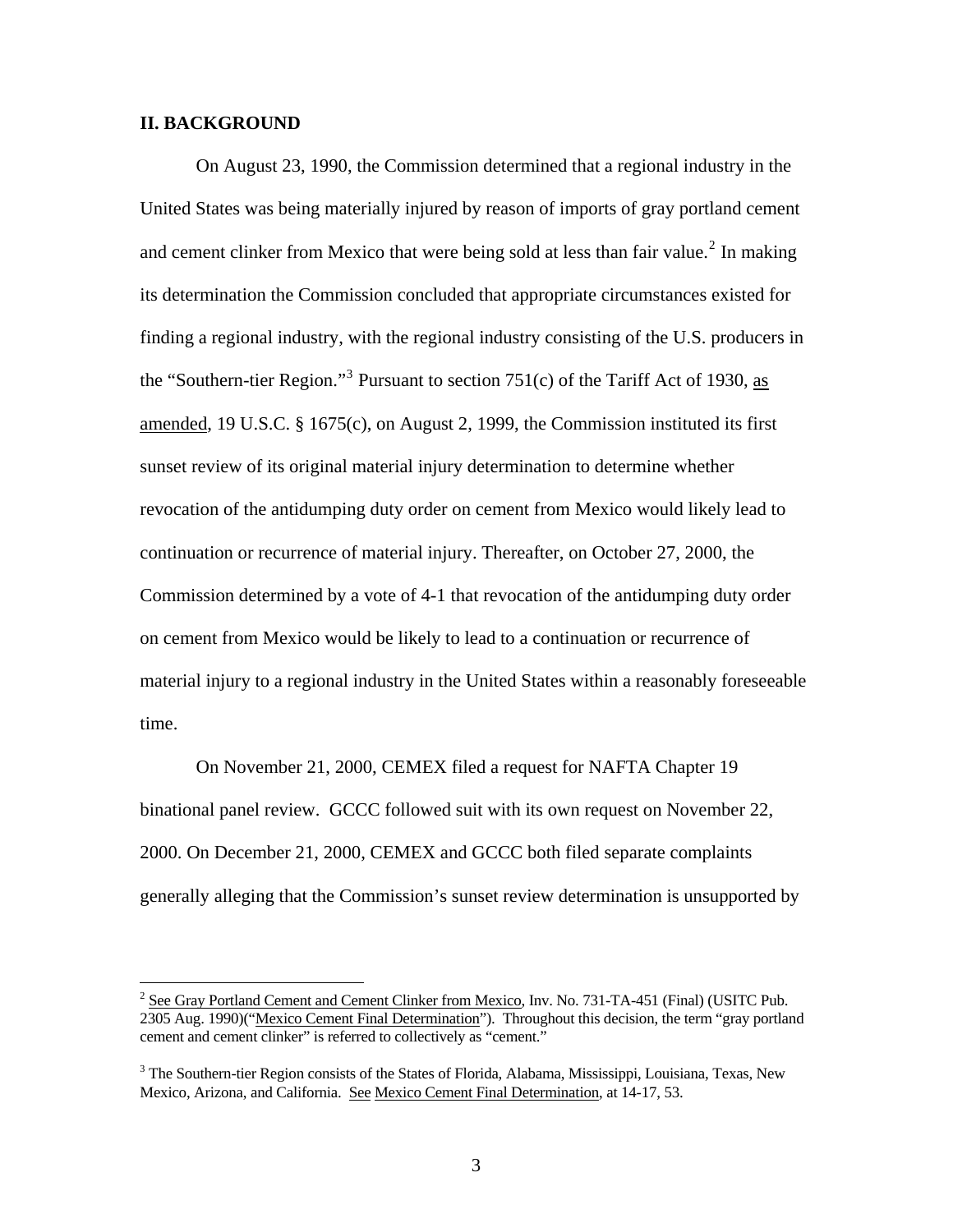substantial evidence or is otherwise contrary to law. Beyond that broad claim of error, the Complainants allege the following specific defects in the Commission's determination.

First, according to Complainant GCCC, the Commission's finding that regional injury was likely to recur is unsupported by substantial evidence. Second, GCCC contends that the Commission's finding that material injury was likely to recur within a reasonably foreseeable time is unsupported by substantial evidence or is otherwise contrary to law. Third, GCCC maintains that the Commission's regional industry finding is unsupported by substantial evidence or is otherwise contrary to law. Finally, GCCC alleges that the Commission's finding that producers of "all or almost all" of the production within the region would likely be materially injured by reason of dumped imports is unsupported by substantial evidence or is otherwise contrary to law.

While generally echoing the allegations of GCCC, Complainant CEMEX alleges defects in the Commission's determination from a slightly different perspective. First, CEMEX alleges that the Commission failed to adequately explain its reasoning that producers of "all or almost all" production within the region would likely be materially injured by reason of dumped imports. Moreover, CEMEX adds, the Commission's "all or almost all" finding is unsupported by substantial evidence or is otherwise contrary to law. Second, CEMEX alleges that the Commission incorrectly interpreted the statutory term "likely." Third, according to CEMEX, the Commission's finding that Mexican producers have significant excess capacity is unsupported by substantial evidence or is otherwise contrary to law. Fourth, CEMEX contends that the Commission's finding that Mexican cement exports to the United States would be priced aggressively if the antidumping duty order were revoked is unsupported by substantial evidence or is otherwise contrary to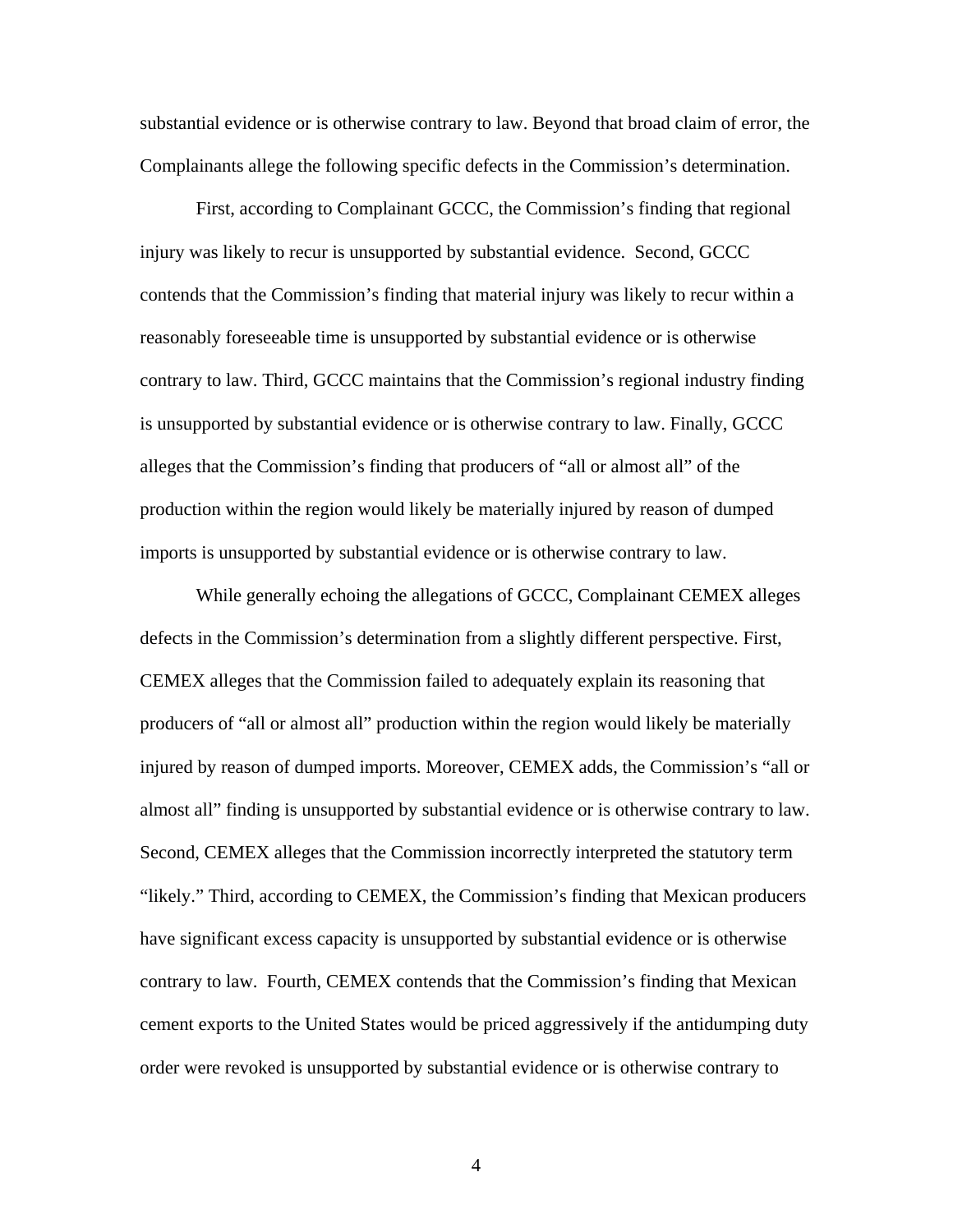law. Finally, CEMEX alleges that the Commission's finding that Mexican producers would subordinate the interests of their U.S. subsidiaries when exporting cement to the United States is unsupported by substantial evidence or is otherwise contrary to law.

Based on the parties' briefs<sup>[4](#page-4-0)</sup> and the oral argument held on April 7, 2005, and as explained in greater detail below, the Panel affirms in part and remands the following six issues to the Commission for a determination not inconsistent with the Panel's decision and instructions:

- (1) Whether the Commission employed a "probable" or "more likely than not" standard, as announced in the CIT's Siderca decision, when evaluating the likely volume, likely price effects, and likely impact on the industry if the antidumping duty order is revoked.
- (2) Whether substantial evidence supports the Commission's finding on the likely volume of subject imports if the antidumping duty order is revoked.
- (3) Whether substantial evidence supports the Commission's finding on the likely price effects of subject imports if the antidumping duty order is revoked.
- (4) Whether substantial evidence supports the Commission's finding on the likely impact of subject imports on the domestic industry if the antidumping duty order is revoked.

<span id="page-4-0"></span><sup>&</sup>lt;sup>4</sup> Through no fault or delay on the part of the Panel, nearly four years passed since the completion of the original briefing schedule in this case in June 2001 and the April 7, 2005 hearing date. Pursuant to a consent motion granted by the Panel on March 3, 2005, the Panel granted the parties leave to file supplemental briefs in order to provide the Panel with both case law and administrative law developments since the filing of the initial and reply briefs in this matter.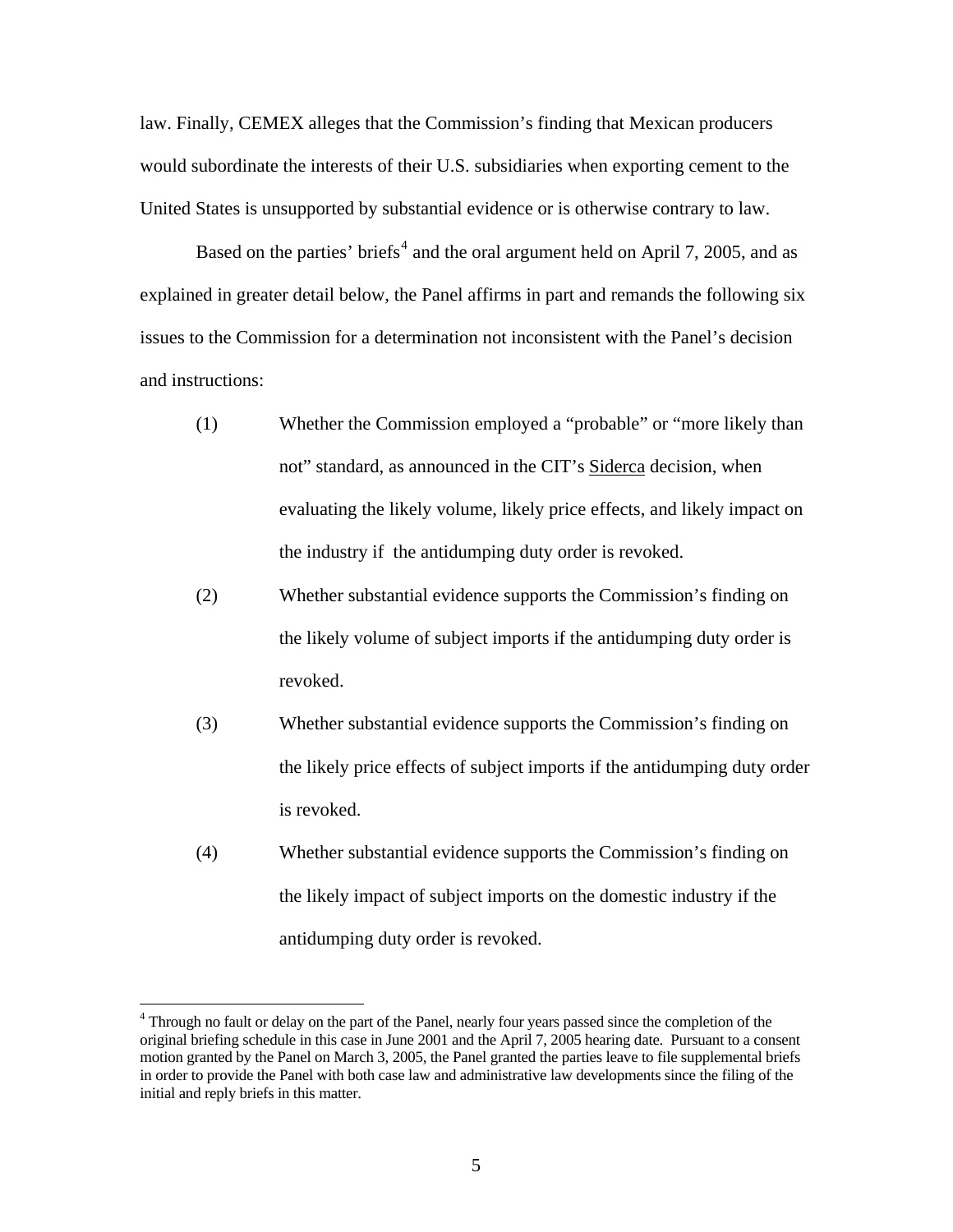- (5) Whether substantial evidence supports the Commission's finding that producers of all or almost all of the domestic production of cement would be materially injured by reason of the subject imports if the antidumping duty order is revoked.
- (6) Whether the Commission properly evaluated the evidence concerning the proposed Southdown acquisition.

## **III. STANDARD OF REVIEW**

 $\overline{a}$ 

 Pursuant to NAFTA Article 1904.3 and NAFTA Annex 1911, the Panel must apply the standard of review set forth in Section 516A(b)(1)(B) of the Tariff Act of 1930, as amended, 19 U.S.C.  $\S$  1516a(b)(1)(B), as well as the general legal principles that the Court of International Trade ("CIT") would apply in reviewing a final determination by the Commission. Accordingly, the Panel will uphold any ITC determination, finding, or conclusion unless that determination, finding, or conclusion is either unsupported by substantial evidence on the record, or is otherwise not in accordance with law.

All parties to this review agree that the applicable standard of review is the one specified in NAFTA Articles 1904.2-.3 and Annex 1911 of the NAFTA. Chapter 19 review panels are directed by Article 1904.3 to apply the following standard of review:

the standard of review set out in Annex 1911 and the general legal principles that a court of the importing Party otherwise would apply to a review of a determination of the competent investigating authority.

These provisions therefore require that a Chapter 19 panel apply the standard of review and "general legal principles" that a federal court in the United States would otherwise apply in reviewing an ITC injury determination.<sup>[5](#page-5-0)</sup>

<span id="page-5-0"></span><sup>5</sup> NAFTA Article 1911 provides a non-exhaustive list of such "general legal principles," including, for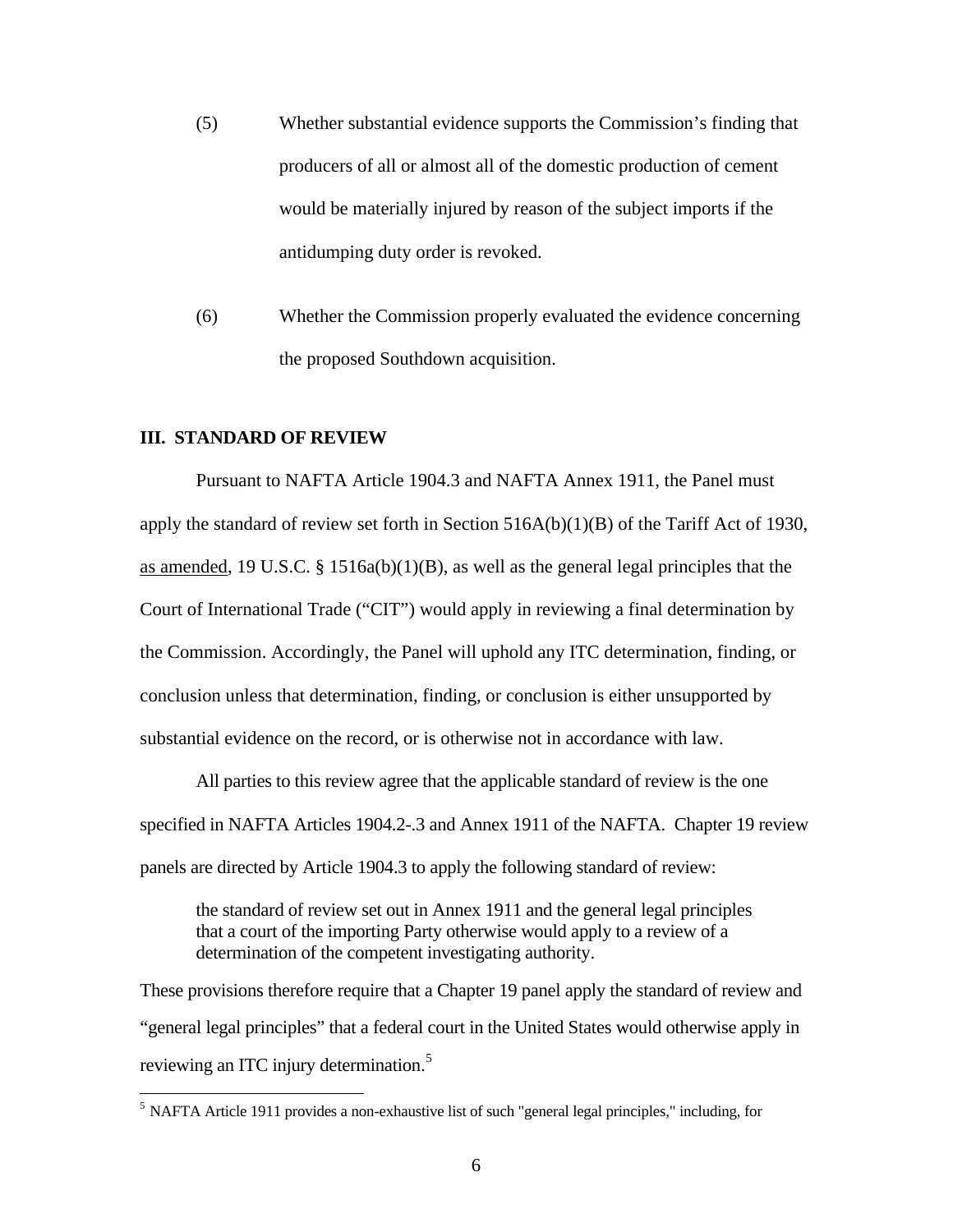Annex 1911 defines the standard of review to be applied in a panel review as "the standard set forth in section 516A(b)(1)(B) of the Tariff Act of 1930, as amended." Section  $516A(b)(1)(B)(i)$ , 19 U.S.C. § 1516a(b)(1)(B)(i), in turn, defines that standard of review as follows:

The court shall hold unlawful any determination, finding, or conclusion found . . . to be unsupported by substantial evidence on the record, or otherwise not in accordance with law.

Accordingly, the standard of review for the instant proceeding includes the "substantial evidence" standard as set out in section  $516A(b)(1)(B)(i)$  of the Tariff Act of 1930, as amended, 19 U.S.C. § 1516a(b)(1)(B)(i).

A. The Substantial Evidence Standard of Review

The Panel must affirm the ITC's Final Determination "unless we conclude that the .

. . determination is not supported by substantial evidence or is otherwise not in accordance

with law." PPG Industries, Inc. v. United States, 978 F.2d 1232, 1236 (Fed. Cir. 1992). The

U.S. Supreme Court has explained what quantum of evidence constitutes "substantial

evidence" in the following terms:

Substantial evidence is more than a mere scintilla, and must do more than create a suspicion of the existence of the fact to be established. "It means such relevant evidence as a reasonable mind might accept as adequate to support a conclusion,"... and it must be enough to justify, if the trial were to a jury, a refusal to direct a verdict when the conclusion sought to be drawn from is one of fact for the jury.

NLRB v. Columbian Enameling & Stamping Co., 306 U.S. 292, 300 (1939) (quoting Consolidated Edison Co. v. NLRB, 305 U.S. 197, 229 (1938)). Accord Consolo v. Federal Maritime Comm'n, 383 U.S. 607, 619-20 (1966); Universal Camera Corp. v. NLRB, 340

example, "standing, due process, rules of statutory construction, mootness, and exhaustion of legal remedies."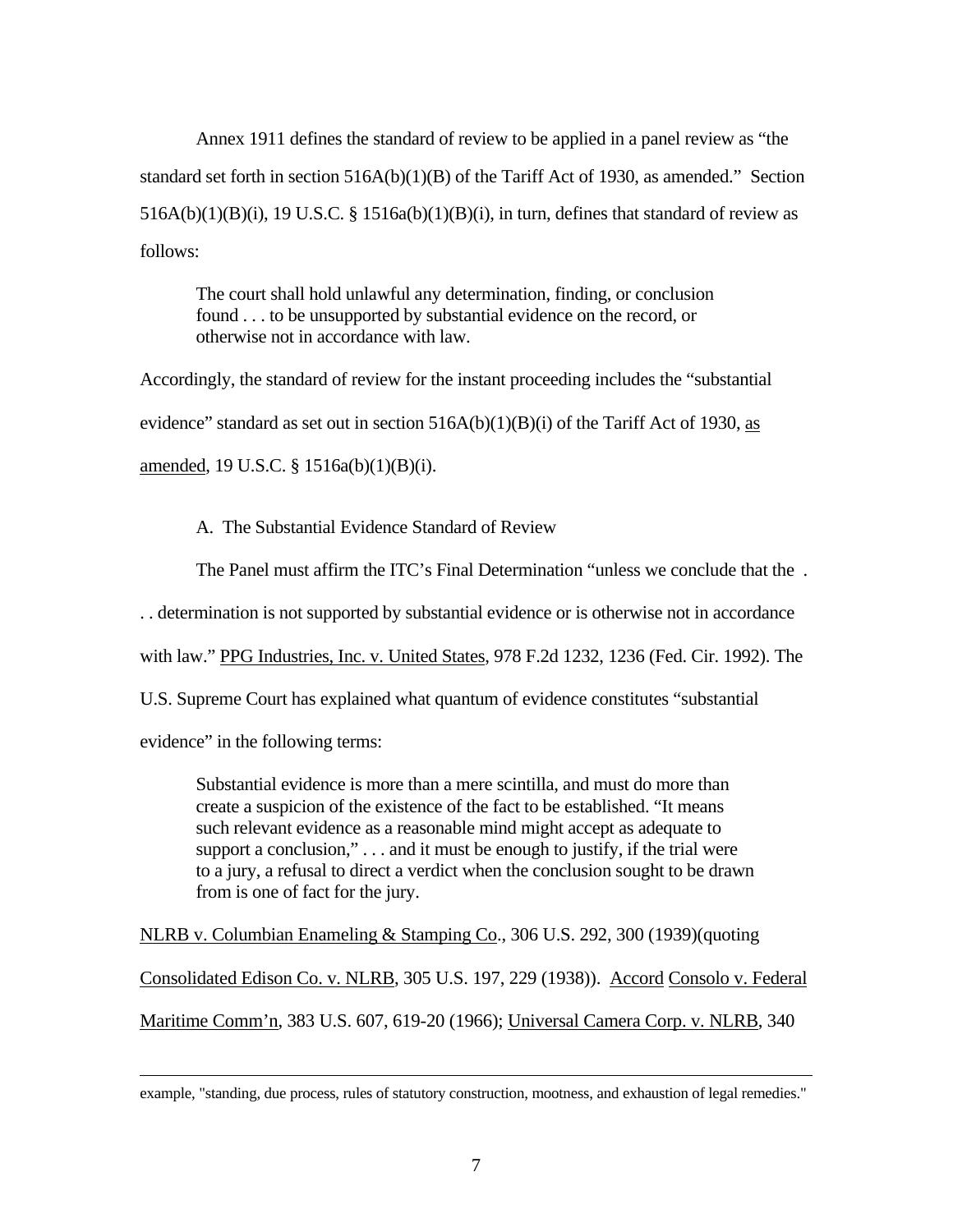U.S. 474, 477 (1951). Substantial evidence thus constitutes "something less than the weight of the evidence." Consolo v. Federal Maritime Comm'n, 383 U.S. at 619-20.

 The Court of Appeals for the Federal Circuit has applied the same interpretation of "substantial evidence" in reviewing administrative agency determinations in international trade investigations. As noted by the Federal Circuit, "The possibility of drawing two inconsistent conclusions from the evidence does not prevent an administrative agency's finding from being supported by substantial evidence." Matsushita Electric Industrial Co. v. United States, 750 F.2d 927, 933 (1984)(quoting Consolo v. Federal Maritime Comm'n, 383 U.S. at 619-20). To this rule the Court of International Trade has added that it is "not within the Court's domain either to weigh the adequate quality or quantity of the evidence for sufficiency or to reject a finding on grounds of a differing interpretation of the record." Koyo Seiko Co., Ltd. v. United States, 810 F. Supp. 1287, 1289 (Ct. Int'l Trade 1993)(quoting Timken Co. v. United States, 699 F. Supp. 300, 306 (1988), aff'd, 894 F.2d 385 (Fed. Cir. 1990)). Neither a Chapter 19 panel nor a reviewing court "may . . . substitute its judgment for that of the [agency] when the choice is 'between two fairly conflicting views, even though the court would justifiably have made a different choice had the matter been before it de novo.'" American Spring Wire Corp. v. United States, 590 F. Supp. 1273, 1276 (Ct. Int'l Trade 1984), aff'd sub nom. Armco, Inc. v. United States, 760 F.2d 249 (Fed. Cir. 1985)(quoting Universal Camera Corp. v. NLRB, 340 U.S. at 348).

 Nevertheless, as the Federal Circuit stressed in Gerald Metals, Inc. v. United States, 132 F.3d 716, 720 (1977), the substantial evidence standard of review requires more than a mere assertion of evidence that justifies the Commission's determination.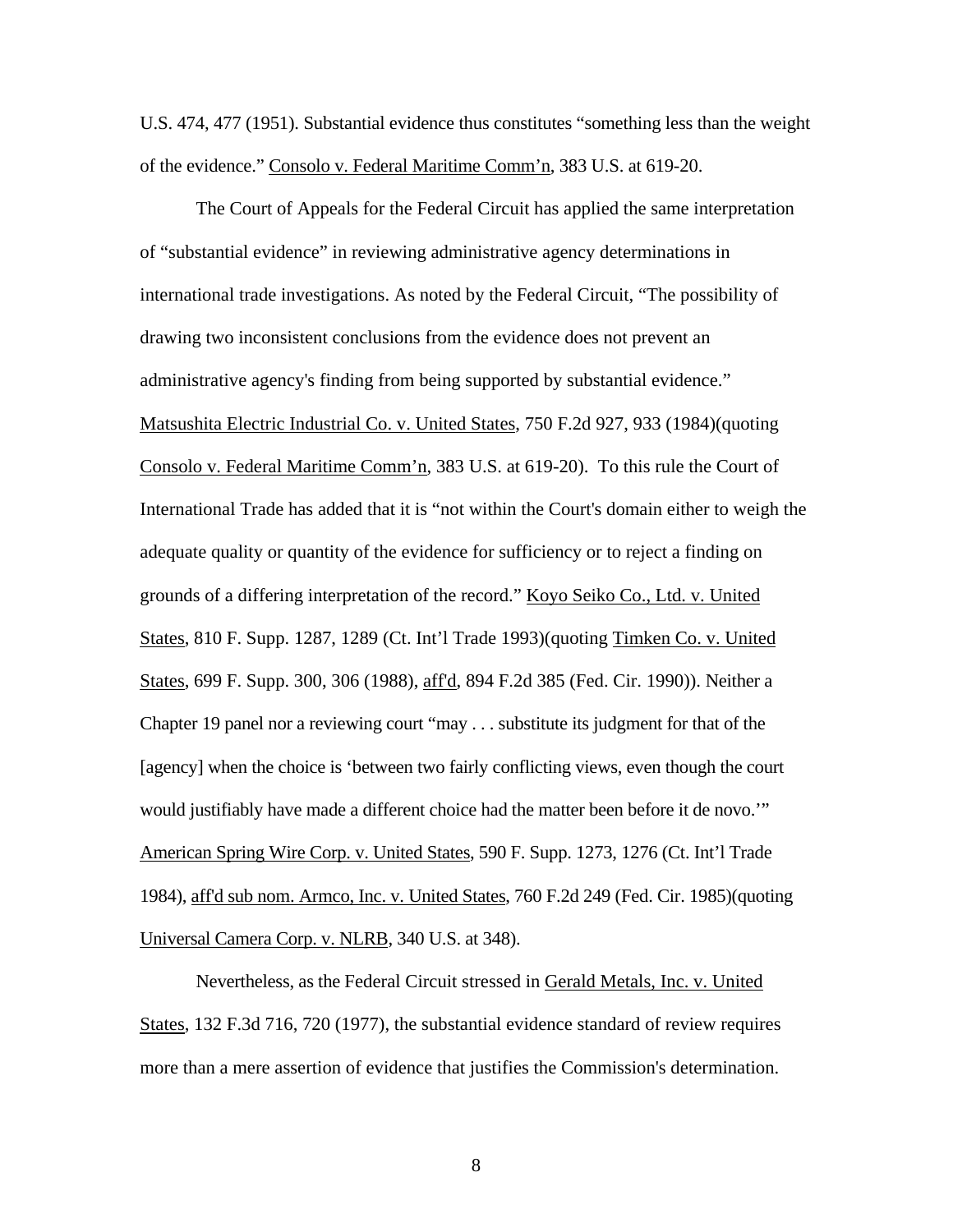Rather, the Commission must also take into account contradictory evidence or evidence from which conflicting inferences could be drawn. Taiwan Semiconductor Indus. Ass'n v. U.S. Int'l Trade Comm'n, 266 F.3d 1339, 1345 (Fed. Cir. 2001)(the Commission must examine contradictory evidence and alternative causes of injury "to ensure that the subject imports are causing the injury, not simply contributing to the injury in a tangential or minimal way.").

 From the foregoing discussion it is abundantly clear that under the substantial evidence standard of review a panel may not undertake a de novo review of the Investigating Authority's determination. See Cabot Corp. v. United States, 694 F. Supp. 949, 952-53 (Ct. Int'l Trade 1988); Ceramica Regiomontana, S.A. v. United States, 636 F. Supp. 961, 966 (Ct. Int'l Trade1986), aff'd, 810 F.2d 1137 (Fed. Cir. 1987); Luciano Pisoni Fabbrica Accessori v. United States, 640 F. Supp. 255, 256 (Ct. Int'l Trade 1986). On the contrary, panel review of a final injury determination is conducted "upon the administrative record." NAFTA Article 1904.2. The requirement that panel review be "on the record" means that such a review must be limited to "information presented to or obtained by [the ITC] . . . during the course of an administrative proceeding . . . ." 19 U.S.C. §  $1516a(b)(2)(A)(i)$ . Consideration of information that was not presented to or obtained by the ITC during the course of its investigation would be well beyond the scope of panel review.

B. The "Otherwise Not in Accordance with Law" Standard of Review

Not only must the ITC's determination be supported by substantial evidence, but its determination must also be "in accordance with law." Section 516A(b)(1)(B) of the Tariff Act of 1930, as amended, 19 U.S.C. § l516a(b)(1)(B). In determining whether the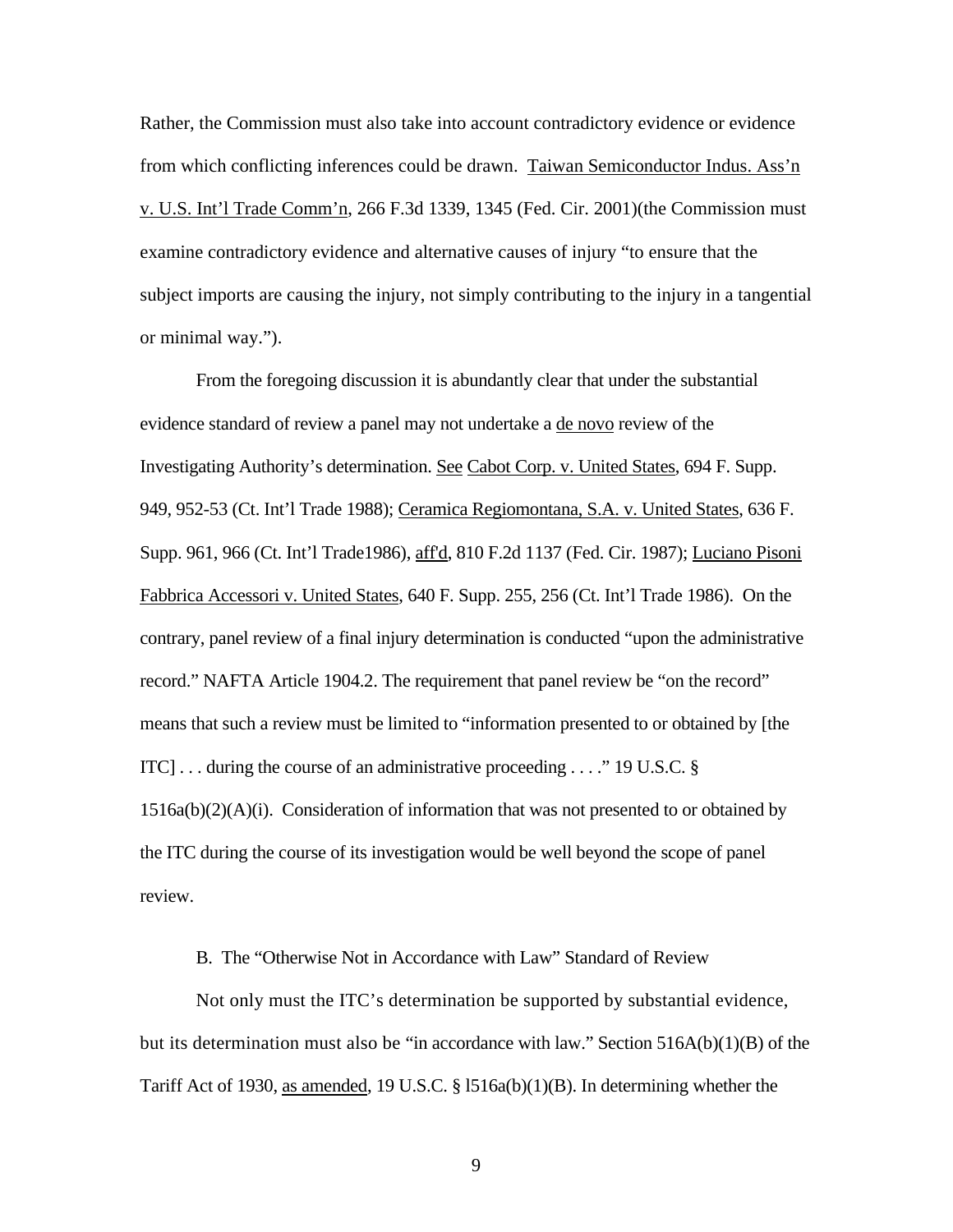ITC's interpretation of the governing statute is "in accordance with law," a panel is to accord deference to the Investigating Authority's reasonable interpretation of the statute that it administers. As observed by the Federal Circuit, "The Supreme Court has instructed that the courts must defer to an agency's interpretation of the statute an agency has been charged with administering provided its interpretation is a reasonable one." PPG Industries, Inc. v. United States, 928 F.2d 1568, 1571 (Fed. Cir. 1991)(citing Chevron U.S.A., Inc. v. Natural Resources Defense Council, 467 U.S. 837, 844 (1984); Udall v. Tallman, 380 U.S. 1, 16 (1965); K Mart v. Cartier, Inc., 486 U.S. 281, 291 (1988); United States v. Riverside Bayview Homes, Inc., 474 U.S. 121, 131 (1985)).

 In accordance with this fundamental principle of administrative law, the ITC is given wide latitude in administering and interpreting the antidumping and countervailing duty laws. As a consequence, "appellant's burden on appeal is a difficult one, for it must convince us that the interpretation . . . [of the Investigating Authority] is effectively precluded by the statute." PPG Industries, Inc. v. United States, 928 F.2d at 1571. As noted by the CIT in the context of judicial review of a Commerce Department determination, "Since Commerce administers the trade laws and its implementing regulations, it is entitled to deference in its reasonable interpretations of those laws and regulations." PPG Industries, Inc., 712 F. Supp. at 198.

Nevertheless, despite the substantial deference that reviewing courts accord administrative agencies' statutory interpretations, that deference is not unfettered. In the words of the CIT, "The traditional deference courts pay to agency interpretation is not to be applied to alter the clearly expressed intent of Congress." Saudi Iron & Steel Co. v. United States, 675 F. Supp. 1362, 1365 (Ct. Int'l Trade 1987). As the CIT has further observed: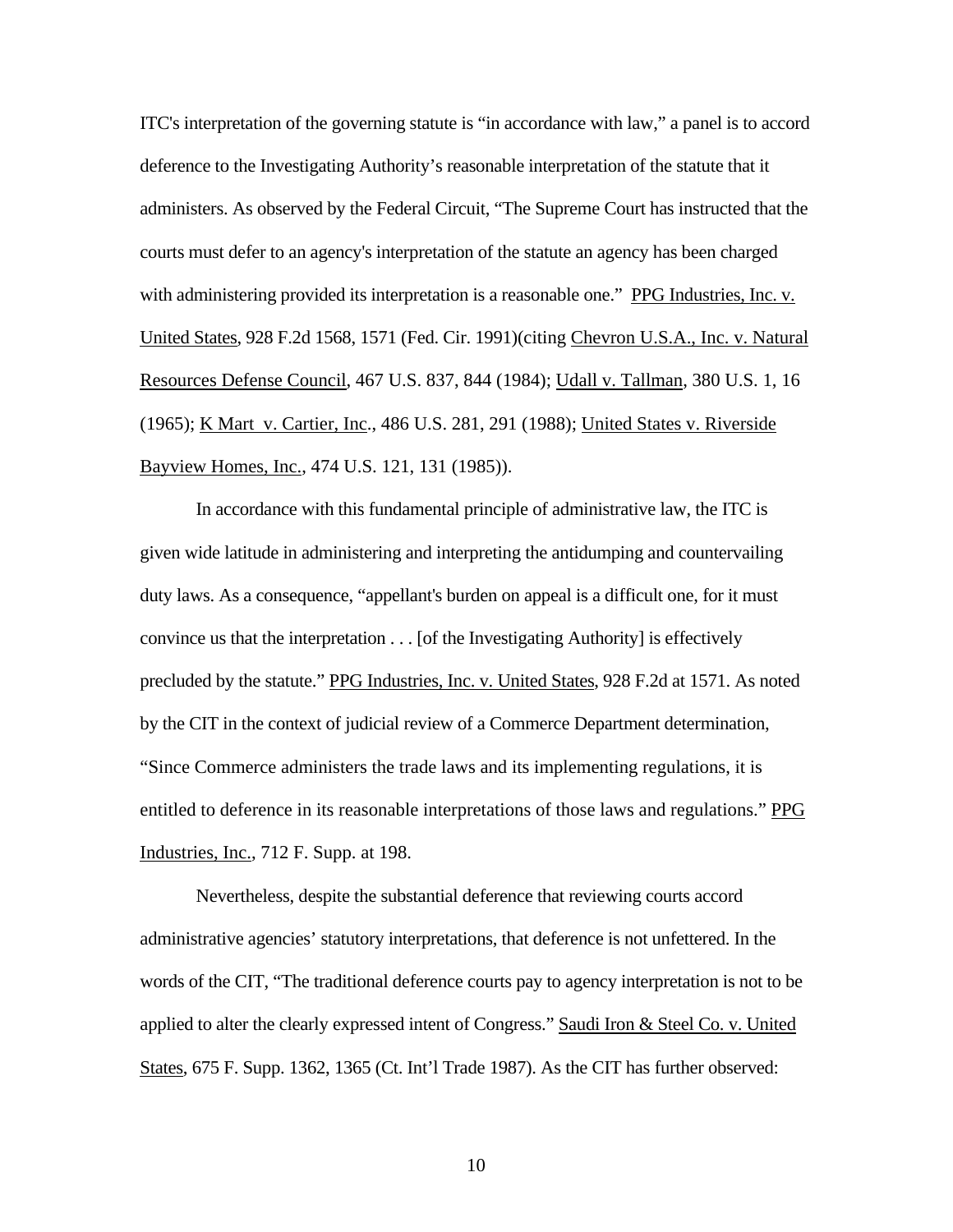[T]he substantial evidence standard requires courts generally to defer to the methods and findings of an agency's investigation . . . . [T]he Court must not permit an agency in the exercise of that discretion to ignore or frustrate the intent of Congress as expressed in substantive legislation that the agency is charged with administering. . . . Were the scope of the discretion accorded to the agency unlimited, there would be no point in the (statutorily mandated) judicial review here undertaken.

Armco, Inc. v. United States, 733 F. Supp. 1514, 1519 (Ct. Int'l Trade 1990) (citations

omitted). Accord Cabot Corp., 694 F. Supp. at 953 (and cases cited therein).

 Finally, it is a vital and time-honored principle of U.S. administrative law that an agency's ruling in an adjudicative proceeding must be supported by reasoned decision making, with the various connections among the agency's fact findings, its reasoning process, and its conclusions being sufficiently clear. As the U.S. Supreme Court ruled in

Securities & Exchange Comm'n v. Chenery Corp.:

If the administrative action is to be tested by the basis upon which it purports to rest, that basis must be set forth with such clarity as to be understandable. It will not do for a court to be compelled to guess at the theory underlying the agency's action; nor can a court be expected to chisel that which must be precise from what the agency has left vague and indecisive. In other words, "We must know what a decision means before the duty becomes ours to say whether it is right or wrong."

332 U.S. 194, 196-97 (1947)(quoting United States v. Chicago, M., St. P. & P.R. Co., 294 U.S. 499, 511 (1935)). The Supreme Court has underscored this point in its post-Chenery opinions. See, e.g., Burlington Truck Lines v. United States, 371 U.S. 156, 168- 69 (1962) ("The courts may not accept appellate counsel's post hoc rationalizations for agency action; Chenery requires that an agency's discretionary order be upheld, if at all, on the same basis articulated in the order by the agency itself . . . . ") Accord SKF USA Inc. v. United States, 254 F.3d 1022, 1028 (Fed. Cir. 2001) ("we generally decline to consider the agency's new justification for the agency action"); Rhodia Inc. v. United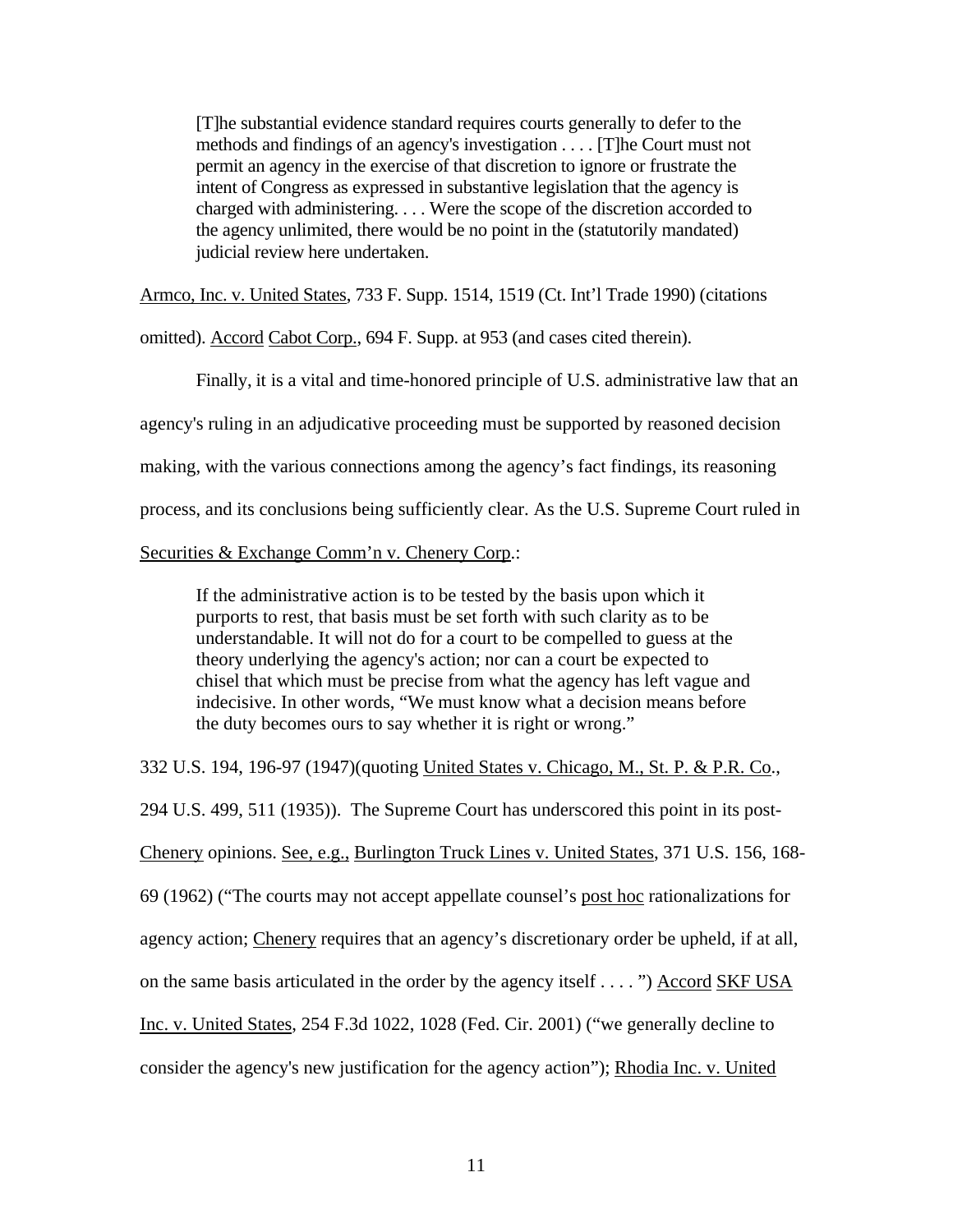States, 185 F. Supp. 2d 1343 (Ct. Int'l Trade 2001)("Although Commerce's brief addresses in greater detail the reasons that integrated producers have higher overhead costs, the 'post hoc rationalizations' of counsel [cannot] supplement or supplant the rationale or reasoning of the agency."). In other words, the agency's decisional path must be reasonably discernible from its determination, not from its counsel's brief. Within the four corners of its determination the agency must articulate a rational connection between the facts found and the choice made. Bowman Transp., Inc. v. Arkansas-Best Freight System, Inc., 419 U.S. 281, 286 (1974); Wheatland Tube Co. v. United States, 161 F.3d 1365, 1369 (Fed. Cir. 1988); A. Hirsh, Inc. v. United States, 729 F. Supp. 1360, 1362 (Ct. Int'l Trade 1990) ("although ITC is allowed wide latitude in its decision-making in this area, it is not exempt from articulating its reasoning").

 The rationale for the courts' insistence on reasoned agency decision making is simple but fundamental: If an agency fails to meet this standard of reasoned decision making, it deprives the parties of their opportunity for a fair and transparent proceeding and makes impossible the task of the reviewing authority. In short, an agency's reasoning process must be transparent before a reviewing body can be asked to review an agency's determination.

## **IV. THE "LIKELY" STANDARD**

#### A. Background

The statutory provisions for five-year reviews are set forth in two sections of the Tariff Act of 1930, as amended by the Uruguay Round Agreements Act. First, Section  $751(c)(1)$  of the Tariff Act of 1930, as amended, 19 U.S.C. § 1675(c)(1), provides in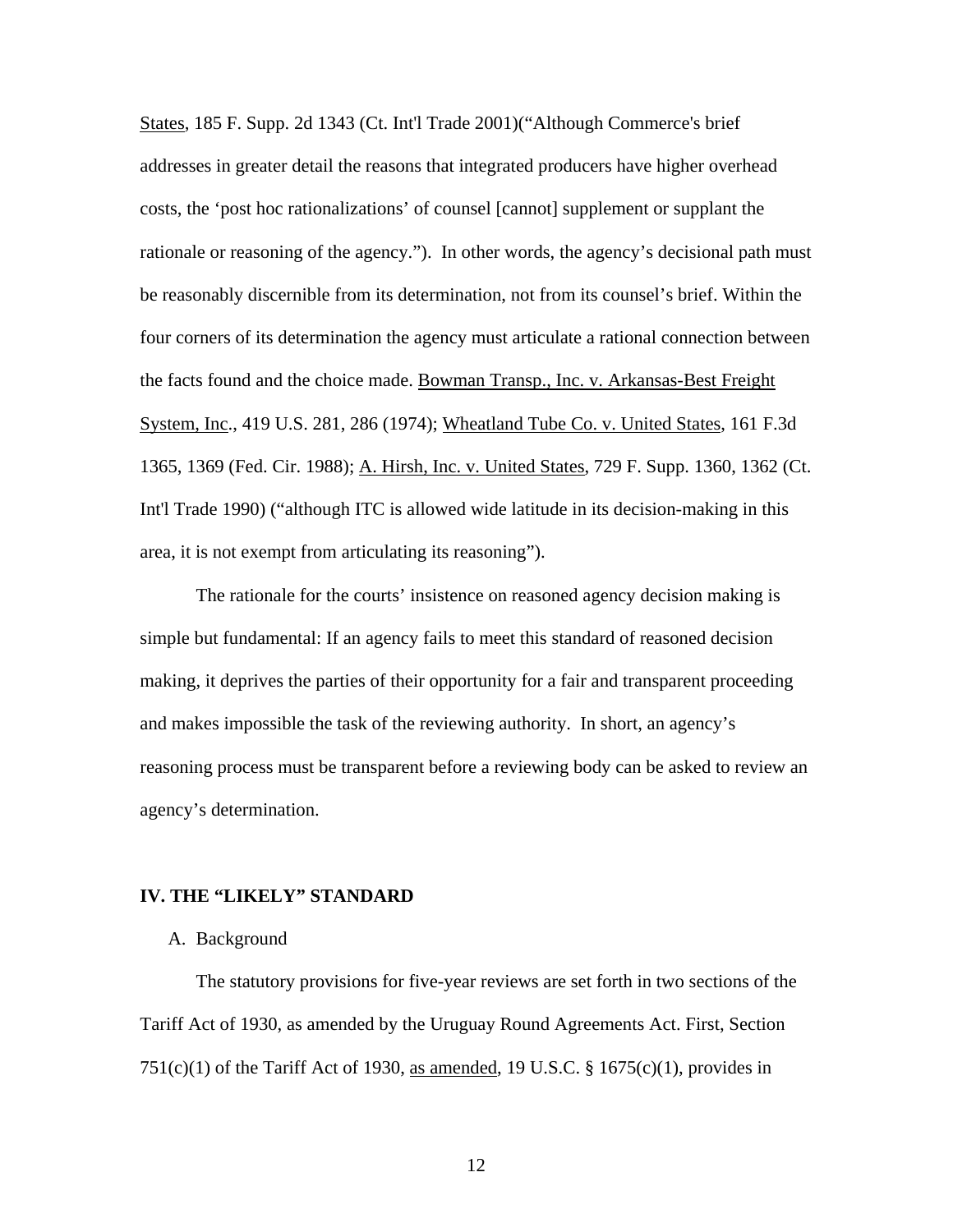relevant part that "the Commission shall conduct a review to determine . . . whether

revocation of the . . . antidumping duty order . . . would be likely to lead to continuation

or recurrence of dumping . . . and of material injury." Second, Section 752(a) of the

Tariff Act of 1930, as amended, 19 U.S.C. § 1675a, entitled "Determination of

Likelihood of Continuation or Recurrence of Material Injury," sets forth a special rule for

the conduct of ITC sunset reviews. Subsection  $752(a)(1)$  provides in full as follows:

In a review conducted under [section 1675\(b\)](http://web2.westlaw.com/find/default.wl?DB=1000546&DocName=19USCAS1675&FindType=L&ReferencePositionType=T&ReferencePosition=SP%3Ba83b000018c76&AP=&mt=LawSchoolPractitioner&fn=_top&sv=Split&vr=2.0&rs=WLW5.04) or [\(c\)](http://web2.westlaw.com/find/default.wl?DB=1000546&DocName=19USCAS1675&FindType=L&ReferencePositionType=T&ReferencePosition=SP%3B4b24000003ba5&AP=&mt=LawSchoolPractitioner&fn=_top&sv=Split&vr=2.0&rs=WLW5.04) of this title [19 U.S.C. § 1675(b) or (c)], the Commission shall determine whether revocation of an order, or termination of a suspended investigation, would be likely to lead to continuation or recurrence of material injury within a reasonably foreseeable time. The Commission shall consider the likely volume, price effect, and impact of imports of the subject merchandise on the industry if the order is revoked or the suspended investigation is terminated. The Commission shall take into account—

(A) its prior injury determinations, including the volume, price effect, and impact of imports of the subject merchandise on the industry before the order was issued or the suspension agreement was accepted, (B) whether any improvement in the state of the industry is

related to the order or the suspension agreement, (C) whether the industry is vulnerable to material injury if the order is revoked or the suspension agreement is terminated, and (D) in an antidumping proceeding under [section 1675\(c\)](http://web2.westlaw.com/find/default.wl?DB=1000546&DocName=19USCAS1675&FindType=L&ReferencePositionType=T&ReferencePosition=SP%3B4b24000003ba5&AP=&mt=LawSchoolPractitioner&fn=_top&sv=Split&vr=2.0&rs=WLW5.04) of this title, the findings of the administering authority regarding duty absorption under section  $1675(a)(4)$  of this title.

19 U.S.C. § 1675a(1). Given the central importance of the term "likely" in the context of

ITC sunset reviews – the meaning of which was unresolved until after the present sunset

– the parties devoted considerable energy on this question in their initial briefs filed in

2001. The Panel will not recount in exhaustive detail the parties' contentions. Suffice it

say that, based on several decisions by the Court of International Trade that were

announced after the instant sunset review, the term "likely" as used in the statute

governing ITC sunset reviews has been interpreted by the CIT to mean "probable" or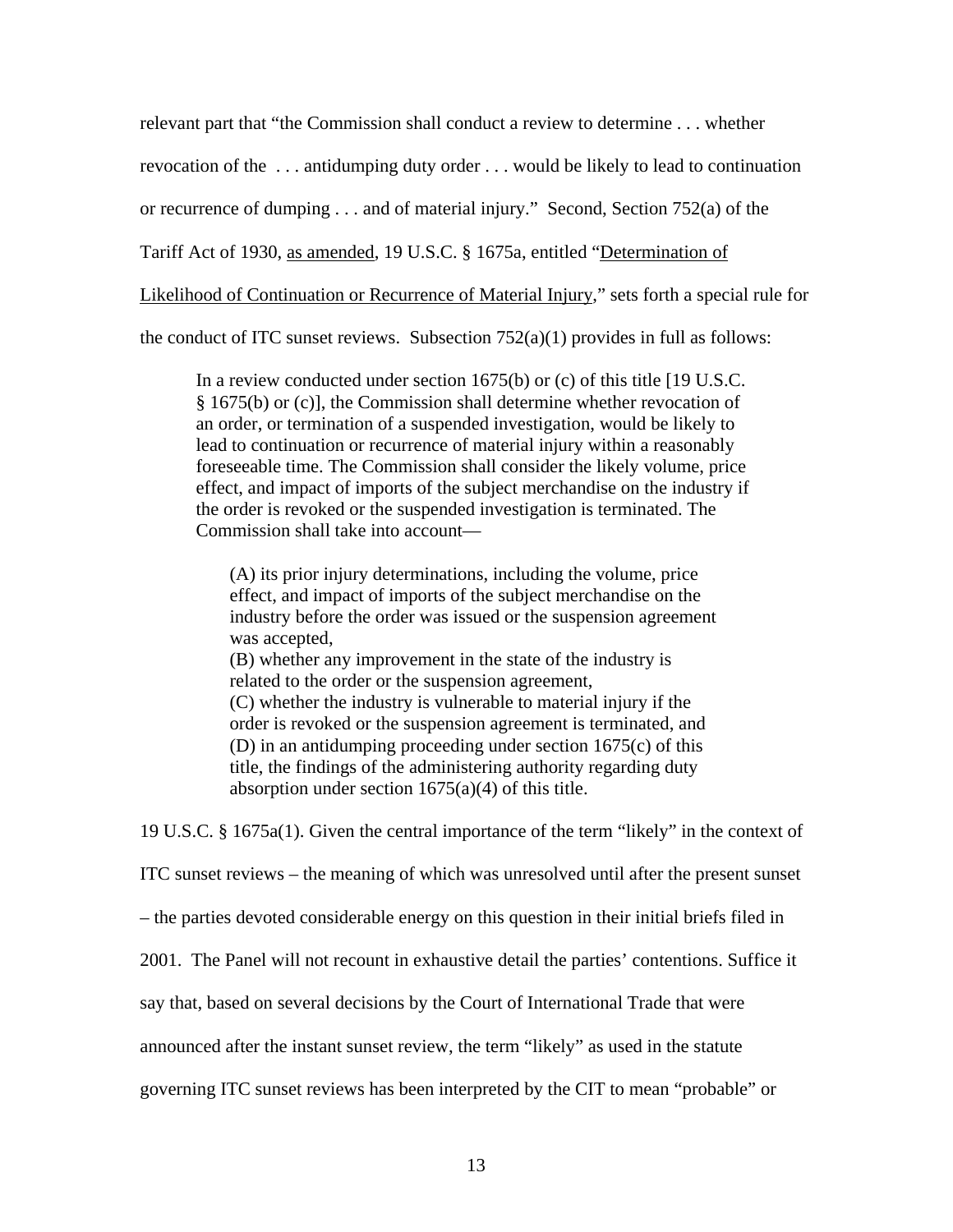"more likely than not." See, e.g., Siderca, S.A.I.C. v. United States, 350 F. Supp. 2d 1223, 1226 (Ct. Int'l Trade 2004) ("The common meaning of 'likely' is 'probable,' or, to put it another way, 'more likely than not.'"); NMB Singapore Ltd. v. United States, 288 F. Supp. 2d 1306, 1352 (Ct. Int'l Trade 2003) ("likely" means "probable" in the context of 19 U.S.C. §§ 1675(c) & 1675a); Usinor Industeel, S.A. v. United States, 2002 WL 31864771, 24 ITRD 2237 (Ct. Int'l Trade Dec. 20, 2002) (the common meaning of "likely" is "probable" in the context of an ITC sunset review) ("Usinor III"). For purposes of Chapter 19 binational panel review, the U.S. antidumping duty law includes these judicial precedents. See NAFTA Article 1902.1.

To quote counsel for the ITC, "the issue regarding the interpretation of likely has been resolved."<sup>[6](#page-13-0)</sup> Although this issue may be resolved, what remains unclear to the Panel is whether the Commission in the instant sunset review gave the term "likely" the meaning assigned to it in its recent line of CIT cases. Having parsed the Commission's determination in this case, it is impossible to know exactly how the Commission interpreted the term "likely". It would appear from other sunset review determinations that the Commission has not interpreted "likely" as meaning "probable" or "more likely than not." For example, in a sunset review remand determination issued after the sunset review determination in the present case, Corrosion-Resistant Carbon Steel Flat Products from France and Germany, Inv. Nos. 701-TA-348-349 and 731-TA-615 (USITC Pub. 3539 Sept. 2002), the Commission expressed reservations about the CIT's interpretation of the term "likely" as meaning "probable," adding that "previously we have found such a standard to be inconsistent with the statutory scheme as a whole." Id. at 2 n.3. The

<span id="page-13-0"></span><sup>&</sup>lt;sup>6</sup> ITC Supplemental Brief at 8.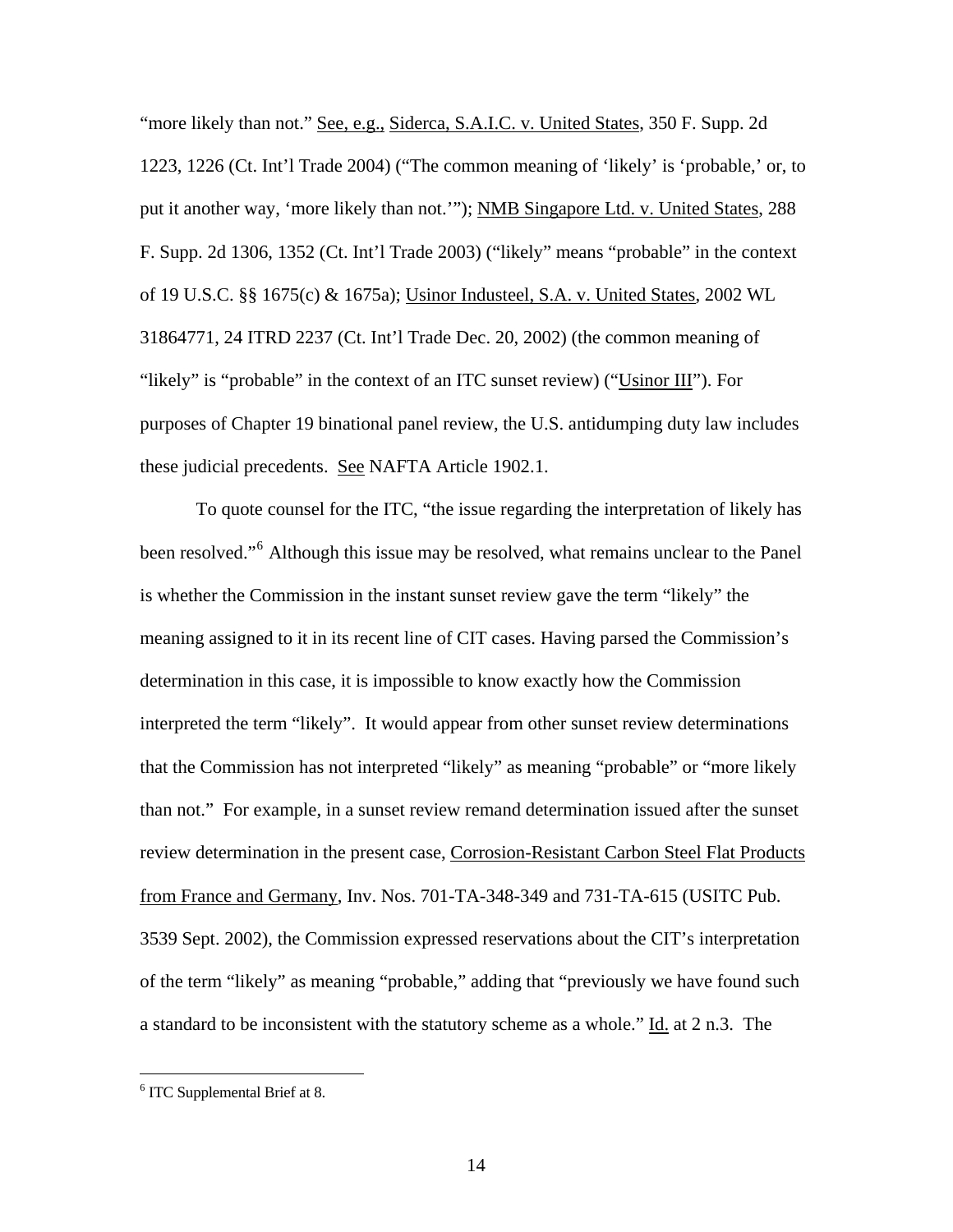Commission sought leave to file an interlocutory appeal in order to challenge the CIT's interpretation of "likely," a request that the CIT denied. See Usinor Industeel, S.A. v. United States, 215 F. Supp. 2d 1356 (Ct. Int'l Trade 2002).

In addition, as Vice Chairman Okun explained in the sunset review remand determination in the Siderca case, under the Commission's understanding of the term "likely," more than one likely outcome would be possible. She acknowledged, however, that under the CIT's interpretation of the "likely" standard, two opposite outcomes cannot both be likely in the same case. Consequently, applying the CIT's legal standard, Vice Chairman Okun changed her affirmative injury vote in the original sunset review determination to a negative injury vote on remand. See Certain Seamless Carbon and Alloy Steel Standard, Line and Pressure Pipe from Argentina, Brazil, Germany, and Italy, Additional Views of Vice Chairman Deanna Tanner Okun Concerning the "Likely" Standard, Inv. Nos. 701-TA-362 and 731-TA-707-710, at 4-5 (Jan. 24, 2005). In short, the CIT's interpretation of the likely standard can make a difference in a given case.

Despite ITC counsel's assurances in its supplemental brief and at oral argument that the Commission has applied the correct legal standard in this case,<sup>[7](#page-14-0)</sup> it is not possible to discern that the Commission has done so from its determination. Considering the thick legal fog that blanketed both the meaning and application of the likely standard at the time the Commission issue its determination in this sunset review, the Panel is unable to rest its decision on counsel's assurances. Moreover, ITC counsel's assurances are

<span id="page-14-0"></span><sup>&</sup>lt;sup>7</sup> See ITC Supplemental Brief at 12 ("whether the ITC actually applied the "likely" standard in the sunset review . . . is evident in the ITC's determination" (emphasis in original)); Hearing Transcript at 85 ("But I would tell you that the way that you can tell whether in fact the Commission properly applied it in this case is that you are to look at the facts, and that you are to look at whether there is – what you do is you evaluate where the Commission's determination of likely was supported by a sufficient factual basis.").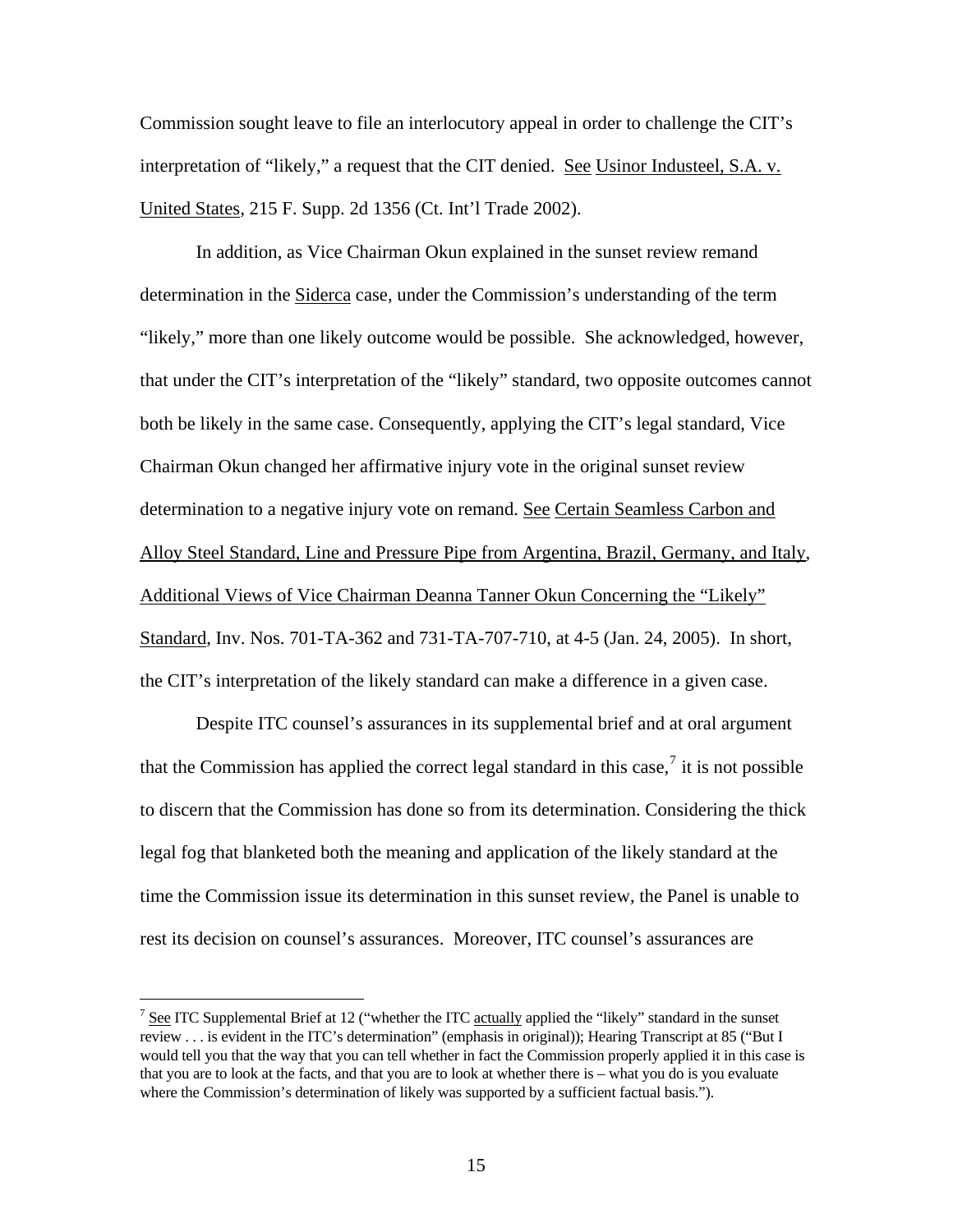undermined by its own arguments in its initial brief to the Panel. First, ITC counsel characterized as "novel" CEMEX's and GCCC's interpretation of "likely" as meaning "probable." Second, ITC counsel placed heavy reliance on the Statement of Administrative Action to the Uruguay Round Agreements Act ("SAA") in its interpretation of the term "likely," which the CIT rejected on the ground that the meaning of the statutory term "likely" is plain, making resort to legislative history inappropriate.<sup>[8](#page-15-0)</sup> See Usinor III, 2002 WL 31864771, at 3 n.6 ("ambiguous provisions of the SAA should not be interpreted to conflict with clear statutory provisions").

We thus find ourselves faced with the identical quandary that confronted Judge Pogue in the **Siderca** case. To quote from the CIT in that case:

Although the ITC . . . constantly references the statutory "likely" standards, nothing in its determination indicates whether it used "likely" to mean "more likely than not" or something less. The ITC does not discuss the meaning of "likely," and the substance of the Commission's Views does not reveal the use of a particular standard. The ITC's use of an incorrect standard in contemporaneous reviews, the ITC's confused arguments regarding the standard it used in this review, and the failure of the Commission's Views to identify the standard used in this review all render the determination unclear on this issue. It therefore cannot be sustained as in accordance with law.

Siderca, 350 F. Supp. 2d at 1227. The foregoing views expressed in Siderca apply with equal force to the present case. Consistent with Siderca and in accordance with the views of the Panel that follow in Part IV.B below, the Panel remands and instructs the Commission to apply the "probable" or "more likely than not" standard announced in Siderca in its determinations regarding the likely volume, the likely price effects, and the likely impact on the industry if the antidumping duty order is revoked.

<span id="page-15-0"></span><sup>8</sup> See ITC Brief at 46-49.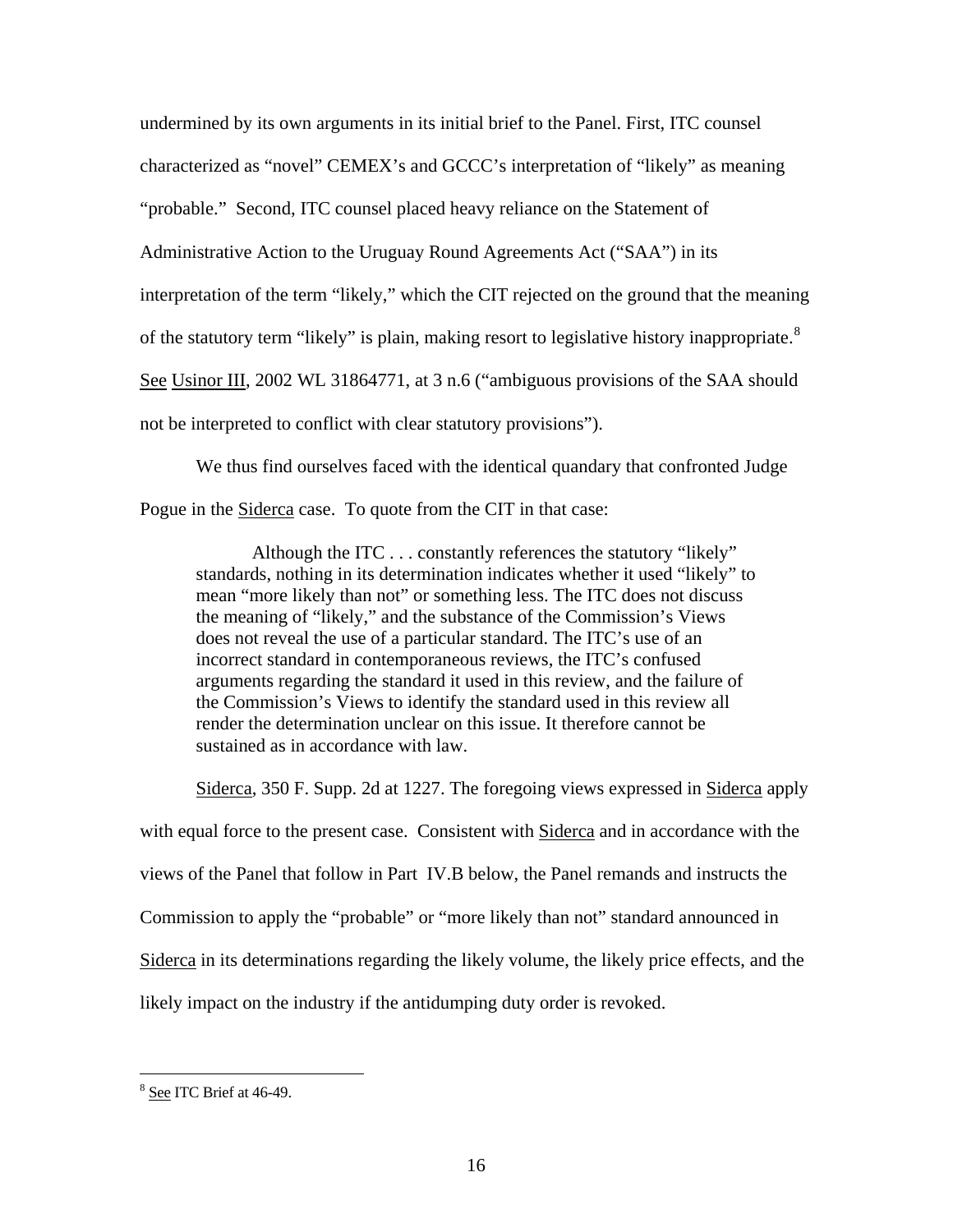## B. Analysis

1. Likely Volume

*a. Statutory Background and the Commission's Determination*

Section 752(a)(2) of the Tariff Act of 1930, as amended, provides in pertinent as

follows:

 (2) Volume. In evaluating the likely volume of imports of the subject merchandise if the order is revoked . . . , the Commission shall consider whether the likely volume of imports of the subject merchandise would be significant if the order is revoked . . . , either in absolute terms or relative to production or consumption in the United States. In so doing, the Commission shall consider all relevant economic factors, including-

- (A) any likely increase in production capacity or existing unused production capacity in the exporting country,
- (B) existing inventories of the subject merchandise, or likely increases in inventories,
- (C) the existence of barriers to the importation of such merchandise into countries other than the Unites States, and
- (D) the potential for product-shifting if production facilities in the foreign country, which can be used to produce the subject merchandise, are currently being used to produce other products.

19 U.S.C § 1675a(a)(2)(emphasis added). Accordingly, when evaluating the likely

volume of imports the governing statute requires the Commission to consider all relevant economic factors, including the following four criteria: (1) any likely increase in production capacity or existing unused production capacity in the exporting country, (2) existing inventories of the subject merchandise, or likely increases in inventories, (3) the existence of barriers to the importation of such merchandise into countries other than the Unites States, and (4) the potential for product-shifting if production facilities in the foreign country, which can be used to produce the subject merchandise, are currently being used to produce other products.

In assessing any likely increase in production or existing unused production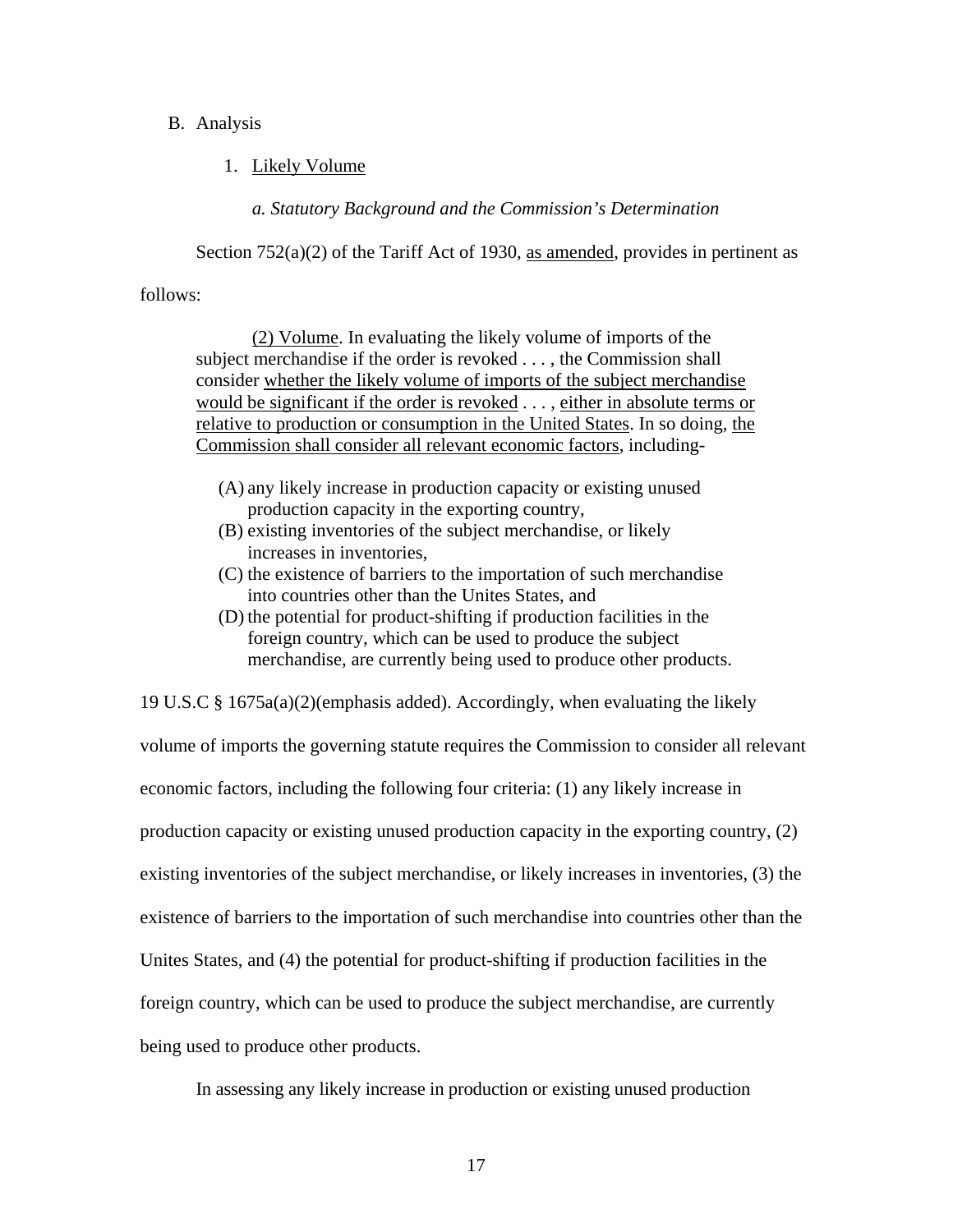capacity in the exporting country, the ITC placed heavy reliance upon an interview reported in a trade publication, as well as statements by CEMEX explaining that that article stated "the outside limit of what would be theoretically possible."<sup>[9](#page-17-0)</sup> In the words of the Commission, "Mexican producer CEMEX has publicly indicated that if the antidumping duty order was revoked, imports of cement to the United States could reach four million tons per year. Thus, if the order is revoked, CEMEX believes it could triple the current level of subject imports from Mexico entering the U.S. market."<sup>[10](#page-17-1)</sup>

The ITC also found that existing inventories "generally are not a significant factor in the cement industry" and that the increase has been "relatively small."<sup>[11](#page-17-2)</sup> In connection with barriers to the importation of subject imports into countries other than the Unites States, the Commission found that "Mexican producers face tariff barriers to gray Portland cement and cement clinker importation into several third country markets." $^{12}$  $^{12}$  $^{12}$ 

### *b. The Parties' Contentions*

 In their briefs both CEMEX and GCCC argue that the ITC's determination of whether the likely volume of subject imports would be significant if the order is revoked is unsupported by substantial evidence and is otherwise contrary to law.<sup>[13](#page-17-4)</sup> CEMEX

<span id="page-17-0"></span><sup>&</sup>lt;sup>9</sup> Commission Determination at 36 n.215. All references to the Commission's determination are to the public version.

<span id="page-17-1"></span><sup>10</sup> Id. at 36.

<span id="page-17-2"></span><sup>&</sup>lt;sup>11</sup> Id. at 38 n.227.

<span id="page-17-3"></span> $12$  Id. at 38.

<span id="page-17-4"></span><sup>&</sup>lt;sup>13</sup> See CEMEX Initial Brief at 62-69; GCCC Initial Brief at 17-32.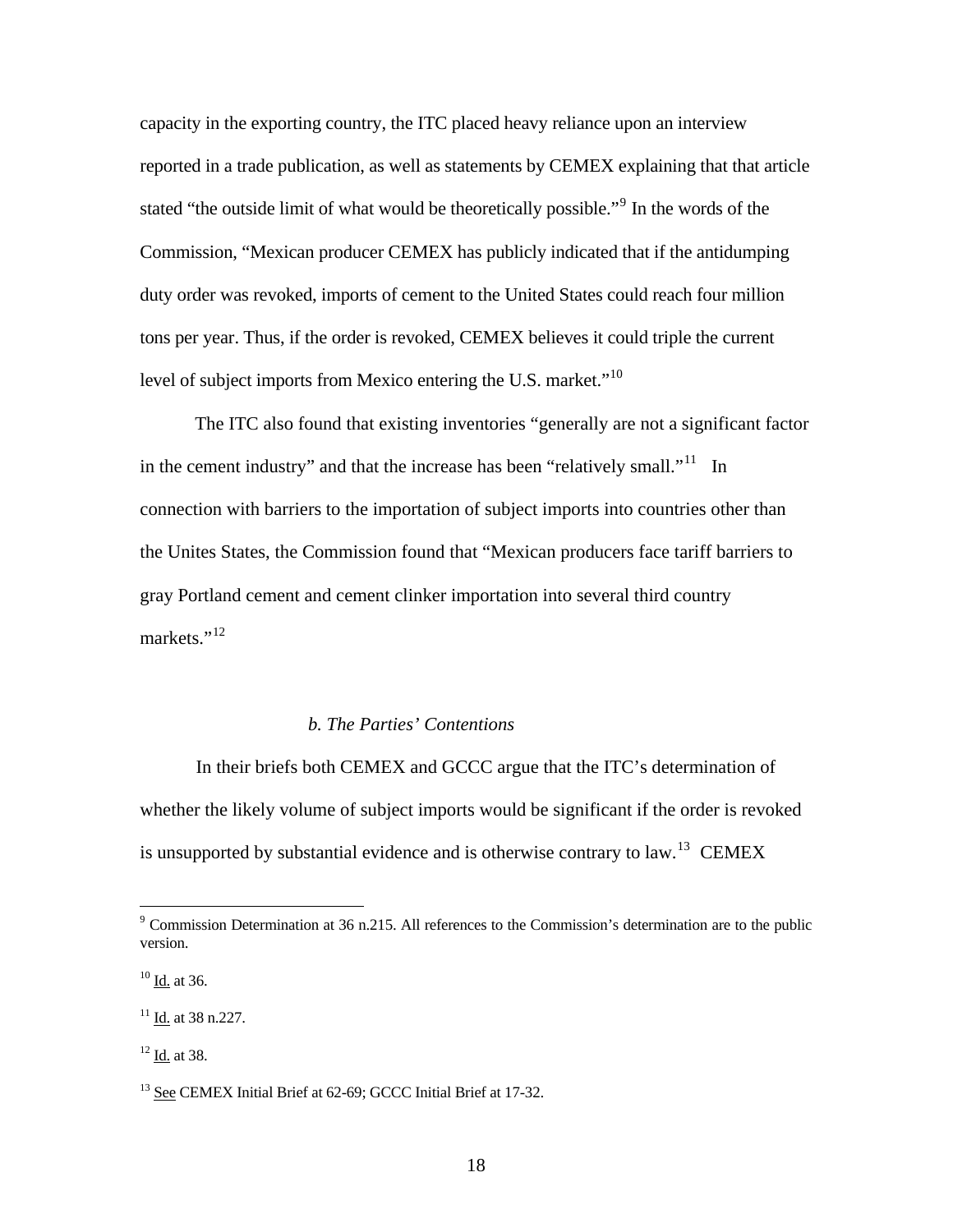argues that the domestic industry does not and will not have the capacity to respond to the increase in regional demand for cement. It notes further that Mexican imports accounted for only 2.8 percent of regional consumption in 1999. Moreover, CEMEX points out, Mexican producers have long-term supply relations with importers in other countries. Even if the order were to be revoked, CEMEX adds, Mexican imports would merely substitute for non-subject imports. CEMEX concludes that there is a lack of record evidence to support a finding that volume increases of subject imports would be substantial. $14$ 

 GCCC contends that the Commission relied on excess production capacity to conclude that the volume of subject imports would increase following revocation of the antidumping duty order. However, GCCC points out, excess capacity per se does not indicate the volume of subject imports that would likely be exported to the United States in the event the order is revoked. On the contrary, GCCC contends, serious bottlenecks and other major constraints make such a scenario problematic.<sup>[15](#page-18-1)</sup>

Not surprisingly, in their briefs both the ITC and the Committee state that the Commission's finding that the volume of subject imports from Mexico entering the Southern Tier region would likely be significant within a reasonably foreseeable time if the antidumping duty order was revoked is based on substantial evidence and is in accordance with law.[16](#page-18-2) The ITC begins by noting that record evidence supports the Commission's finding that subject imports would increase if the order were revoked. The

 $\overline{a}$ 

<span id="page-18-0"></span><sup>&</sup>lt;sup>14</sup> CEMEX Initial Brief at 67-68.

<span id="page-18-1"></span><sup>&</sup>lt;sup>15</sup> GCCC Initial Brief at 18-19.

<span id="page-18-2"></span><sup>16</sup> See ITC Brief at 54-87; Committee Brief at 127-60.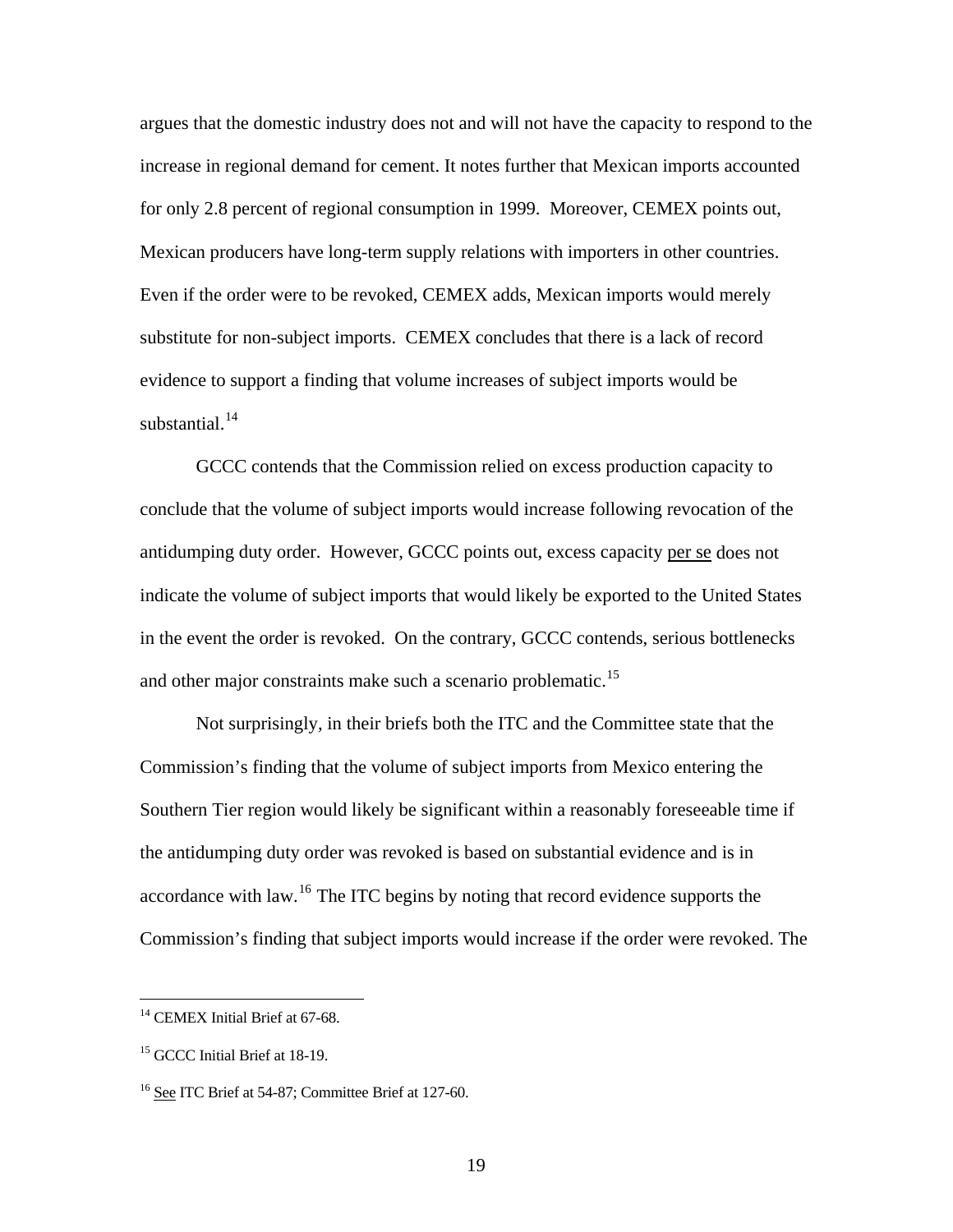ITC continues that excess Mexican production capacity is substantial, giving Mexican producers the ability to significantly increase shipments of cement to the Southern Tier region.<sup>[17](#page-19-0)</sup> As for alleged bottlenecks and terminal capacity constraints, the Commission contends that the record nevertheless supports the finding that a significant volume of Mexican cement could be exported to the United States if the order were revoked.<sup>[18](#page-19-1)</sup>

For its part the Committee maintains that Mexican producers had much greater export capacity in 2000 than they did in 1989, thus supporting the Commission's finding that the volume of subject imports would likely increase if the order were revoked.<sup>[19](#page-19-2)</sup> As for Complainants' argument that only a handful of Mexican cement plants can serve the U.S. market due to transportation constraints, the Committee responds that cement plants in central and southern Mexico are located sufficiently close to the Mexican markets served by the export-oriented plants to serve those markets, thus freeing up the latter plants for export-oriented activities in the United States.<sup>[20](#page-19-3)</sup>

## *c. The Panel's Analysis*

 As noted in Part III above regarding the standard of review, the Panel must affirm the ITC's determination "unless we conclude that the determination is not supported by substantial evidence or is otherwise not in accordance with law." PPG Industries, Inc. v. United States, 978 F.2d 1232, 1236 (Fed. Cir. 1992). In order to do that, the Panel must assure itself that the Commission considered all relevant economic factors, including the

<span id="page-19-0"></span><sup>&</sup>lt;sup>17</sup> ITC Brief at 64.

<span id="page-19-1"></span><sup>18</sup> Id. at 80.

<span id="page-19-2"></span><sup>19</sup> Committee Brief at 138, 146-51.

<span id="page-19-3"></span> $20$  Id. at 139.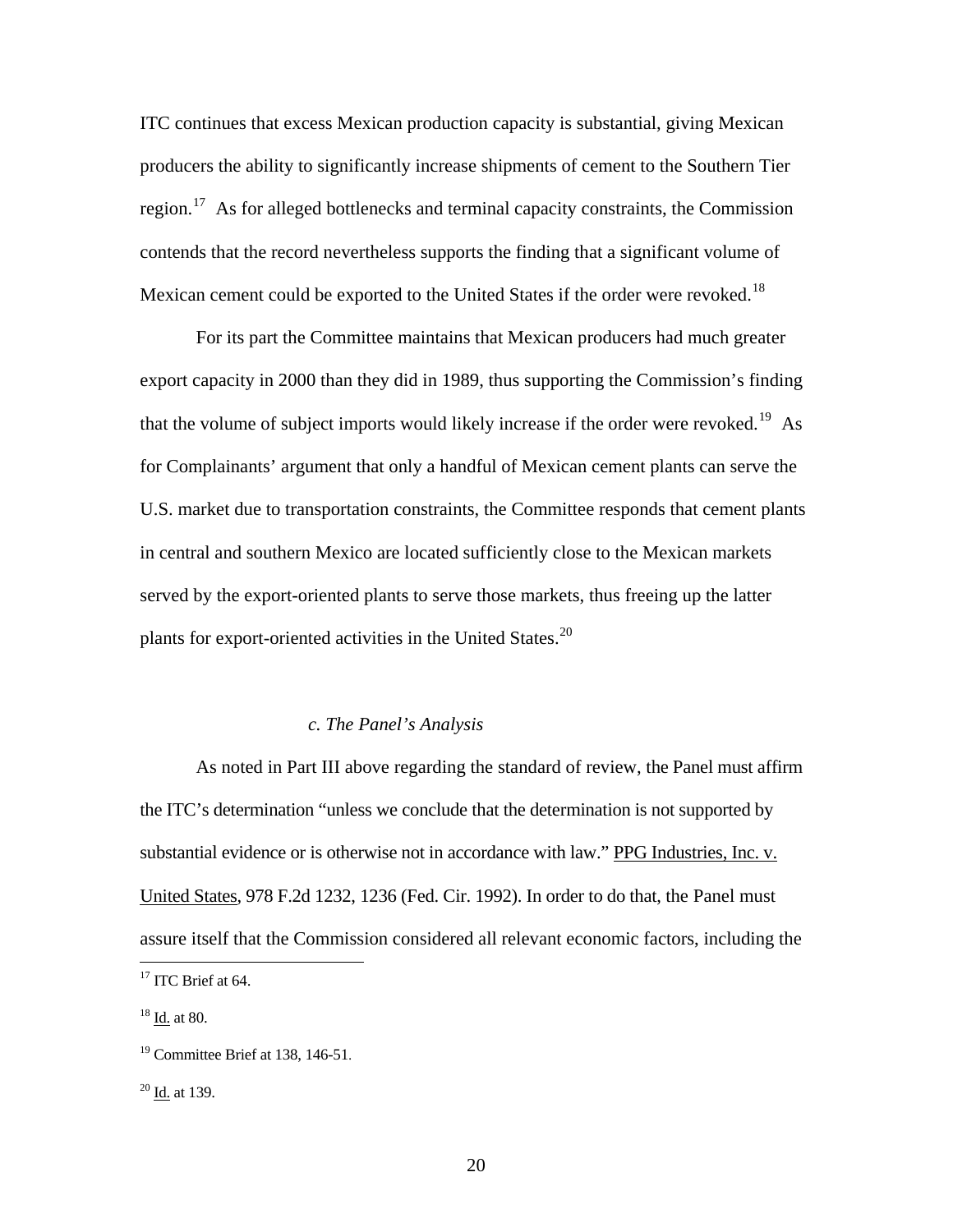four factors of 19 U.S.C § 1675a(a)(2), and that substantial record evidence supports the Commission's views. The Panel's review must be limited to "information presented to or obtained by [the ITC] . . . during the course of the administrative proceeding . . . ." 19 U.S.C. § 1516a(b)(2)(A).

Turning to the Commission's evaluation of the likely volume of subject imports if the order is revoked, the Commission must consider all relevant economic factors, including "any likely increase in production capacity or existing unused production capacity in the exporting country." 19 U.S.C. § 1675a(a)(2)(A)(emphasis added). For the reasons stated above in Part IV.A of this decision, in the Panel's view the Commission did not give the term "likely" the meaning established in the recent CIT cases addressing this issue. See, e.g., Siderca, S.A.I.C. v. United States, 350 F. Supp. 2d 1223, 1226 (Ct. Int'l Trade 2004) ("The common meaning of 'likely' is 'probable,' or, to put it another way, 'more likely than not.'"); NMB Singapore Ltd. v. United States, 288 F. Supp. 2d 1306, 1352 (Ct. Int'l Trade 2003) ("likely" means "probable" in the context of 19 U.S.C. §§ 1675(c) & 1675a); Usinor Industeel, S.A. v. United States, 2002 WL 31864771, 24 ITRD 2237 (Ct. Int'l Trade Dec. 20, 2002) (the common meaning of "likely" is "probable" in the context of an ITC sunset review) ("Usinor III"). Because this sunset review predates these CIT decisions, the failure of the Commission to identify the standard used in this review renders its determination unclear on this issue. It is thus impossible for the Panel to know how the Commission interpreted the term "likely."

Notwithstanding this body of CIT case law, the Commission's own determination appears to have given the term "likely" a meaning significantly different from that given that term by the CIT. For example, in its likely volume finding the ITC placed heavy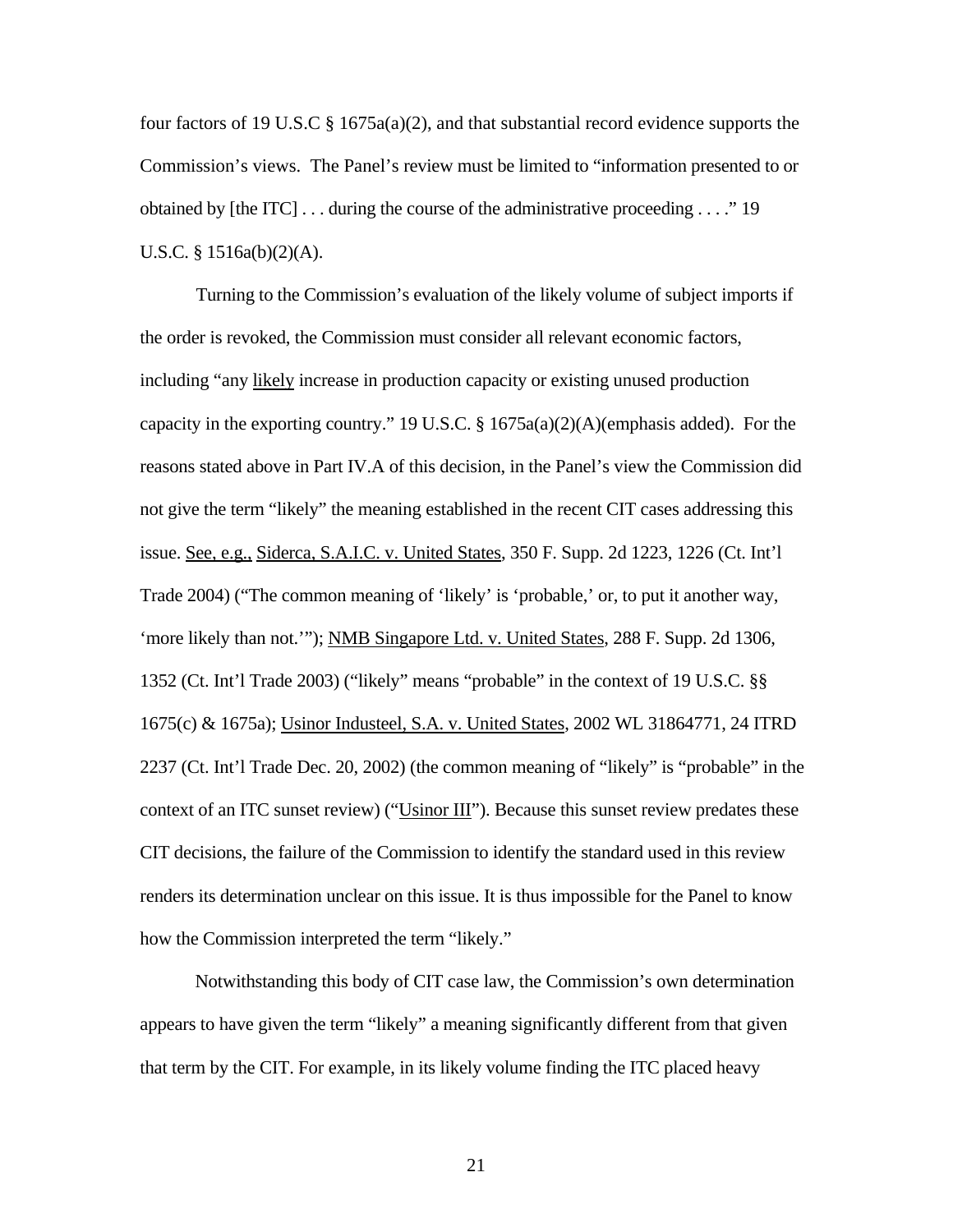reliance upon an interview reported in a trade publication, as well as statements by CEMEX explaining that the news article stated "the outside limit of what would be theoretically possible."<sup>[21](#page-21-0)</sup> In the words of the Commission:

 Mexican producer CEMEX has publicly indicated that if the antidumping duty order was revoked, imports of cement to the United States could reach four million tons per year. Thus, if the order is revoked, CEMEX believes it could triple the current level of subject imports from Mexico entering the U.S. market.

 Mexican producers have significant excess production capacity and thus have the ability to significantly increase shipments of cement to the Southern Tier region.<sup>[22](#page-21-1)</sup>

The Panel is unable to see how, based on this quote from the Commission's determination, the Commission could conclude that it is probable that subject imports would increase if the antidumping duty order were revoked. The Commission places reliance on newspaper articles that (1) do not expressly state what CEMEX's specific export plans were if the antidumping duty order were revoked and (2) do not state that the interviewee was speaking on behalf of CEMEX rather than in his capacity as director of the Mexican Cement Chamber. The Commission has drawn inferences from these articles that a rational fact finder could not make. While administrative agencies may consider hearsay evidence, in order to qualify as "substantial evidence" such evidence must be the kind that "a reasonable mind might accept as adequate to support a conclusion." Consolo v. Fed. Maritime Comm'n, 383 U.S. at 619. The inferences drawn by the Commission from these newspaper articles do not meet the substantial evidence test.

In regard to the second of the four factors listed in 19 U.S.C  $\S$  1675a(a)(2)(B) – existing inventories of the subject merchandise, or likely increases in inventories **–** the

<span id="page-21-0"></span> $21$  Commission Determination at 36 n.215.

<span id="page-21-1"></span> $22$  Id. at 36 (emphasis added, footnotes omitted).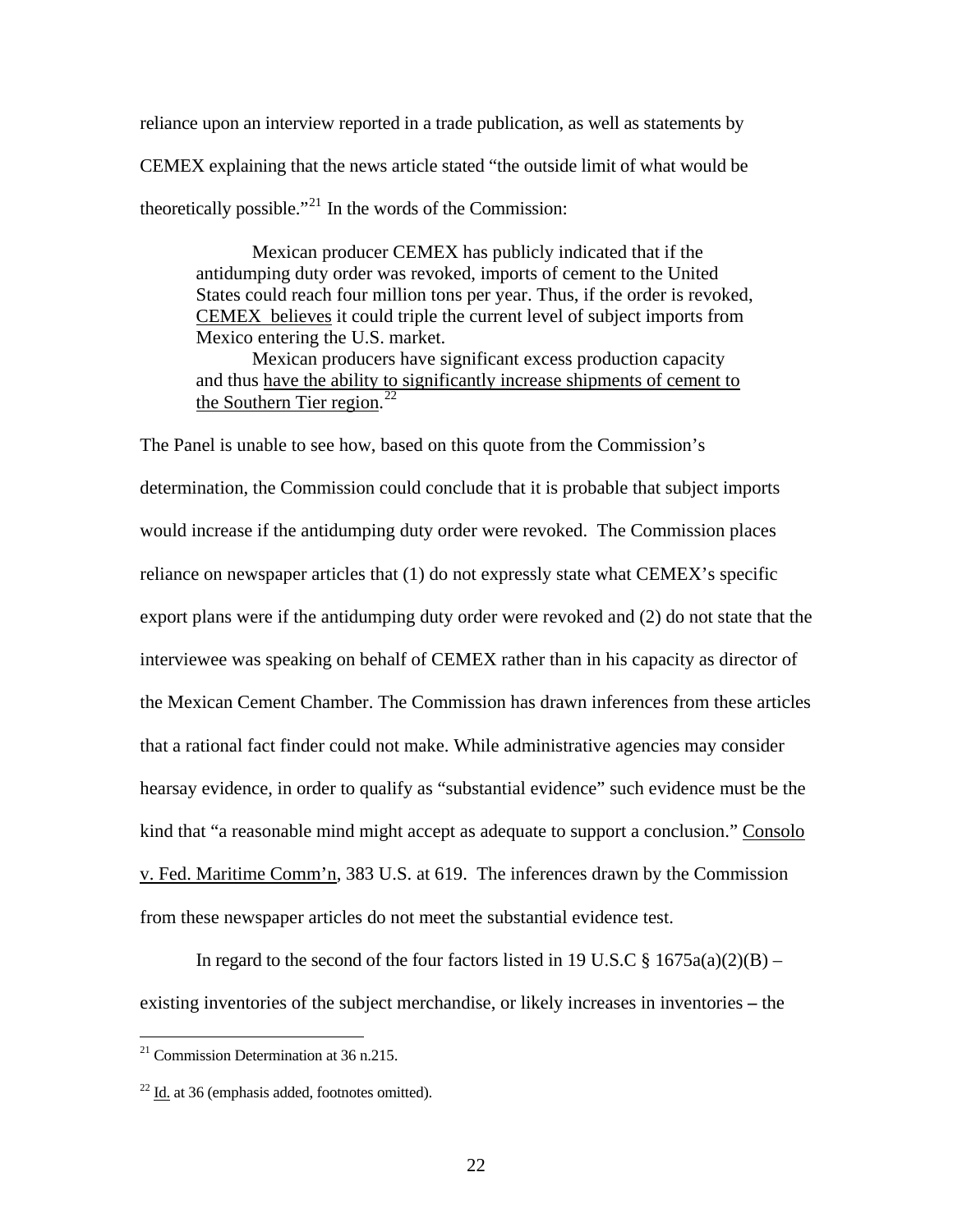Commission took into consideration only existing inventories of the subject merchandise and not "likely increases" as well. The Panel notes, however, that ITC found that existing inventories "generally are not a significant factor in the cement industry" and that the increase has been "relatively small."<sup>[23](#page-22-0)</sup>

Regarding the third of the four factors of 19 U.S.C  $\S$  1675a(a)(2)(C) – the existence of barriers to the importation of such merchandise into countries other than the Unites States – the Commission found that "Mexican producers face tariff barriers to gray Portland cement and cement clinker importation into several third country markets."<sup>[24](#page-22-1)</sup> The Commission added the following explanation:

On July 12, 2000, the Government of Brazil imposed antidumping duties of 22.5 percent on exports of Mexican cement to certain Brazil states. On January 17, 2000, the Government of Guatemala imposed antidumping duties of 89.54 percent on exports of cement by Mexican producer Cruz Azul. On January 14, 2000, the Government of Ecuador imposed antidumping duties of 20 percent for a period of six months on imports of cement from Mexico; this order should have expired on July 14,  $2000$ <sup>[25](#page-22-2)</sup>

However, the Commission failed to render a complete analysis of how these various third-country antidumping duty orders would affect the likely volume of subject imports to the United States "within a reasonable foreseeable time." Without a further explanation, the Panel is unable to discern the relevance of this finding to the Commission's determination.

In regard to the fourth factor found in 19 U.S.C  $\S$  1675a(a)(2)(D) – the potential for product-shifting if production facilities in the foreign country, which can be used to

<span id="page-22-0"></span> $\frac{23}{10}$  at 38 n.227.

<span id="page-22-1"></span> $^{24}$  Id. at 38.

<span id="page-22-2"></span> $25$  Id. at 38 n.228.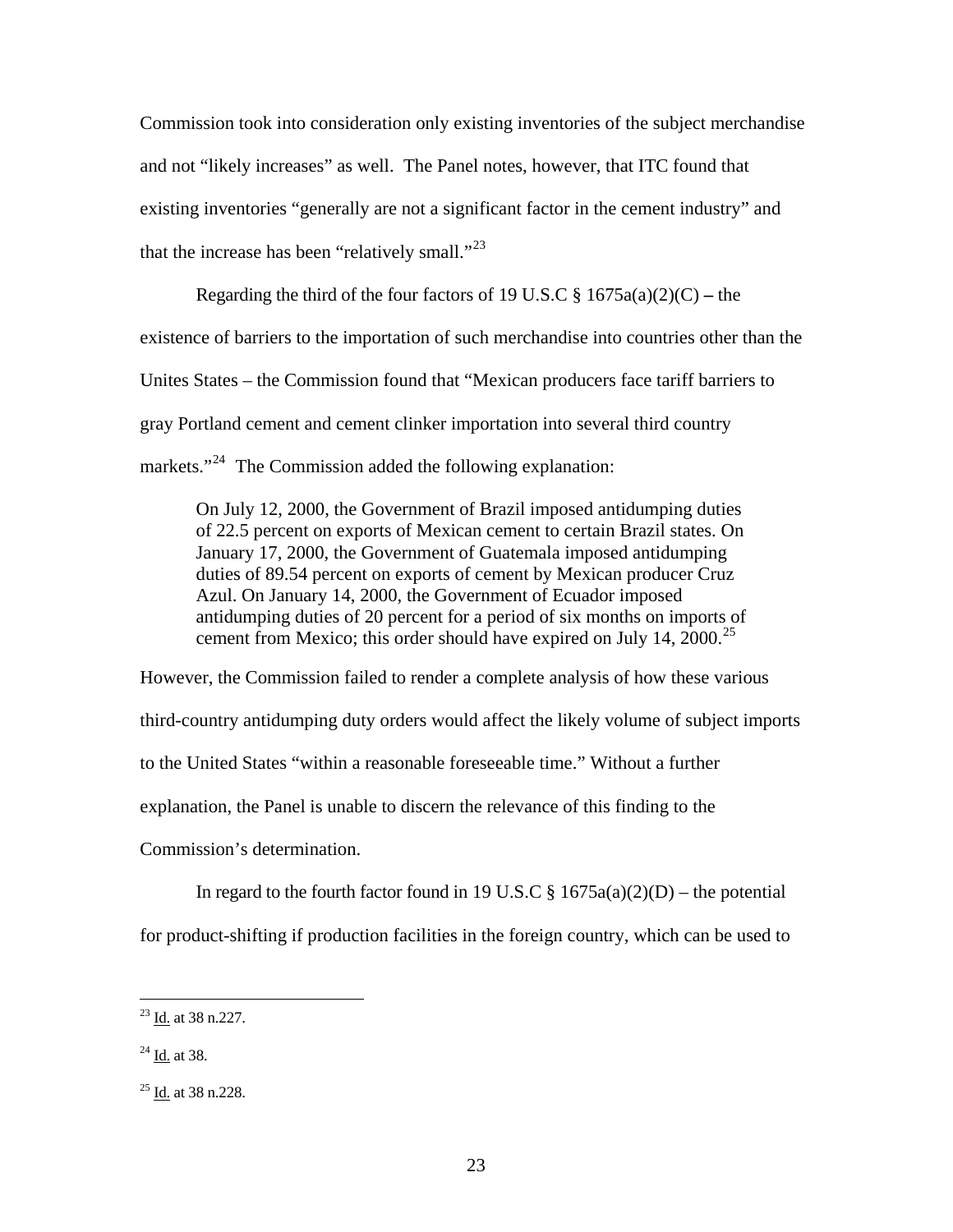produce the subject merchandise, are currently being used to produce other products – the Panel notes that this factor was not analyzed in the Commission's determination.

 Finally, in relation to other relevant economic factors that the Commission must consider when determining whether the likely volume of subject imports would be significant if the order is revoked, the ITC's determination contains the following conclusions:

Mexican producers have acquired Southern Tier production facilities since the original investigation. We do not believe, however, that Mexican producers' ownership of these facilities would impede the increase of subject imports to a significant level if the discipline of the antidumping duty order is removed. These facilities are operating at \*\*\* and there are no plans to expand their capacity in the reasonably foreseeable future. In fact, free of the restraining effects of the order, firms with a global presence would have more flexibility to supply the Southern Tier market through a combination of production and importation. Moreover, the established customer base and distribution system of their subsidiaries in the Southern Tier region would facilitate the Mexican producers' ability to increase sales of imported subject merchandise if the order was revoked.[26](#page-23-0)

To this the Commission adds the following observation in a footnote:

 While we have given it limited consideration in our analysis as discussed above, we note that if CEMEX' announced plans to acquire U.S. producer Southdown are realized, CEMEX would increase its Southern Tier distribution network. In 2000, Southdown has more than 10 inland and import distribution terminals in the Southern Tier region.<sup>[27](#page-23-1)</sup>

The Commission then summarizes its findings with the following conclusion:

The evidence shows that Mexican producers have the ability and incentive to increase exports to the Southern Tier region, notwithstanding their regional operations. Consequently, based on the record in this review, we conclude that the volume of subject imports entering the Southern Tier

<span id="page-23-0"></span> $^{26}$  Id. at 37-38 (emphasis added). The Panel refers the parties to page 58 of the confidential version of the Commission's determination for the deleted business proprietary information.

<span id="page-23-1"></span> $27$  Id. at 38 n.226 (emphasis added).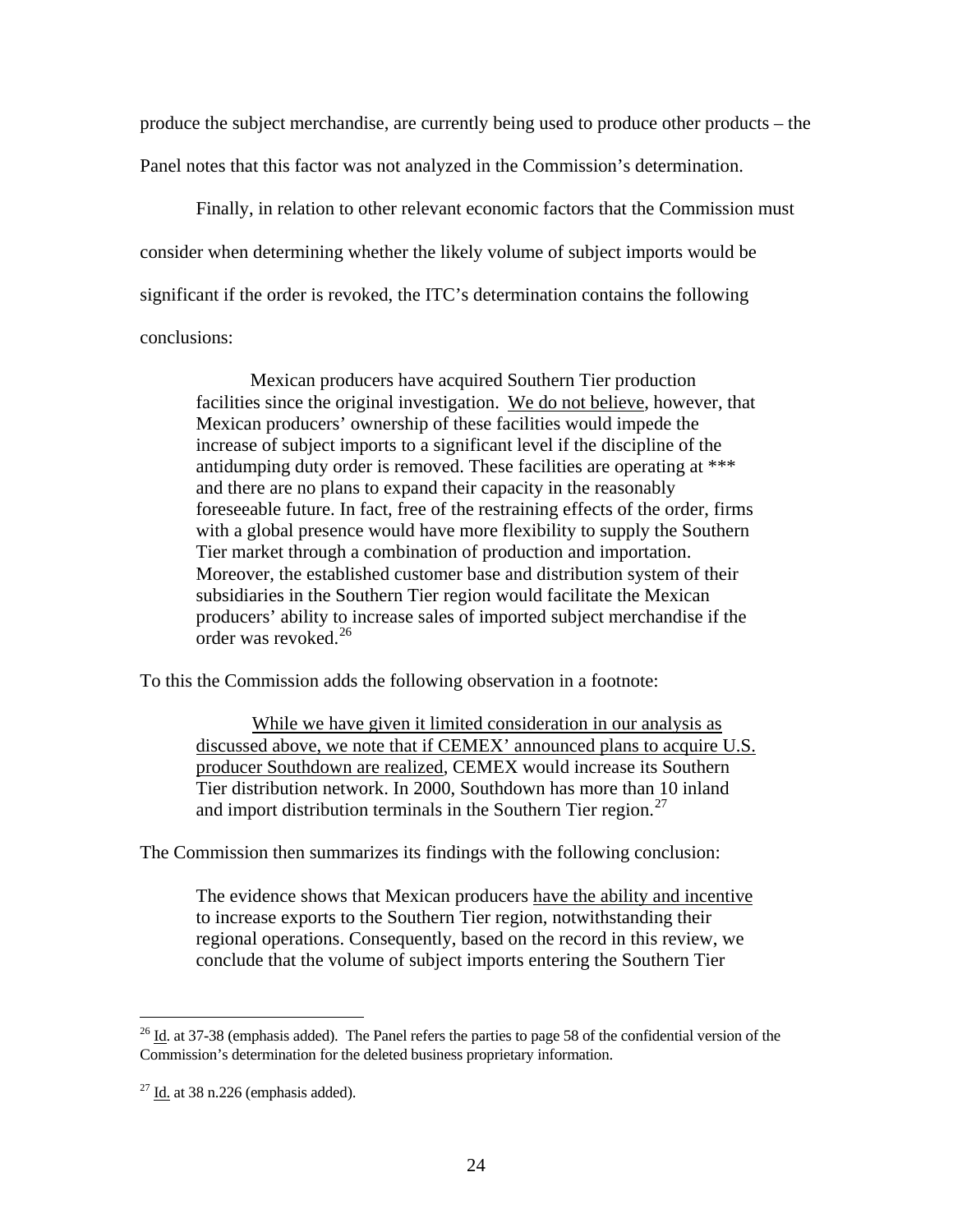region likely would be significant in the reasonable foreseeable future if the antidumping duty order is revoked.<sup>[28](#page-24-0)</sup>

When the Commission makes statements such as the ones that are highlighted in the three immediately preceding quotes, it leaves the Panel with no clear idea of the meaning given by the Commission to the term "likely." The Panel is unable to conclude that it has the same meaning as that announced in recent CIT cases.

 For all the foregoing reasons, in respect to the Commission's finding on the "likely volume" of the subject imports, the Panel is forced to the conclusion that it is unclear whether the Commission gave the term "likely" the meaning specified in the recent line of CIT cases discussed above in Part IV.A. Accordingly, the Panel remands to the Commission for further review not inconsistent with this decision.

# 2. Likely Price Effects

*a. Statutory Background and the Commission's Determination* 

Section 752(a)(3) of the Tariff Act of 1930, as amended, 19 U.S.C. § 1675a(a)(3),

provides as follows:

In evaluating the likely price effects of imports of the subject merchandise if the order is revoked or the suspended investigation is terminated, the Commission shall consider whether—

 (A) there is likely to be significant price underselling by imports of the subject merchandise as compared to domestic like products, and (B) imports of the subject merchandise are likely to enter the United States at prices that otherwise would have a significant depressing or suppressing effect on the price of domestic like products.

In its original investigation, the Commission found that dumped cement imports depressed prices for the domestic product.<sup>[29](#page-24-1)</sup> In its sunset review determination, the

<span id="page-24-1"></span><span id="page-24-0"></span> $28$  Id. at 38 (emphasis added).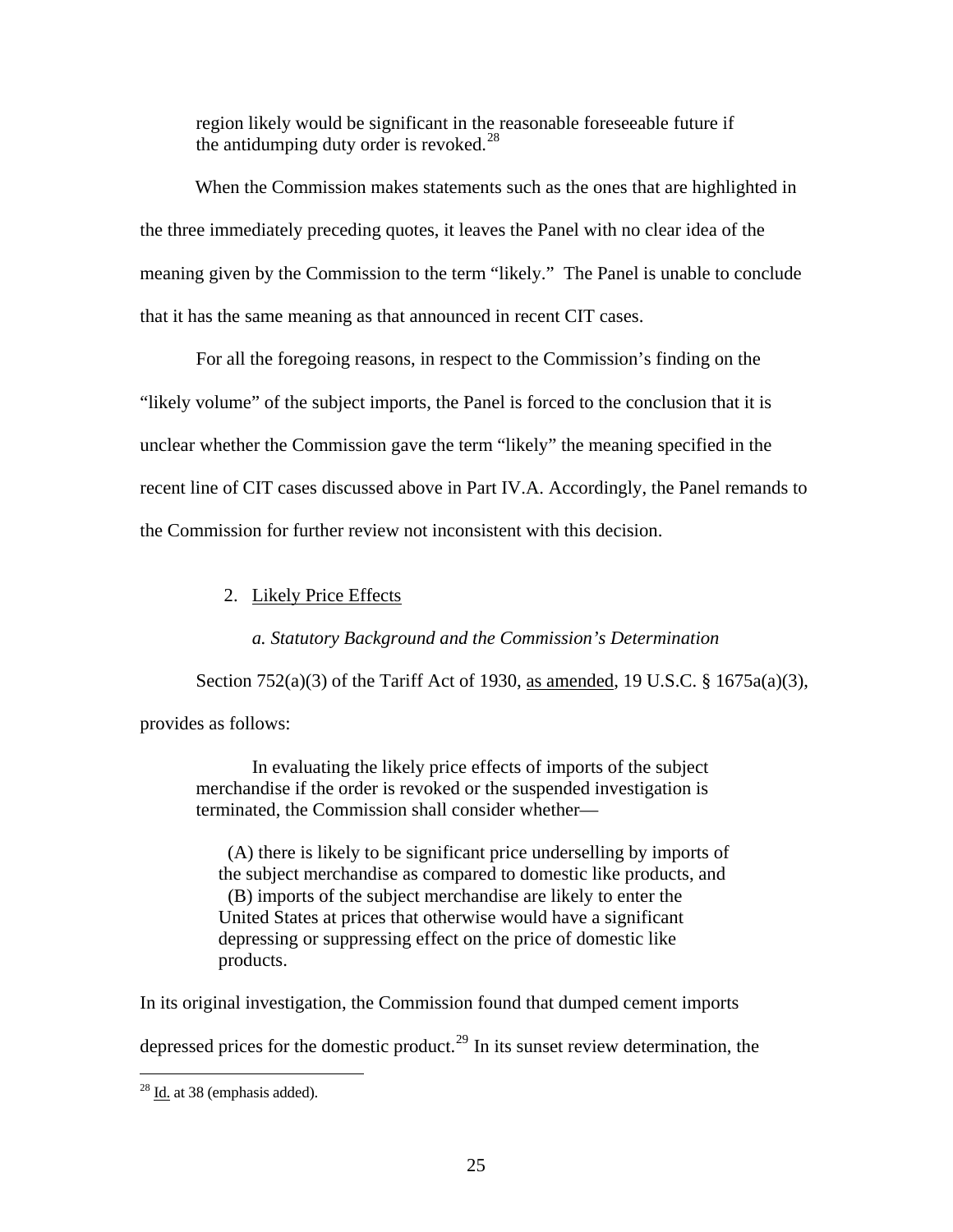Commission found that the significantly increased volumes of subject imports of cement from Mexico that would be likely to enter the Southern Tier region if the antidumping duty order was revoked would likely have significant price effects for the U.S. like product. The Commission took into account the importance of pricing as a purchasing factor and the relatively high degree of substitutability between subject imports and the domestic product.

 The ITC determined that even though the pricing data did not give clear evidence of patterns of underselling or overselling, the data indicated that some underselling occurred even with the antidumping duty order in place and the substantial increases in demand during the period of review. It also concluded that even though prices generally increased slightly during the period of review, a possibly substantial further increase in prices would have been likely due to the substantial increases in demand from 1997- 1999. Thus, it found that without the discipline of the antidumping duty order, there is a substantial likelihood that Mexican cement would be priced aggressively in the Southern Tier market in order to gain market share.<sup>[30](#page-25-0)</sup>

 The Commission further supported its finding by stating that the likelihood of price depression or suppression in the cement market is "accentuated" by the substantial excess capacity in Mexico. When focusing on costs, it concluded that the high fixed costs faced by cement producers provide significant incentive to the Mexican producers to sell their additional excess product even at low costs in order to meet their fixed costs. It observed that increasingly Mexican imports have been subject to high cash deposit

 $29$  Mexico Cement Final Determination, supra note 2, at 46, 64.

<span id="page-25-0"></span><sup>&</sup>lt;sup>30</sup> Commission Determination at 38.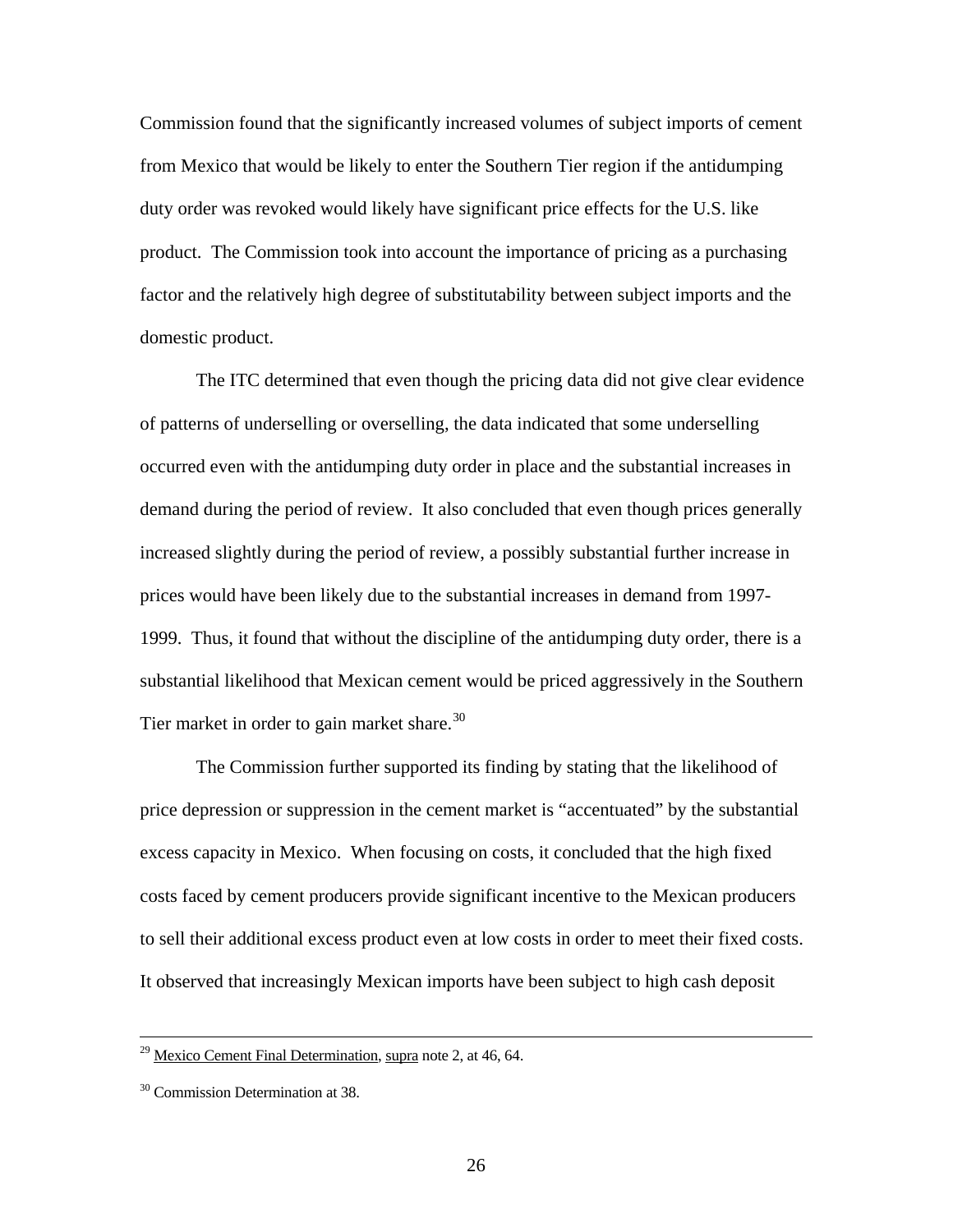rates under the order. Consequently, in the absence of such duty deposits, Mexican imports could be priced significantly lower in the United States, including the Southern Tier region. $31$ 

 The Commission further remarked that Mexican producer CEMEX has stated in the past that it would likely substitute Mexican imports for the large volumes of nonsubject imports that it has imported into the Southern Tier region because of the order. The Investigating Authority concluded that such a substitution would allow CEMEX to lower its prices in the Southern Tier region to reflect decreases in transportation costs for Mexican imports while the regional domestic industry's capacity expansion projects are underway, with the resultant increase in supply having the likely effect of increasing price sensitivity in the market. It concluded that it was "not convinced that the Mexican producers would refrain from using their excess capacity to ship cement to the Southern tier region at volumes or price levels that would injure regional producers including their regional subsidiaries."[32](#page-26-1)

 Thus, the ITC found that revocation of the antidumping duty order would be likely to lead to significant underselling by the subject imports of the domestic like product in the Southern Tier region, as well as significant price depression and suppression, within a reasonably foreseeable time.

 In contrast, the dissenting commissioner, Commissioner Askey, determined that there is nothing in the record suggesting that the Mexican producers would change their pricing practices in a way that would have a significant negative impact on the regional

<span id="page-26-0"></span> $31$  Id. at 39.

<span id="page-26-1"></span> $32$  Id. at 41.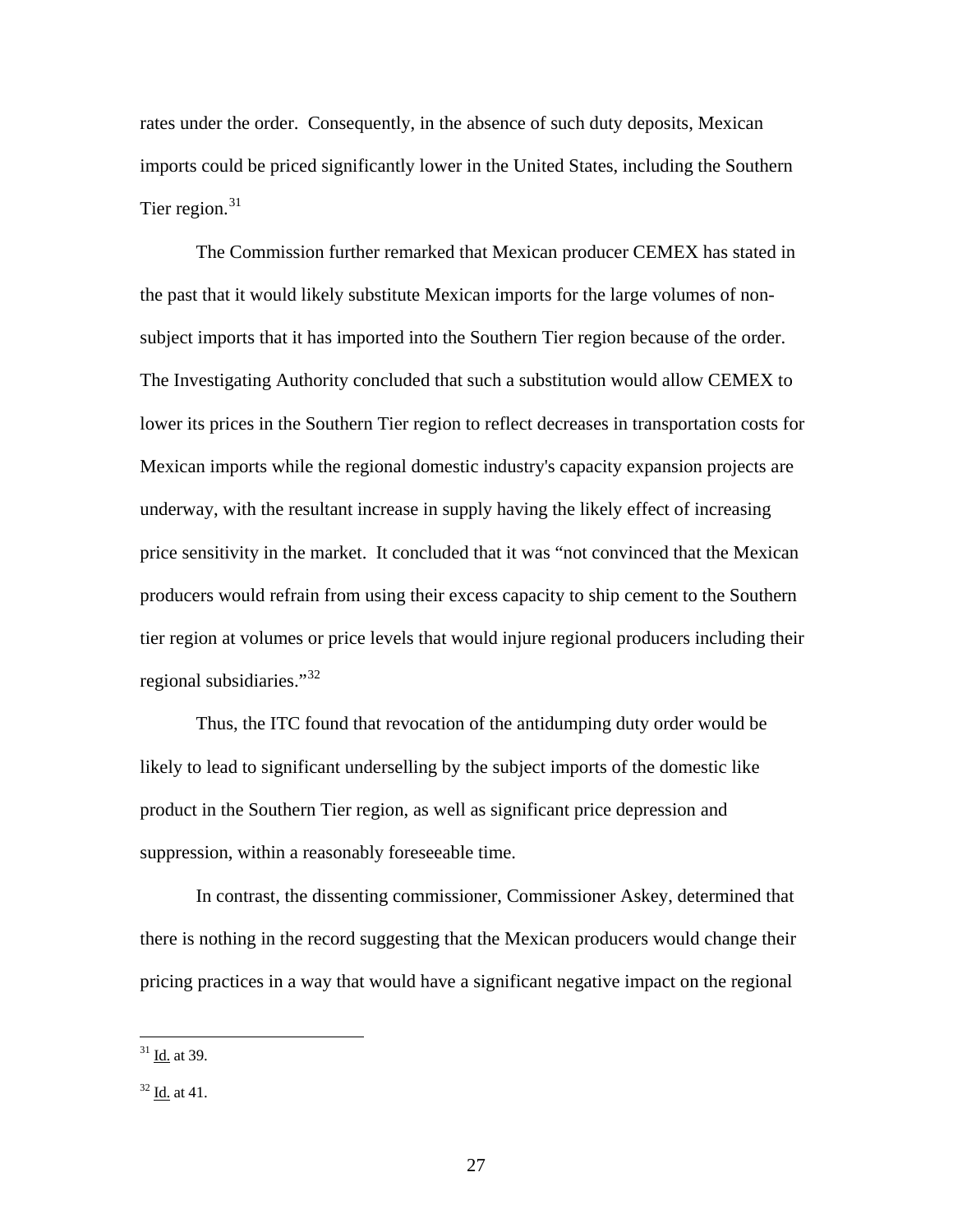industry's prices. She indicated that domestic prices have been strong in the last three years of the sunset review period due to substantial increases in sustainable demand. In addition, domestic producers had been able to maintain high prices even with high domestic capacity utilization rates and increased subject imports flowing in through affiliated domestic producers of non-subject cement. She concluded by asserting that current market conditions make it likely that prices will continue to be strong in the region.

### *b. The Parties' Contentions*

 CEMEX contends that the Commission's finding that Mexican cement exports to the United States would be priced aggressively if the antidumping duty order were revoked is unsupported by substantial evidence or is otherwise contrary to law. It argues that the Commission's conclusions are instead based on unfounded speculation. GCCC adds that the evidence in the administrative record before the ITC contains evidence that undermines its conclusions and that the Commission failed to make a determination based on the whole record.

 CEMEX notes that the pricing data collected during the sunset review does not provide clear evidence of patterns of overselling or underselling. It points that subject imports from Mexico oversold the domestic product 55 percent of the time (85 out of 156 months) and just undersold the domestic product 45 percent of the time (71 out of 156 months). Thus, it argues, substantial evidence on the record does not support the Commission's conclusions about the priorities of the Mexican producers that could justify a determination that a material price effect does or will likely exist. GCCC adds that the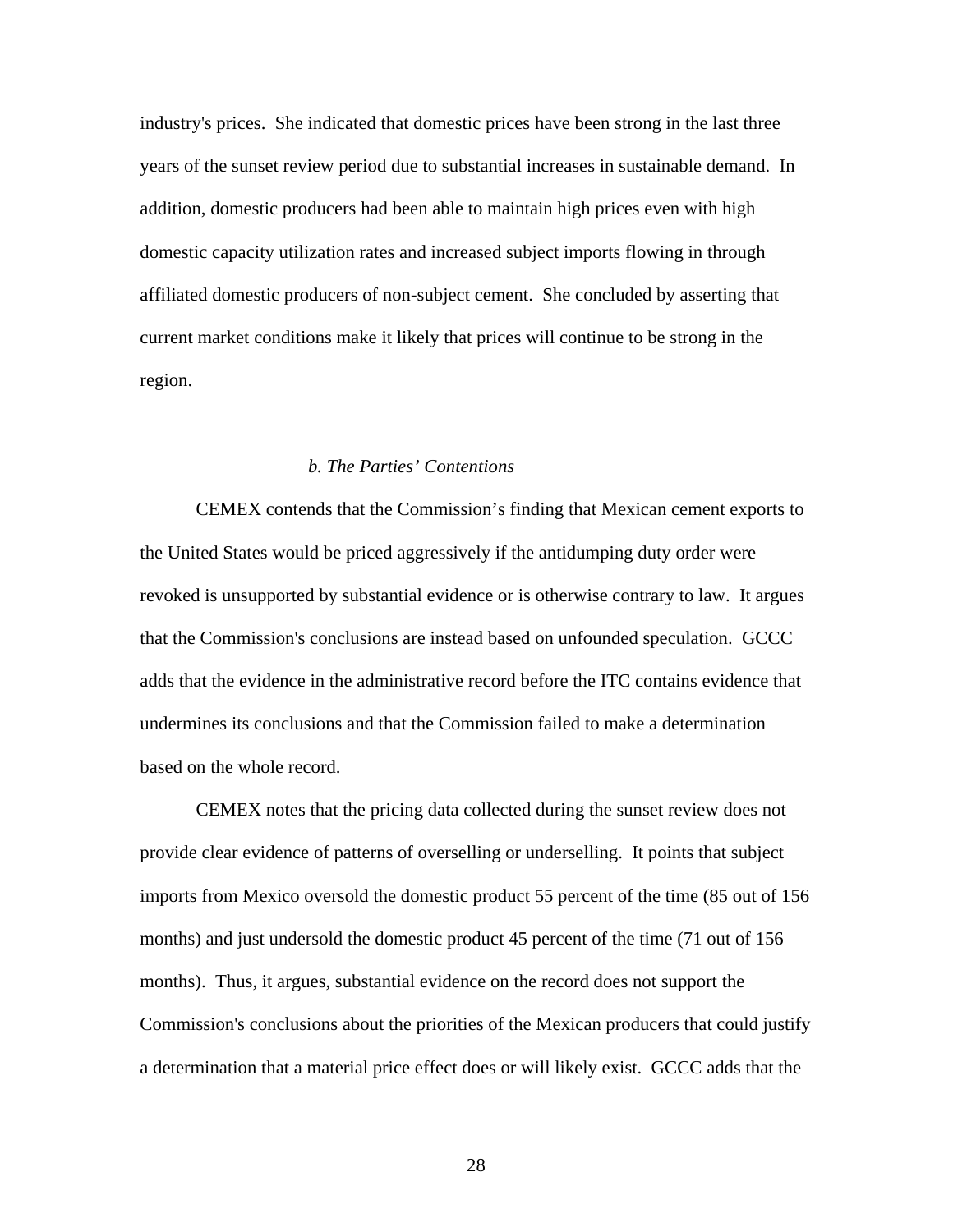ITC itself found that the conditions of competition have changed radically since the original investigation, noting that prices charged by Southern Tier producers have been increasing at a 5-percent rate per year.  $33$ 

 CEMEX next argues that even though the Commission's determination reports some Mexican respondents' testimony asserting that the Mexicans would refrain from exporting cement to the Southern Tier at price levels that would injure regional producers, including their own subsidiaries, the Commission provided no citation or substantiation as to why that sworn testimony should not be believed. It further maintains that had CEMEX, a global company with significant non-subject import sources, had the motivation to flood the Southern Tier market with low-priced imports, it could have done so already with cement from non-subject countries. CEMEX concludes by asserting that the Commission's supposition that an opportunity that has existed for years will only be taken advantage of using imports from Mexico if the order is revoked is not supported by substantial evidence.

 The only support the Commission provides for its conclusion, according to CEMEX, is that CEMEX has in the past indicated that it will likely substitute Mexican imports for non-subject cement that it has been importing into the Southern Tier region with the order in place. CEMEX refutes the supportive value of this statement by saying that product substitution does not lead to a reduction in prices. CEMEX claims that it is a profit-driven company and that sound economic principles dictate that it not lower its prices when offering a higher quality product in a competitive market, where companies are price-takers forced to sell at market price to remain competitive. CEMEX refers to

<span id="page-28-0"></span><sup>&</sup>lt;sup>33</sup> See GCCC Initial Brief at 31 (citing Commission Determination at 32-36).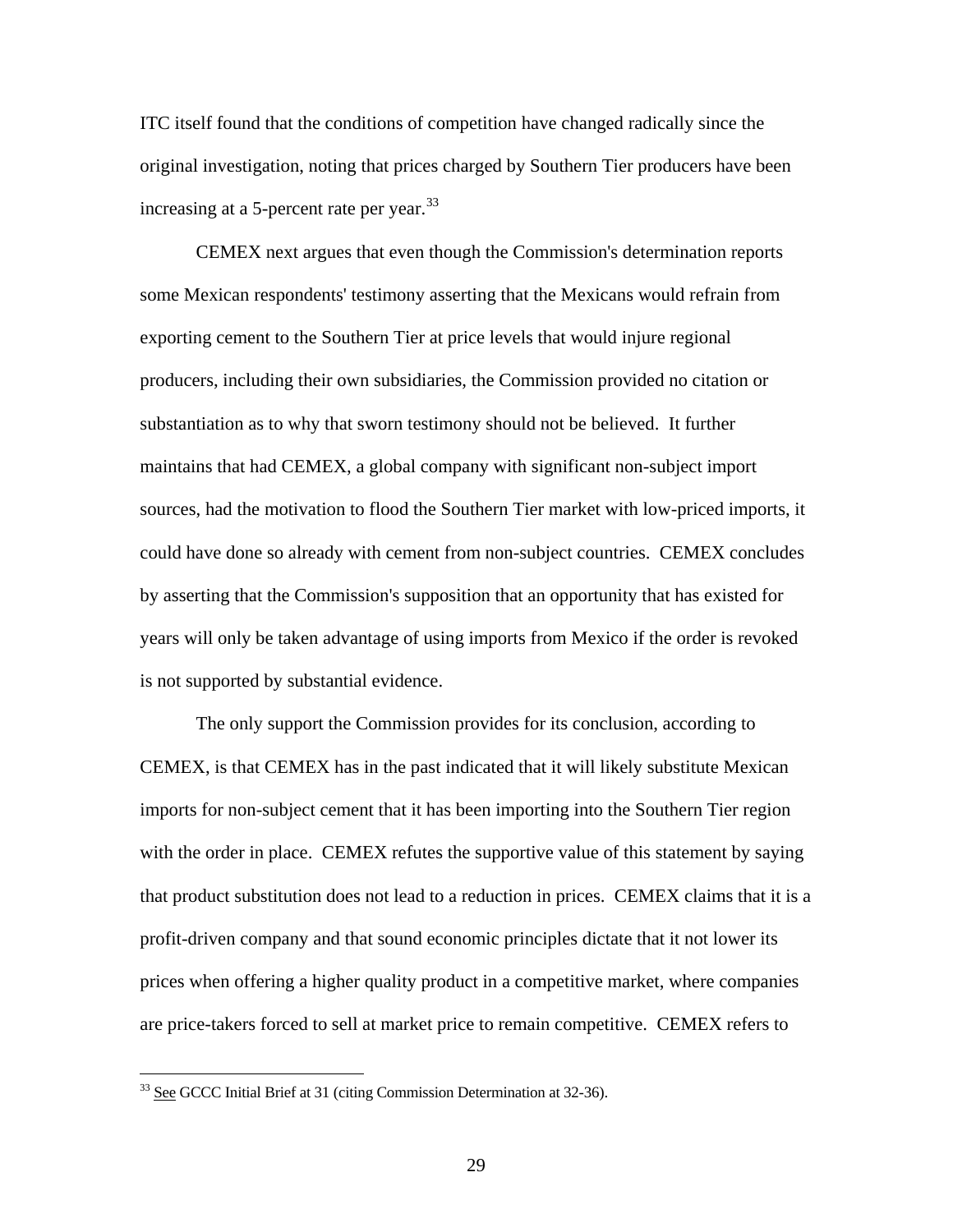the ITC Staff's own COMPAS model showing that revocation of the antidumping duty order would only have very limited price effects on the Southern Tier.<sup>[34](#page-29-0)</sup> It stresses that the Commission has accepted the same business and economic incentives in other sunset reviews to support its conclusion that no significant price effect would result upon revocation of an order.<sup>[35](#page-29-1)</sup>

GCCC supports this argument by pointing to the ITC's prior findings of price effects attenuation.<sup>[36](#page-29-2)</sup> It argues that its subject imports are geographically isolated in Albuquerque, New Mexico, and only compete with its own U.S. affiliate's cement. As a consequence, this isolation will prevent any competition with other domestic producers' cement. It further argues that record evidence shows that GCCC's imports have, in the majority of comparisons, oversold its U.S. affiliate's domestically-produced cement.<sup>[37](#page-29-3)</sup> Thus, according to GCCC, when considering the statutory factors examined by the ITC, GCCC's imports will not have significant price effects on the domestic like product.

GCCC continues that its U.S. affiliate is the only supplier in the Albuquerque and El Paso markets, serving them with a combination of GCCC imports and its own cement. As the only supplier, GCCC's U.S. affiliate sets the prices and faces no competition from GCCC. GCCC alleges that the Commission's misinterpretation of the record evidence calls for remand and reconsideration to the extent that the Commission relied upon this material error of fact. It further stresses that given the typical 200-mile range for cement

<span id="page-29-0"></span> $34$  See CEMEX Initial Brief at 74. The COMPAS price effects of revocation were only 0.6 to 1.9 percent.

<span id="page-29-1"></span><sup>&</sup>lt;sup>35</sup> See id., citing Electrolytic Manganese Dioxide from Greece and Japan, at 17 (USITC Pub. 3296 May 2000)(when demand outpaces supply, [there is] no incentive to sell at less than market prices.).

<span id="page-29-2"></span><sup>&</sup>lt;sup>36</sup> See GCCC Initial Brief at 33 n. 65, citing Industrial Phosphoric Acid from Israel and Belgium, Inv. Nos. 701-TA-286 (Review) and 731-TA-365 (Review), USITC Pub. 3302 at 10 (May 2000).

<span id="page-29-3"></span><sup>37</sup> See id. at 34.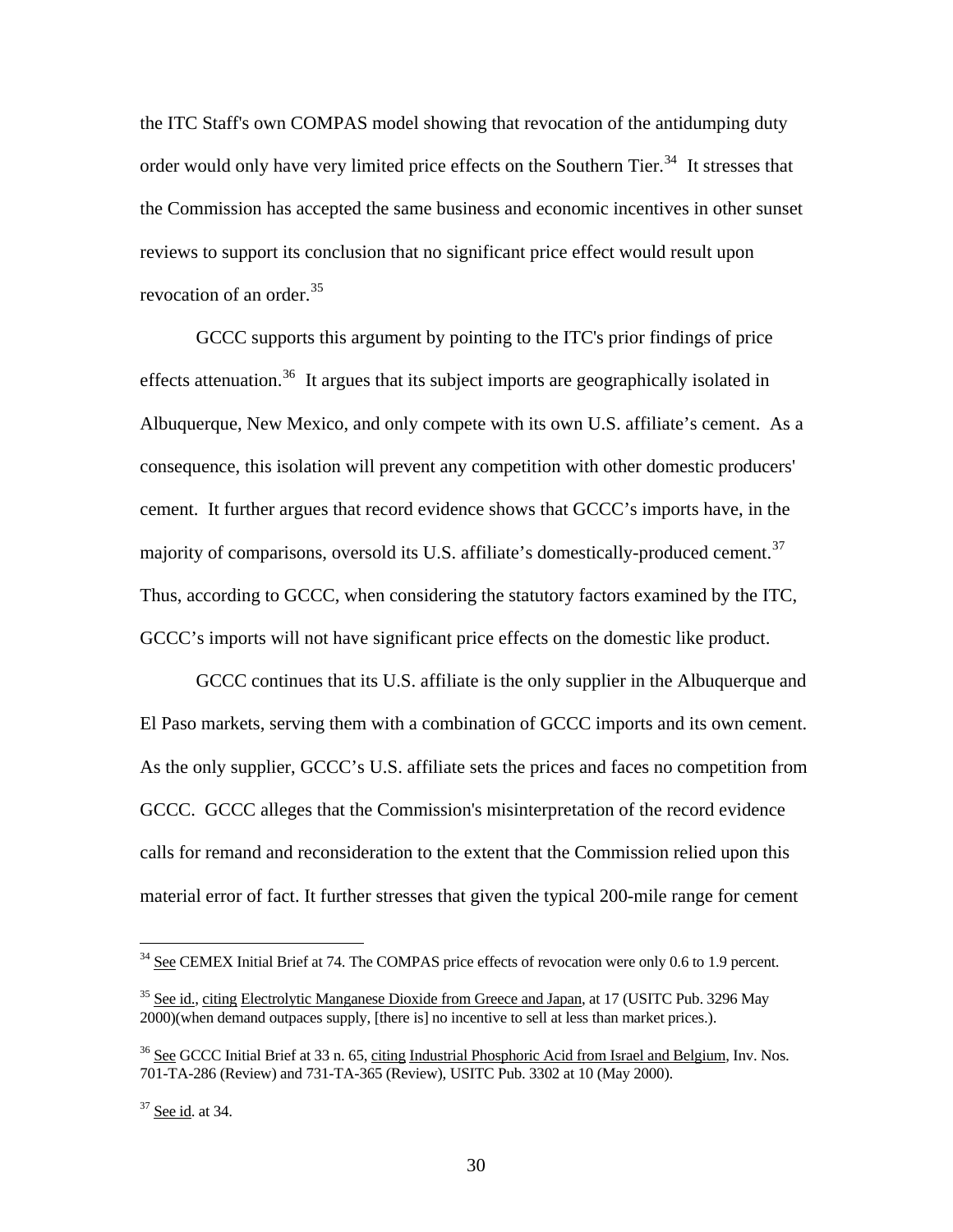shipments recognized in the final staff report, it is highly speculative that California Portland's Rillito, Arizona plant, a new producer with facilities not yet operational and more than 300 miles away from El Paso, would attempt to enter that market.

 Turning to the issue of significant price depressing or price suppressing effects, CEMEX contends that the Commission must affirmatively determine that substantial evidence has been presented that a price effect will exist, not that it is not convinced that a theory extraneous to the record could be constructed in which a price effect could theoretically be imagined. In support of its argument, CEMEX first alleges that in finding a price effect, the Commission only noted the fungibility of cement as a product, the weight given to pricing by purchasers, the high degree of substitutability between the subject imports and non-subject imports, and the Mexican excess capacity's heightening effect. The ITC then leapt to the conclusory statement that it is "not convinced that the Mexican producers would refrain from using their excess capacity to ship cement to the Southern tier region at volumes or price levels that would injure regional producers including their regional subsidiaries."[38](#page-30-0) CEMEX adds that the ITC continued by concluding – without a single citation – that without the discipline of the order, the interests of the Complainants' Mexican operations likely would not be secondary to those of their smaller Southern Tier subsidiaries.

 GCCC concludes by arguing that the Commission's determination is a result of speculation, rather than the legally-mandated application of the "likely" standard. In

<span id="page-30-0"></span><sup>38</sup> CEMEX Initial Brief at 70.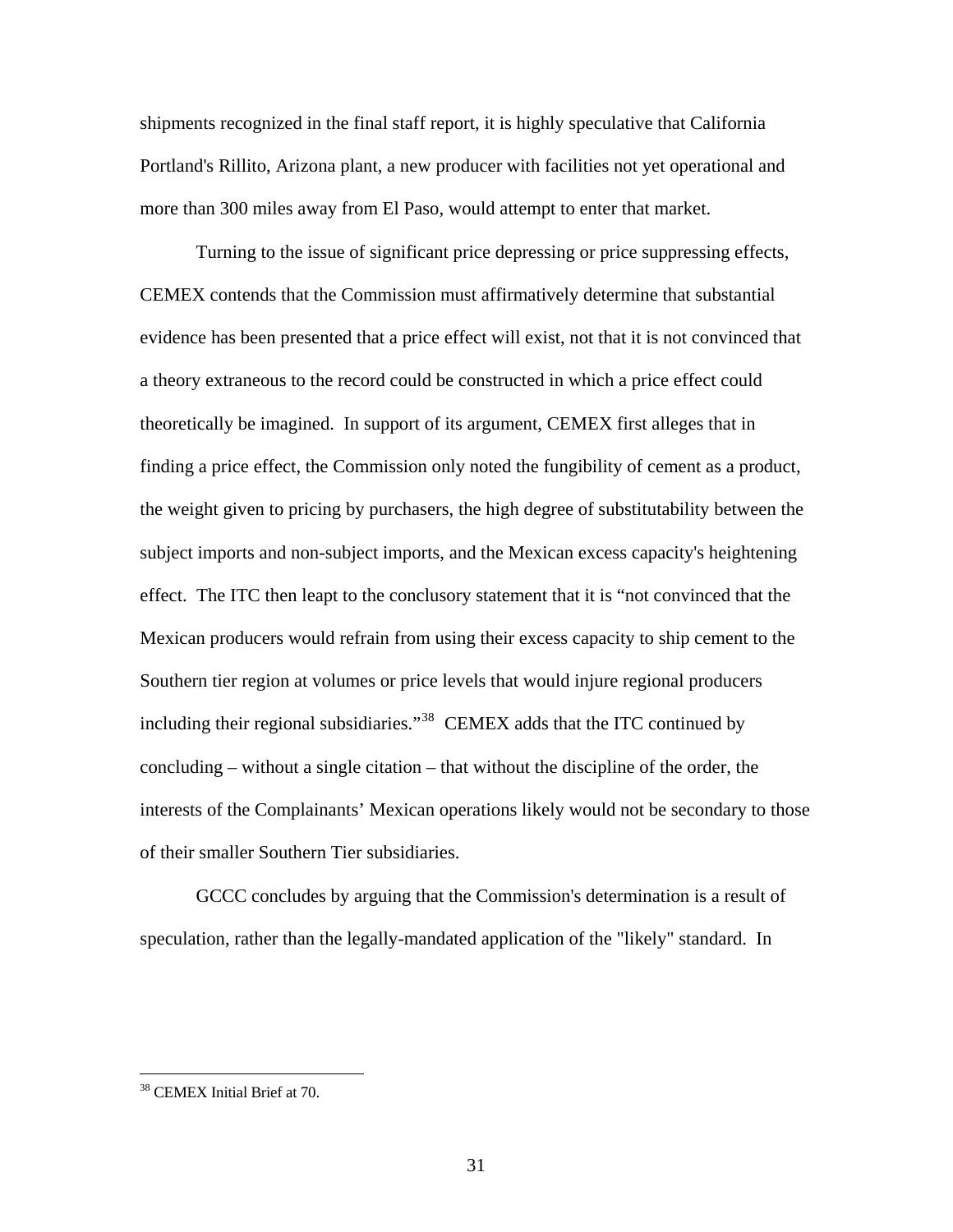support, it cites sections of the ITC's determination using speculative words such as "provide significant incentive," "could be priced," and "would allow."<sup>[39](#page-31-0)</sup>

 The Investigating Authority responds by stating that the Mexican Complainants refuse to recognize the predictive nature of five-year reviews and seek to have the Panel reweigh the evidence. The Commission asserts that Complainants are asking the Panel to find anything that does not support their position to be considered speculative, even when there is substantial evidence to support the Commission's finding. It asserts that it reasonably relied on record evidence such as the price sensitivity of cement, some underselling even with the order in place, the substantial increases in demand, statements by CEMEX officials that subject imports from Mexico that are substituted for nonsubject imports would realize lower transportation costs, and the incentive to increase exports attributable to Mexican excess capacity in this highly-capital intensive industry. In sum, the Commission reasonably made its finding of likely significant negative price effects on logical assumptions and extrapolations flowing from the record evidence.

Regarding price underselling, the Investigating Authority supports its finding on the likelihood of underselling by stating that in four markets for which price comparisons of Mexican and domestic product were possible, the evidence showed that subject imports from Mexico predominantly undersold the domestic product in one market (Phoenix, Arizona; 36 out of 39 months), with consistent underselling for a one and a half year period (August 1998 to March 2000), and had mixed underselling in another market

 $\overline{a}$ 

.

<span id="page-31-0"></span><sup>&</sup>lt;sup>39</sup> See Commission Determination at 38 ("The high fixed costs faced by cement producers provide significant incentive to the Mexican producers to sell their additional excess product even at low costs in order to meet their fixed costs. Moreover, increasing Mexican imports have been subject to high cash deposit rates under the order; in their absence Mexican imports could be priced significantly lower in the United States . . . . Such a substitution would allow CEMEX to lower its prices in the Southern Tier region to reflect decreases in transportation costs for Mexican imports compared to those for more distant non-subject sources." [Emphases added])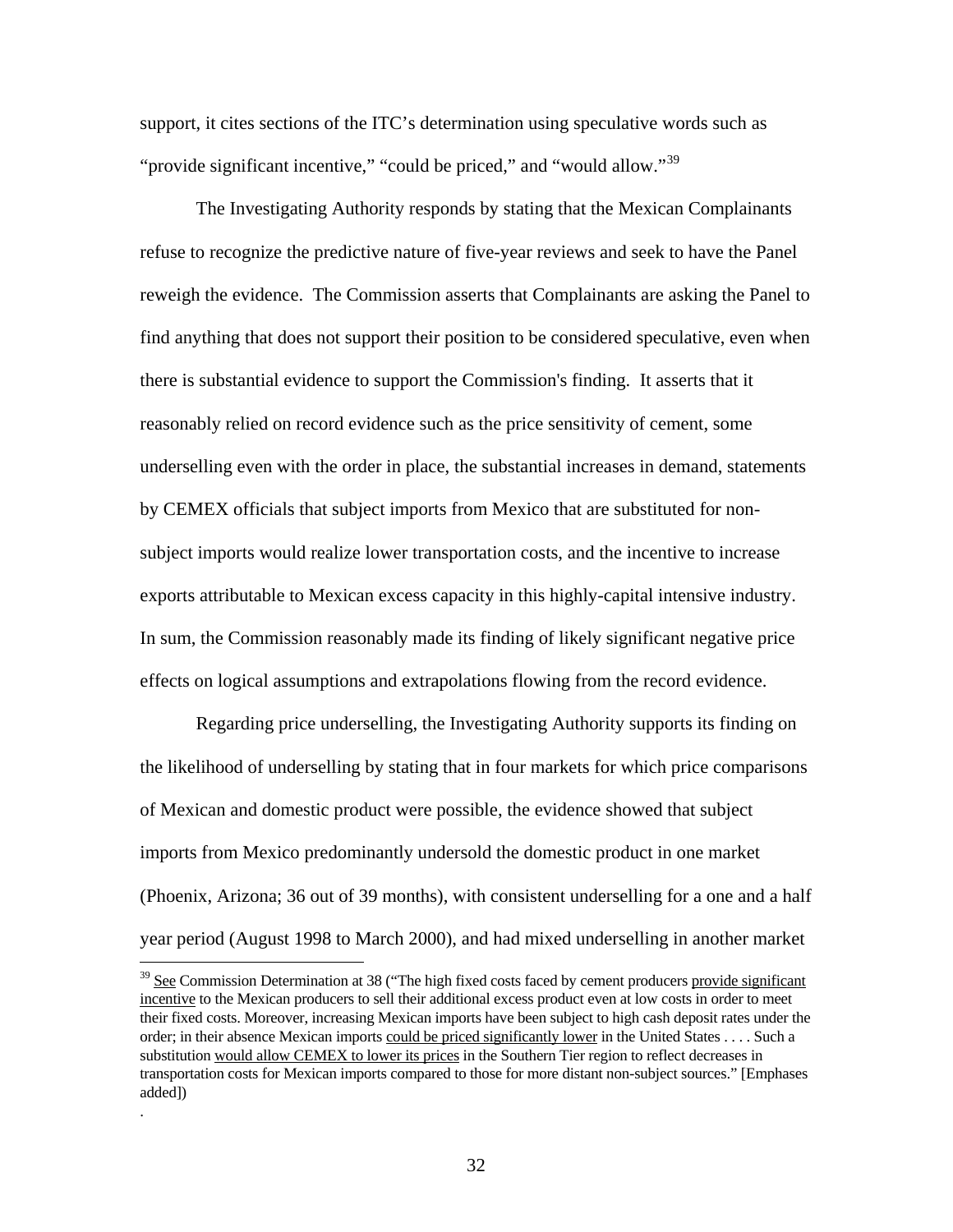(Tucson, Arizona; 20 out of 39 months). It adds that in the original investigation, underselling also predominated in one of these two markets (Phoenix, Arizona; 41 out of 48 months). It concludes that this evidence showing underselling when the order was in place in a market where the Mexican producer supplied imports from a plant with excess capacity and competed with two domestic producers reasonably lead the Commission to make a logical assumption that there likely would be significant price underselling, particularly in light of the present substantial Mexican excess capacity.

 The Investigating Authority responds to GCCC's claims by asserting that record evidence shows that contrary to GCCC's contentions, GCCC is likely to undersell its regional subsidiary if the order were revoked. It points to record evidence showing that even though the Albuquerque, New Mexico market was the one market where overselling predominated during the original investigation's review period (37 out of 40 months), once GCCC bought its U.S. affiliate, it undersold its affiliate in 15 of 39 months (40 percent of the time) during the sunset review period (for three and a quarter years). Thus, the Investigating Authority claims it made logical assumptions regarding the likelihood of underselling on GCCC's part, based on the record of pricing patterns of Mexican imports and the supply available from California Portland's expanded Rillito, Arizona facility.

 In sum, according to the ITC, the combination of price underselling, the elimination of the high cash duty deposit rates that the Mexican producers are currently paying (45.98 percent for CEMEX and GCCC), and current Mexican imports that are already priced to undersell the domestic product 40 percent of the time even with the high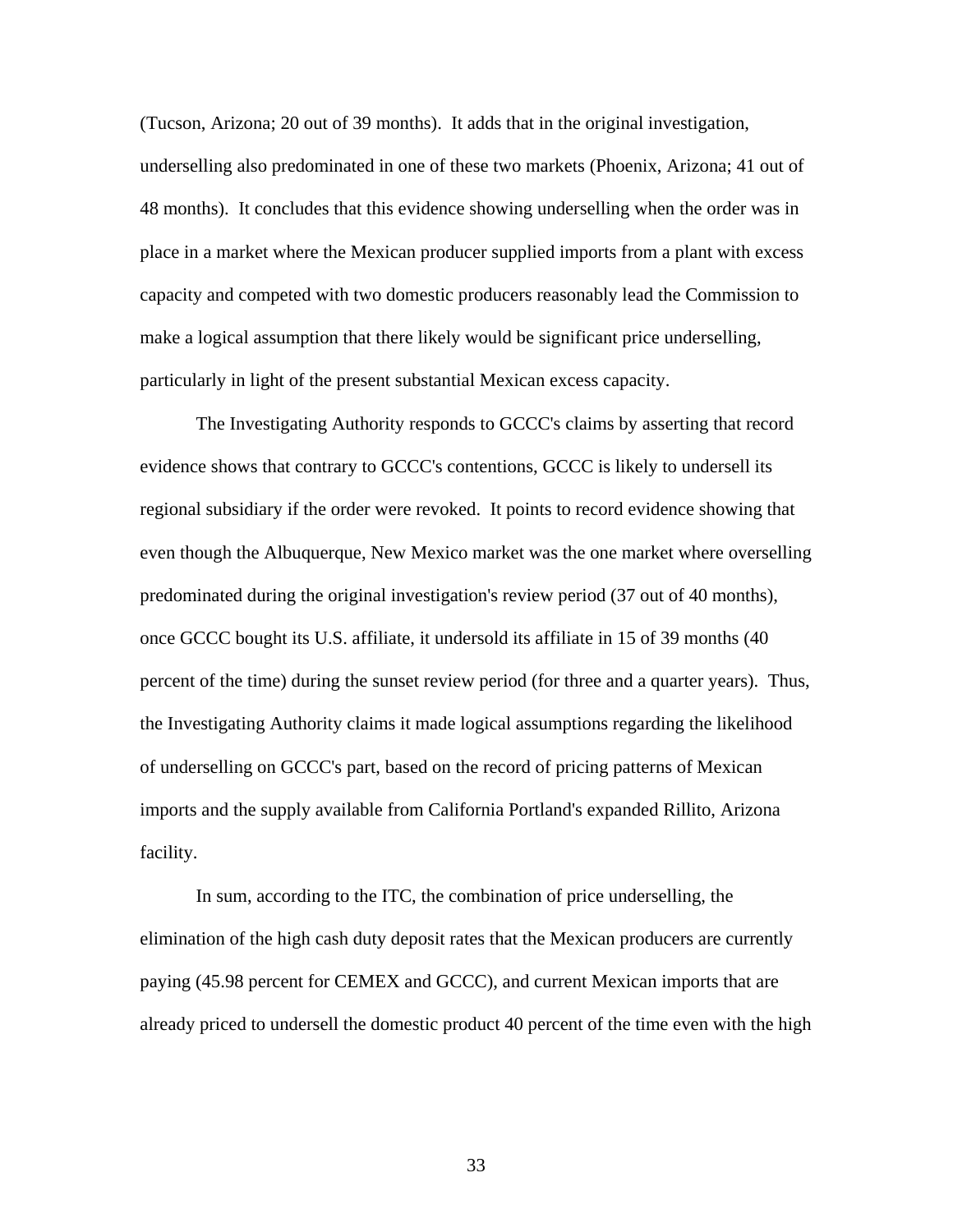deposit rates in place all lead to a reasonable conclusion that the Mexican industry would be likely to engage in aggressive pricing if the order were revoked.

 Regarding significant price depressing or price suppressing effects, the Investigating Authority argues that its reliance on the price sensitivity of cement is supported by record evidence. It points to more than half of purchasers' responses to the Commission's questionnaires ranking price as the most important factor in purchasing decisions. It continues by stating that prices fall within a small range that are set by the competition and that domestically-produced and imported cement are readily interchangeable. The Commission adds that the regional industry's capacity expansion projects and its resultant increase in supply are likely to increase price sensitivity in the market. The ITC also points out that the high fixed costs faced by cement producers, coupled with excess capacity, provide an incentive for Mexican importers to sell their additional excess product at low costs in an effort to meet their fixed costs. The Commission contends that this is a logical assumption based on the cement industry's practice of operating at high capacity utilization rates to recover their high costs prior to realizing any return on investment.

The Investigating Authority concludes by stating that CEMEX acknowledges that it would save \$3 per ton if it were to replace non-subject imports with subject imports. The ITC finds this \$3 difference to be substantial, given the substitutability and pricesensitivity of cement. In sum, the Commission asserts that this evidence led to its findings regarding the likelihood of significant price underselling, price suppression, and price depression.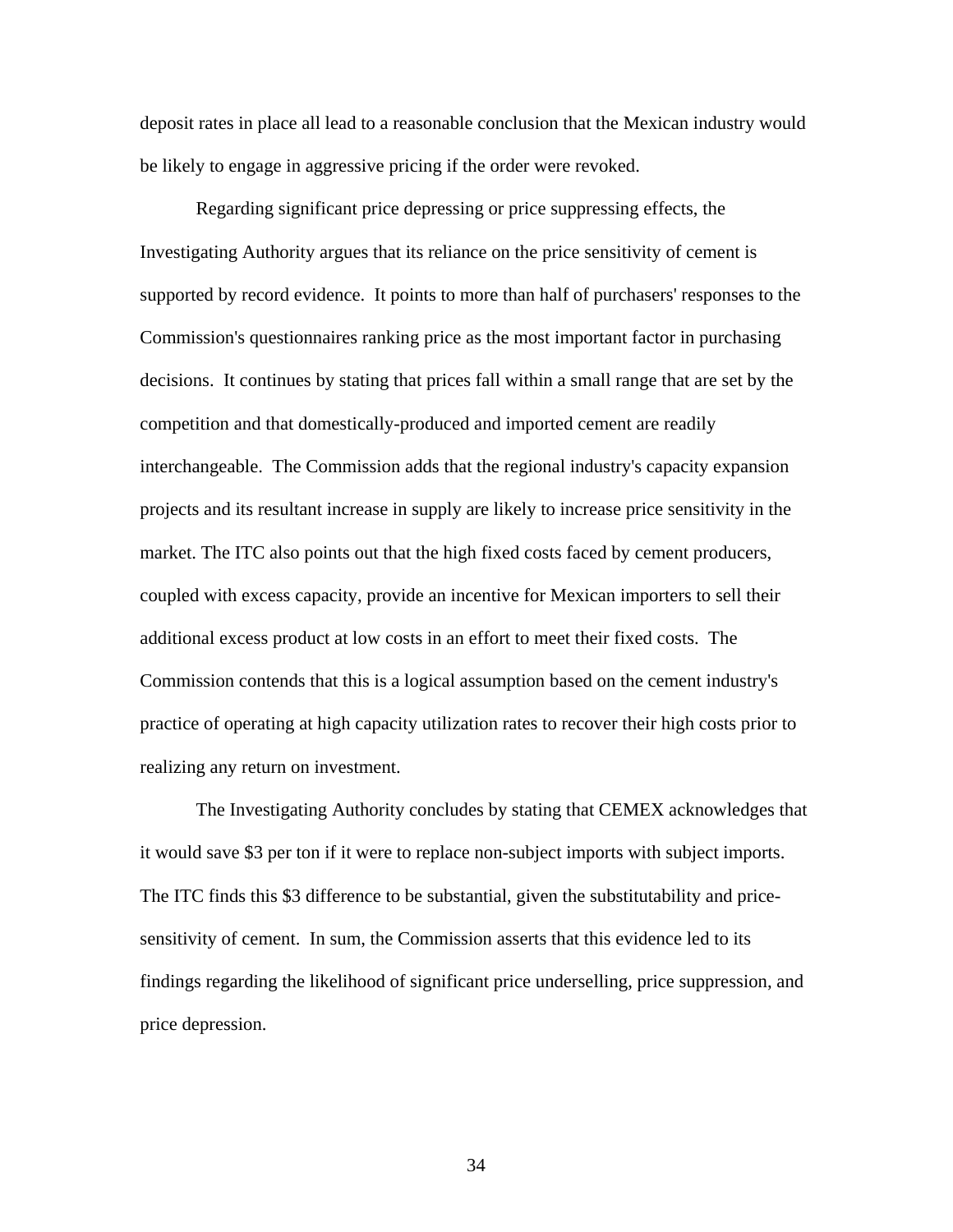#### *c. The Panel's Analysis*

The Federal Circuit has held that predictive determinations by the Commission are by nature not "verifiable," but are rather "based on currently available evidence and on logical assumptions and extrapolations flowing from that evidence." Matsushita Electrical Industrial Co. v. United States, 750 F.2d at 933. In no case will the Commission ever be able to rely on concrete evidence establishing that, in the future, certain events will occur upon revocation of an antidumping order. Id. The Commission's reviewing courts have recognized that "[a]s it deals with the projection of future events . . . [the Commission's] analysis is inherently less amenable to quantification . . . . " NEC Corp. v. U.S. Int'l Trade Comm'n, 36 F. Supp. 2d 380, 391 (Ct. Int'l Trade 1998). See also Hannibal Indus., Inc. v. United States, 710 F. Supp. 332, 338 (Ct. Int'l Trade 1989); Rhone Poulenc S.A. v. United States, 592 F. Supp. 1318, 1329 (Ct. Int'l Trade 1984).

 Nevertheless, the Court of International Trade has also stated that the Commission has an obligation to examine the relevant data and articulate a satisfactory explanation for its action. Taiwan Semiconductor Indus. Ass'n v. United States, 93 F. Supp. 2d 1283, 1299 (Ct. Int'l Trade 2000). Furthermore, the Commission's conclusion, as reflected in its determination, cannot be reinterpreted by counsel on appeal. See SEC v. Chenery Corp., 318 U.S. at 95. The Panel cannot permit post hoc rationalizations of counsel to supplement or supplant the rationale or reasoning of the agency. American Silicon Technologies v. United States, 110 F. Supp. 2d 992, 1003 (Ct. Int'l Trade 2000); Bethlehem Steel Corp. v. United States, 140 F. Supp. 2d 1354, 1360 (Ct. Int'l Trade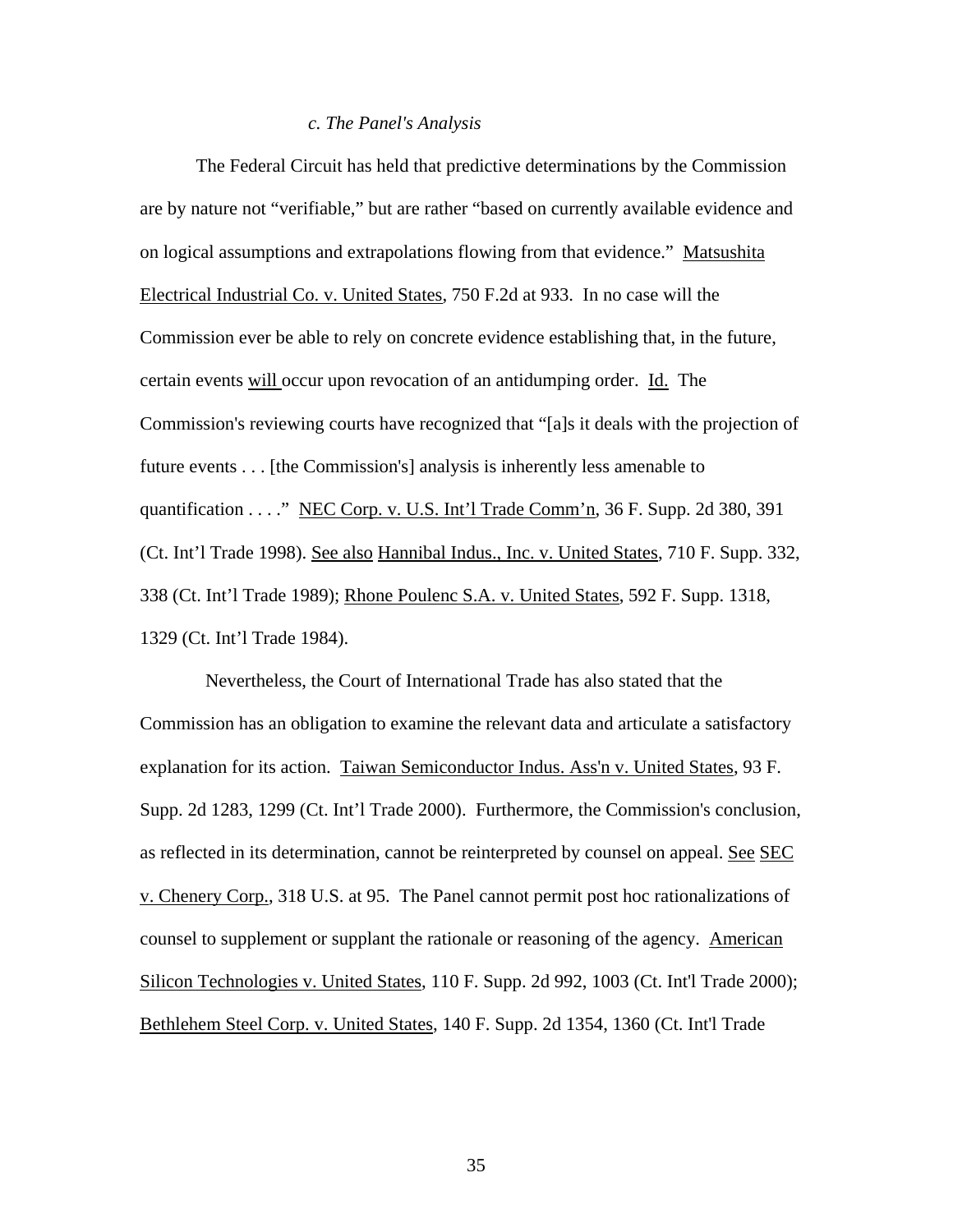2001) ("post hoc justification cannot salvage the methodological deficiencies present in [the Commission's] determination.").

The Panel is aware of the predictive nature of five-year reviews and of the likelihood of a negative price effects determinations in particular, but it finds no rational connection between the facts in the record and the Commission's determination. While the Commission can weigh the evidence as it deems appropriate, it cannot draw conclusions that are not supported by the record evidence. It must link sufficient record evidence to its conclusions to adequately support its determination.

 During the period of review, the ITC found no clear evidence regarding patterns of underselling or overselling. It also found the cement market to be a competitive market enjoying a healthy and consistent price level increase. Its staff's COMPAS model further showed that revocation of the order would only have very limited price effects (0.6 to 1.9 percent) on the Southern Tier region. The record also shows that 200 miles is the typical range for cement shipments due to the high transportation costs involved. There is additional record evidence showing the cement market to be a buyers' market with a narrow range for price negotiations. Moreover, there is evidence showing that CEMEX, a global company, has not flooded the Southern Tier market with low-priced, non-subject imports from other countries*.* The record also contains sworn testimony, not cited by the Commission in its determination, where the Complainants attest that they would refrain from exporting cement to the Southern Tier at price levels that would injure their U.S. affiliates.

 Despite this record evidence, the Commission nevertheless determined that revocation of the order would likely lead to significant price underselling by subject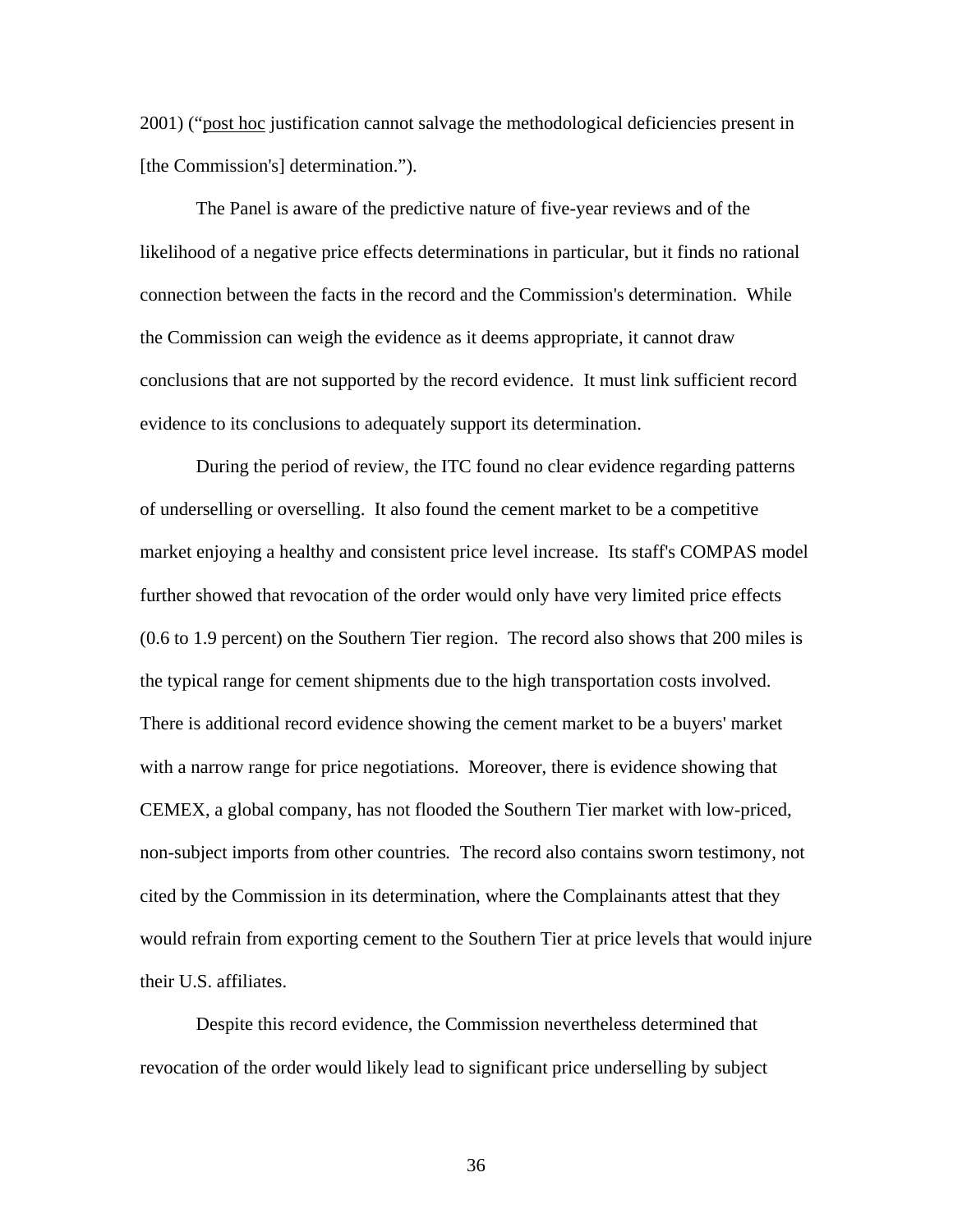imports as compared to the domestic product. It supported its determination by pointing to its own inconclusive evidence on underselling patterns and to a Mexican plant's excess capacity. It then focused on the competition engaged in by GCCC and its New Mexico affiliate. It concluded that GCCC has at times in the past and will upon revocation of the order likely continue to undersell its own affiliate in an effort to capture the market, disregarding the fact that if GCCC does compete in the New Mexico market,  $40$  it only does so with its own affiliate because there are no other domestic producers supplying that market. Moreover, the Commission determined that a prospective California producer with a new location in Arizona, which will be located 100 miles beyond the typical range for cement shipments, will likely face underselling by GCCC.

 Given the Commission's failure to explain how extensive record evidence conflicting with its determination on the likelihood of underselling, coupled with the lack of citations to record evidence logically supporting its conclusions, the Panel cannot affirm the Commission's findings on the substantial likelihood of underselling. As the Federal Circuit stressed in Gerald Metals, Inc. v. United States, 132 F.3d 716, 720 (1977), the substantial evidence standard of review requires more than a mere assertion of evidence that justifies the Commission's determination. Rather, the Commission must also take into account contradictory evidence or evidence from which conflicting inferences could be drawn. The Commission is therefore directed to consider all record

<span id="page-36-0"></span><sup>&</sup>lt;sup>40</sup> The veracity of these findings is contested by GCCC. GCCC claims that it does not compete with its affiliate in the El Paso and Albuquerque markets, even though it had previously claimed in its Initial Brief that imports from GCCC oversold its affiliate's domestically-produced cement. See GCCC Reply Brief at 45 n.92; GCCC Initial Brief at 34.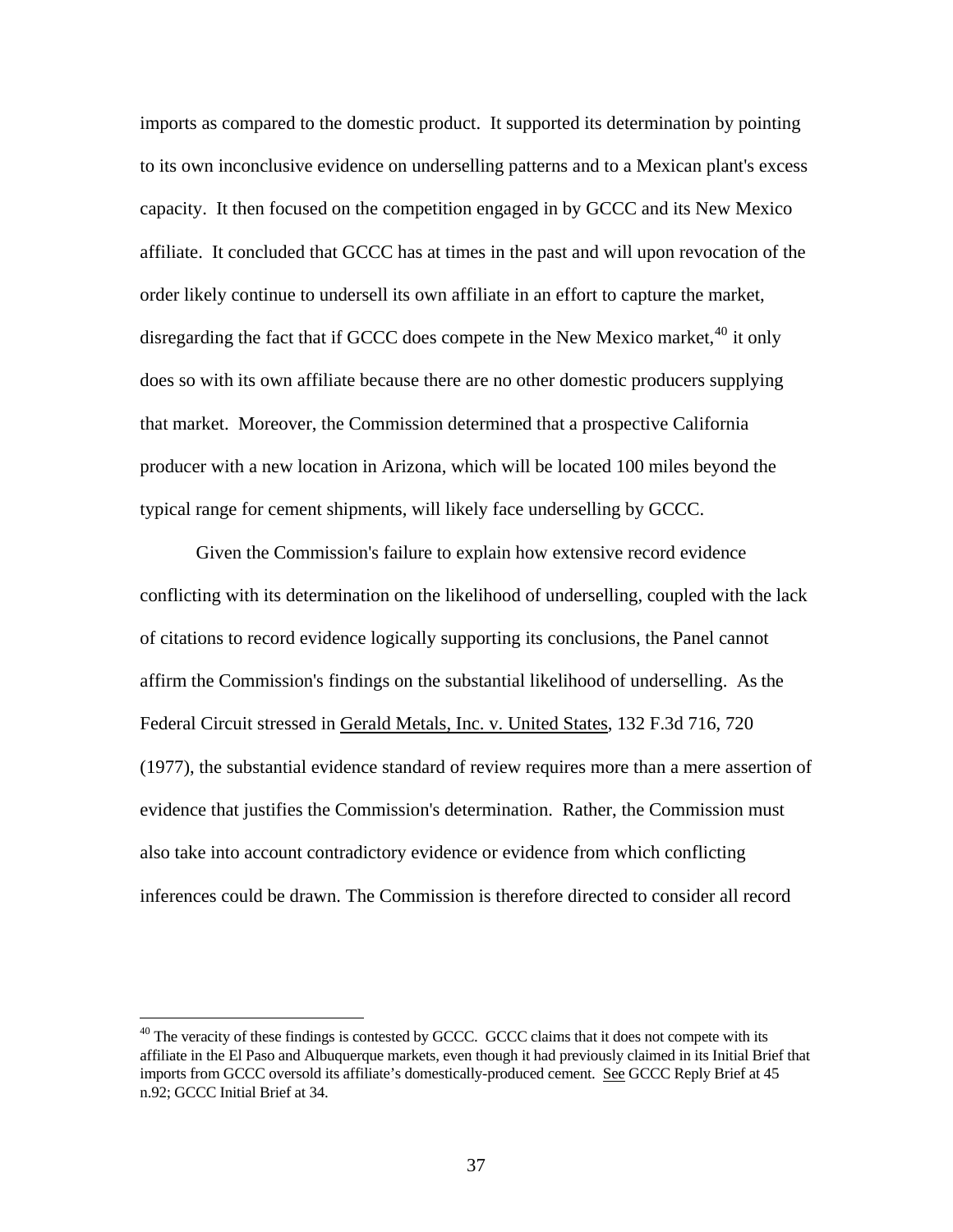evidence, including all sworn testimony, $41$  to make a reasonable determination that is adequately supported by the record evidence.

Regarding significant price depressing or price suppressing effects, the Commission supported its determination that imports of subject cement are likely to enter the United States at prices that would have a significant depressing or suppressing effect on the price of the domestic product with the following record evidence: (1) imported and domestic cement are interchangeable, (2) price is a very important purchasing factor, (3) the cement market is a competitive market with prices set by the competition, (4) there is excess Mexican capacity, (5) imports have been subject to high cash duty deposit rates, (6) the cement industry faces high fixed costs, and (7) there will be a future increase in domestic capacity.

 However, the Commission did not explain how record evidence showing actual industry practice (such as closed bidding and profit maximizing behavior), actual market conditions (such as continued healthy and sustainable increases in demand and prices), and high transportation costs factored into its determination. Furthermore, when supporting its likelihood determination, the ITC used speculative statements such as "provide a significant incentive . . . to sell . . . excess product . . . at low costs," "could be priced significantly lower in the United States," and "would allow CEMEX to lower prices."[42](#page-37-1)

<span id="page-37-0"></span><sup>&</sup>lt;sup>41</sup> While the CIT has ruled that it is reasonable for the Commission not to credit a complainant's declarations that revocation of the order would have no effect on its pricing decisions, it has only done so when the record has presented substantial evidence to the contrary. See American Permac, Inc. v. United States, 656 F. Supp. 1228, 1235 (Ct. Int'l Trade1986). The American Permac decision is thus distinguishable from the instant case.

<span id="page-37-1"></span><sup>42</sup> See supra note 29.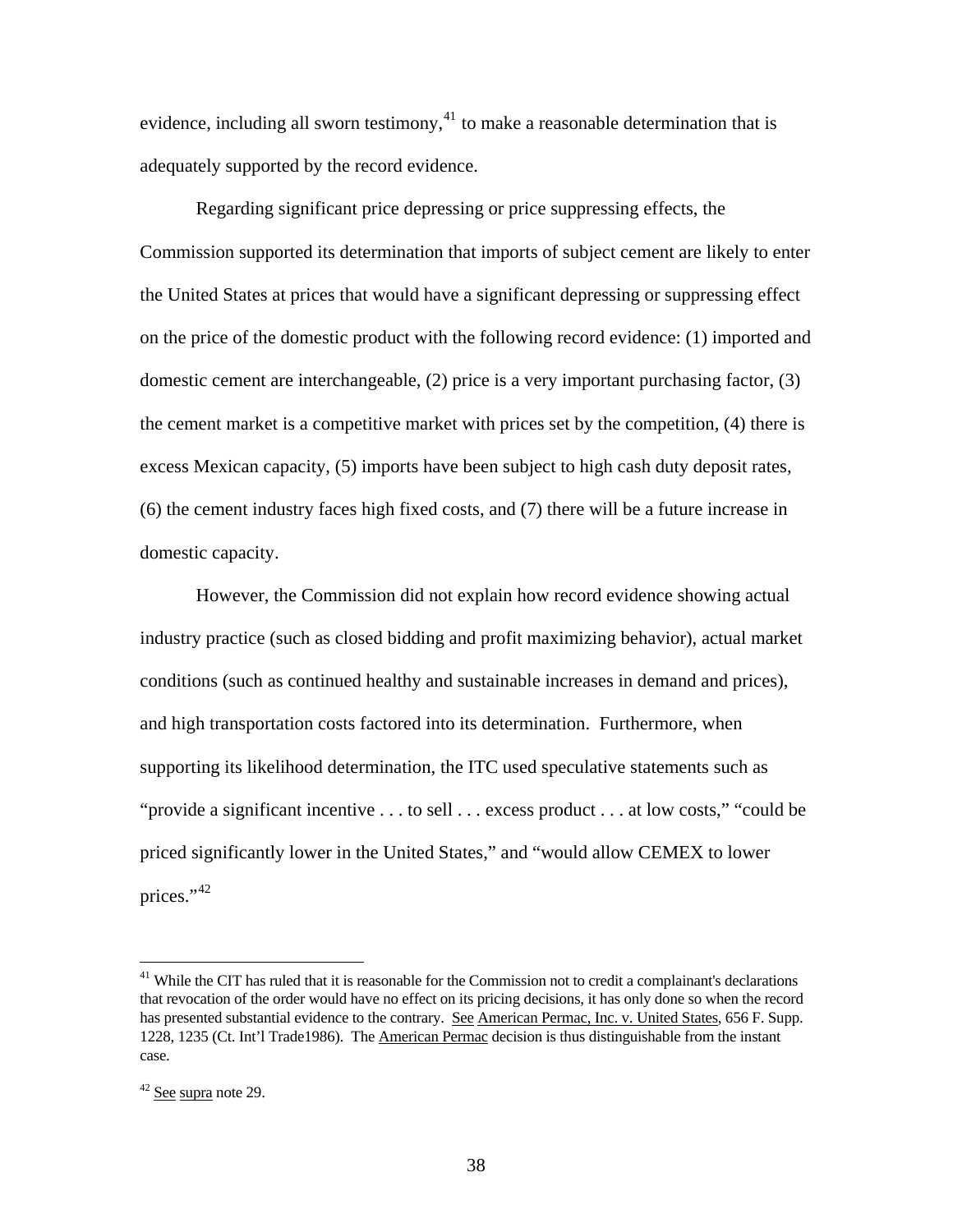The likelihood standard is not intended to predict whether a producer has an incentive to do something, but whether it will probably do it. Speculative and conclusory statements do not support the Commission's finding that Mexican imports would probably flood the market and have a significant depressing or suppressing effect on the price of the domestic product. Accordingly, the Panel remands this matter to the Commission with instructions to consider all record evidence and to reach a reasonable determination that is adequately supported by record evidence.

## 3. Likely Impact on the Regional Industry

*a. Statutory Background and the Commission's Determination* 

As previously noted, in conducting a five-year review the Commission is to consider the likely volume, price effects, and impact of imports of the subject merchandise on the industry if the order is revoked. Section  $752(a)(4)$  of the Tariff Act

of 1930, as amended, 19 U.S.C. § 1675a(a)(4), directs the Commission to consider the

following factors when making its likely impact determination:

(4) Impact on the industry. In evaluating the likely impact of imports of the subject merchandise on the industry if the order is revoked or the suspended investigation is terminated, the Commission shall consider all relevant economic factors which are likely to have a bearing on the state of the industry in the United States, including, but not limited to—

 (A) likely declines in output, sales, market share, profits, productivity, return on investments, and utilization of capacity,

 (B) likely negative effects on cash flow, inventories, employment, wages, growth, ability to raise capital, and investment, and

 (C) likely negative effects on the existing development and production efforts of the industry, including efforts to develop a derivative or more advanced version of the domestic like product.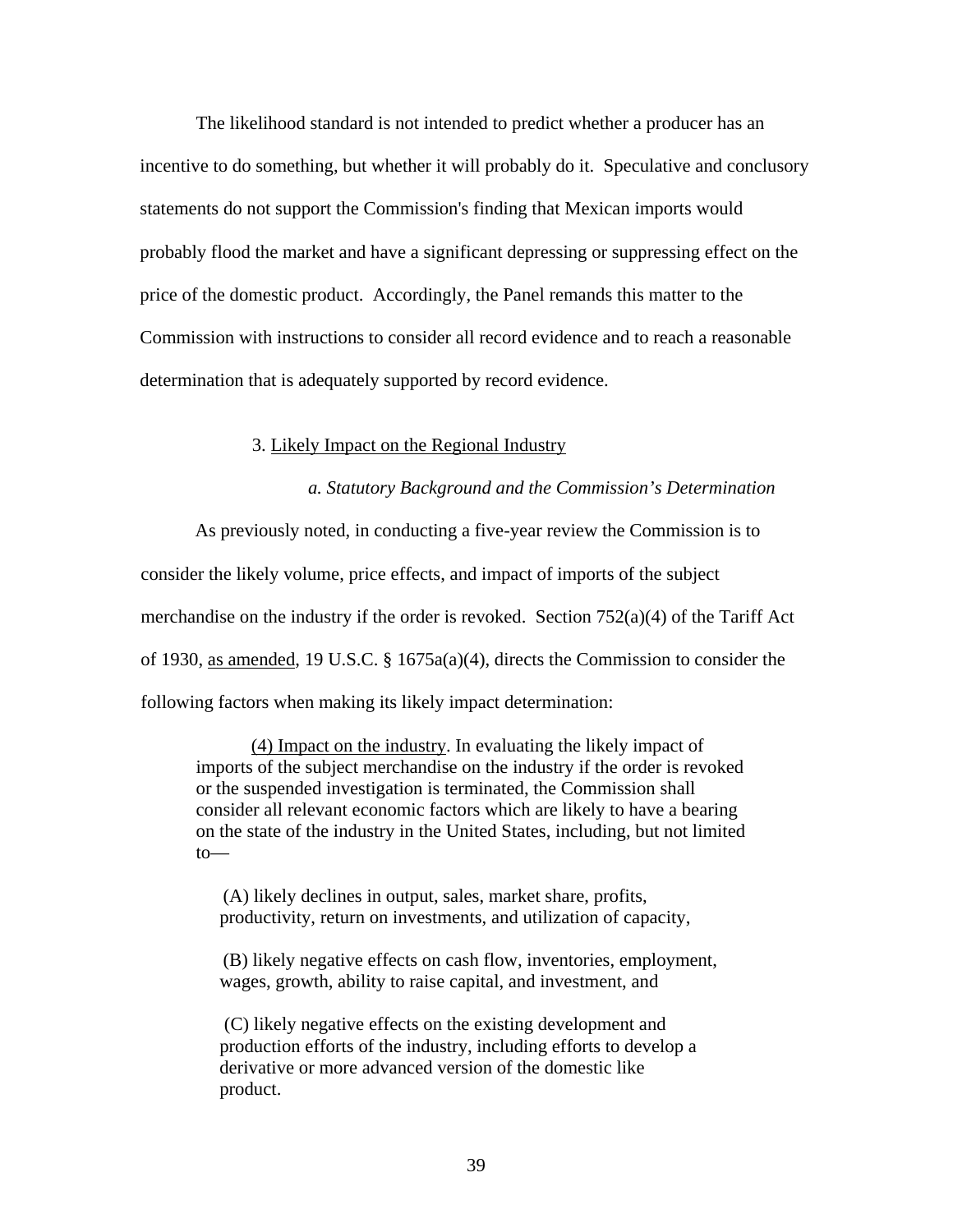The Commission shall evaluate all relevant economic factors described in this paragraph within the context of the business cycle and the conditions of competition that are distinctive to the affected industry.

In the instant sunset review, the Commission concluded that if the antidumping duty

order were revoked, cement imports from Mexico would be likely to have a significant

adverse impact on the regional industry within a reasonably foreseeable time.<sup>[43](#page-39-0)</sup> The

Commission based its determination on the following findings:<sup>[44](#page-39-1)</sup>

• The antidumping duty order appears to have had a beneficial effect on the regional industry's performance.

• The condition of the regional industry has improved since imposition of the order. While production capacity increased by less than 5 percent from 1989 to 1999, regional production increased by almost 30 percent for the same period. Thus, the regional producers' capacity utilization increased from 75.1 percent in 1999 to 92.6 percent in 1999. Therefore, the regional industry's share of apparent consumption declined from 75.6 percent in 1997 to 65.1 percent in 1999. The regional industry's market share in 1999 was lower than its market share of 69.7 percent in 1989.

• Strong demand for cement has contributed to the regional industry's positive financial performance. The regional industry is not in a vulnerable state.

• Revocation of the antidumping duty order would likely lead to a significant increase in the volume of Mexican cement imports into the Southern Tier region, and these shipments would likely undersell the domestic product and significantly depress or suppress the regional industry's prices.

• Demand in the Southern Tier region was found to increase at slower rates or remain flat. Therefore, the increase in Mexican cement imports is likely to cause decreases in both the prices and volume of regional producers' shipments, which would cause a further loss of market share.

• Additional loss of market share and subsequent decrease in capacity utilization would be particularly harmful in this capital intensive industry, where producers require high capacity utilization levels and operating margins to meet fixed costs and to justify capital expenditures.

<span id="page-39-0"></span> $\overline{a}$ <sup>43</sup> Commission Determination at 42.

<span id="page-39-1"></span><sup>&</sup>lt;sup>44</sup> Id. at 40-41.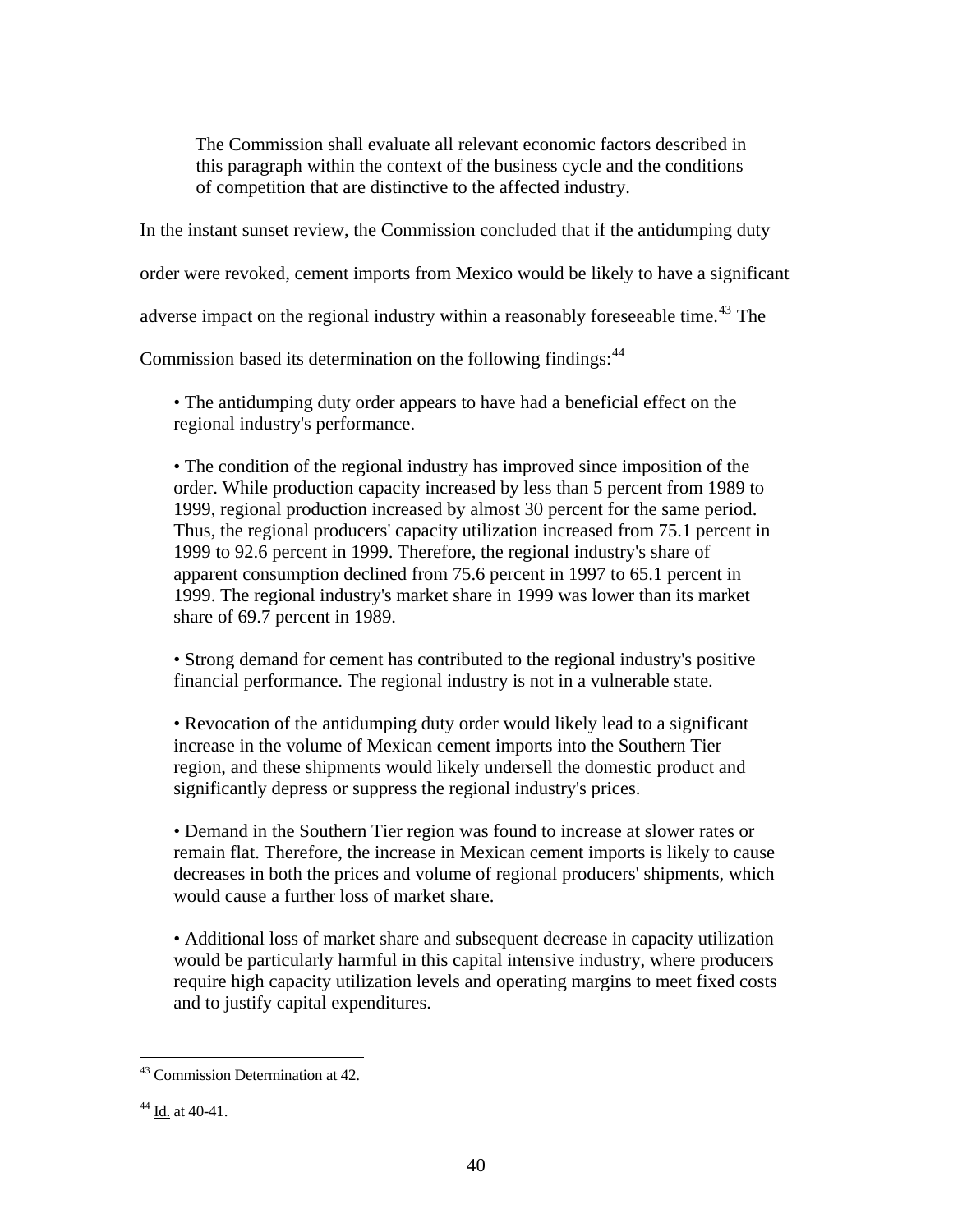• Regional producers have undertaken, or have announced plans, to begin a number of production capacity expansion projects in order to meet increased demand, a process that takes three to five years. The demand cycle appears to have reached a peak with slower growth or constant demand expected in the Southern Tier region in the reasonably foreseeable future. Thus, the regional producers' investment in additional capacity will be particularly susceptible to the likely significant increases in Mexican cement imports if the order is revoked, and the result likely would be an adverse impact on the regional industry's capacity utilization levels and profitability due to high fixed costs.

• The regional industry's high level of operating income does not indicate that it likely would not be materially injured upon the revocation of the order, because high profits at the peak of the cycle are typical and do not indicate that the industry is immune from material injury. Moreover, due to the high fixed costs in this industry, relatively high levels of profitability are needed to justify investments and capital expenditures.

In a dissenting opinion Commissioner Askey determined that the improvement in the financial indicators of the industry cannot simply be attributed to the existence of the order. She mentioned that there has been a dramatic increase in demand in the region, which has outstripped domestic capacity and led to supply shortages. As a result, total import volumes, both absolutely and as a percentage of domestic consumption, have increased substantially since the time of the original investigation period. She noted that the domestic industry has benefited greatly from this demand increase, despite the presence of substantial volumes of non-Mexican cement imports. Non-Mexican cement imports have increased dramatically, to levels above those of Mexican cement imports during the original period, as domestic producers have operated at high capacity utilization levels and reported supply shortages. Thus, despite the presence of substantial levels of non-Mexican cement imports, the domestic regional industry has been operating at virtually peak capacity, which is likely to continue given projections of continued strong demand. Commissioner Askey also noted that domestic producers are in the process of adding new capacity, and such increases will contribute to their ability to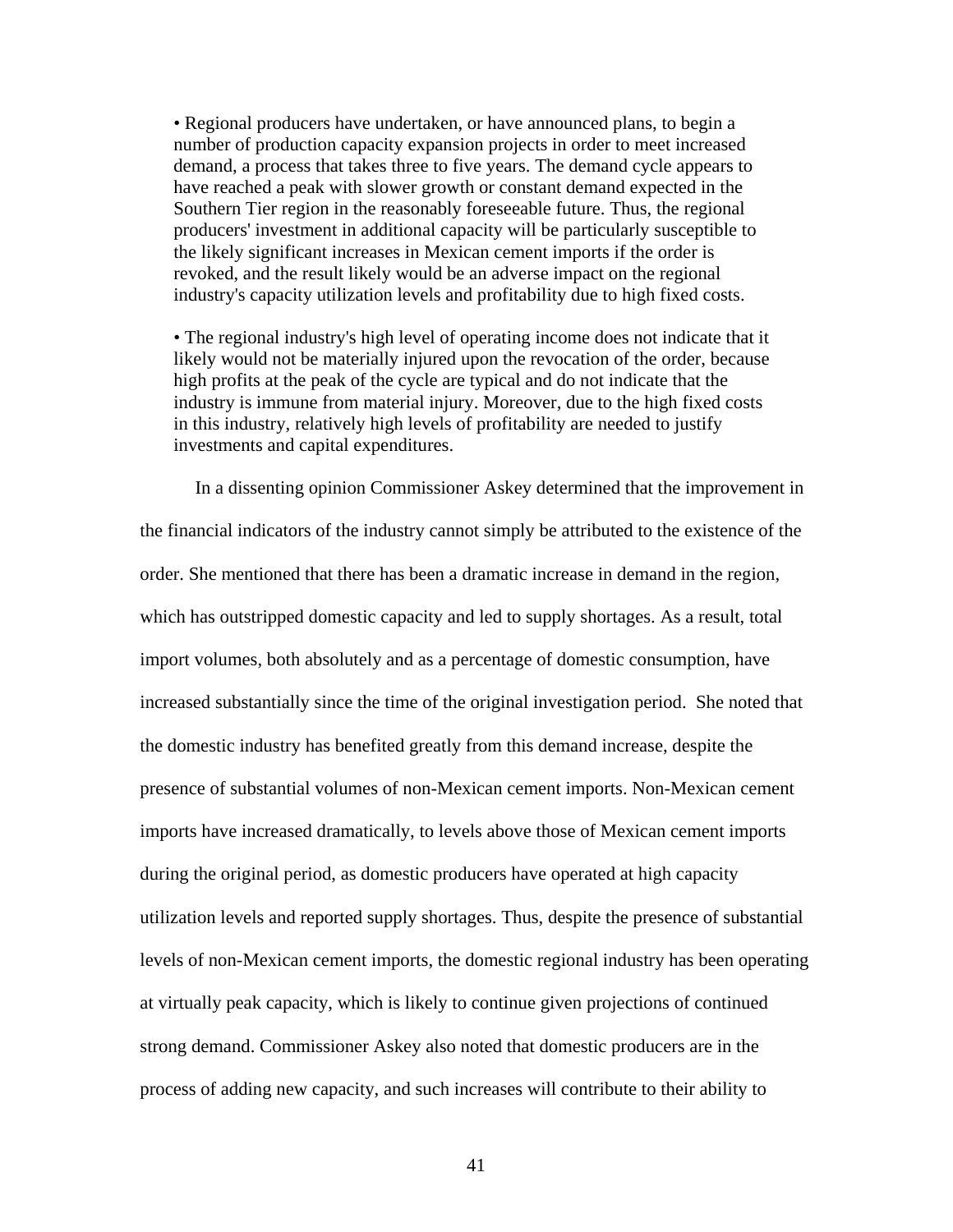respond to high demand. Such increased capacity should also create an incentive to decrease the amount of non-Mexican cement imports that they have brought into the market to supplement their own production.<sup>[45](#page-41-0)</sup>

In her dissent Commissioner Askey further found that Mexican cement imports would not be likely to have a significant impact on the regional industry's cash flow, inventories, employment, wages, growth, ability to raise capital, investment or development efforts within a reasonably foreseeable time if the order were revoked. She found that the revocation of the order would not be likely to lead to a significant reduction in regional producers' output, sales, market share, profits, productivity, ability to raise capital, or returns on investment. Accordingly, she concluded that revocation of the order on Mexican cement would be unlikely to have a significant impact on the regional industry within a reasonably foreseeable time.

#### *b. The Parties' Contentions*

For its part, GCCC contends that the Commission's findings that the volume and price effects of the subject imports would likely have a significant adverse impact on the production, shipments, sales, market share, and revenues of the regional industry, which would in turn have a direct adverse impact on the industry's profitability as well as its ability to raise capital and make and maintain necessary capital investment, does not follow from the evidence in the administrative record considered as a whole, and under the applicable standard of review is contrary to law. GCCC maintains that the imposition of the antidumping duty order is not primarily responsible for the industry's improved condition, but rather it is the extraordinary economic growth and expansion in the

<span id="page-41-0"></span><sup>45</sup> Id. at 68-70 (Commissioner Askey, dissenting).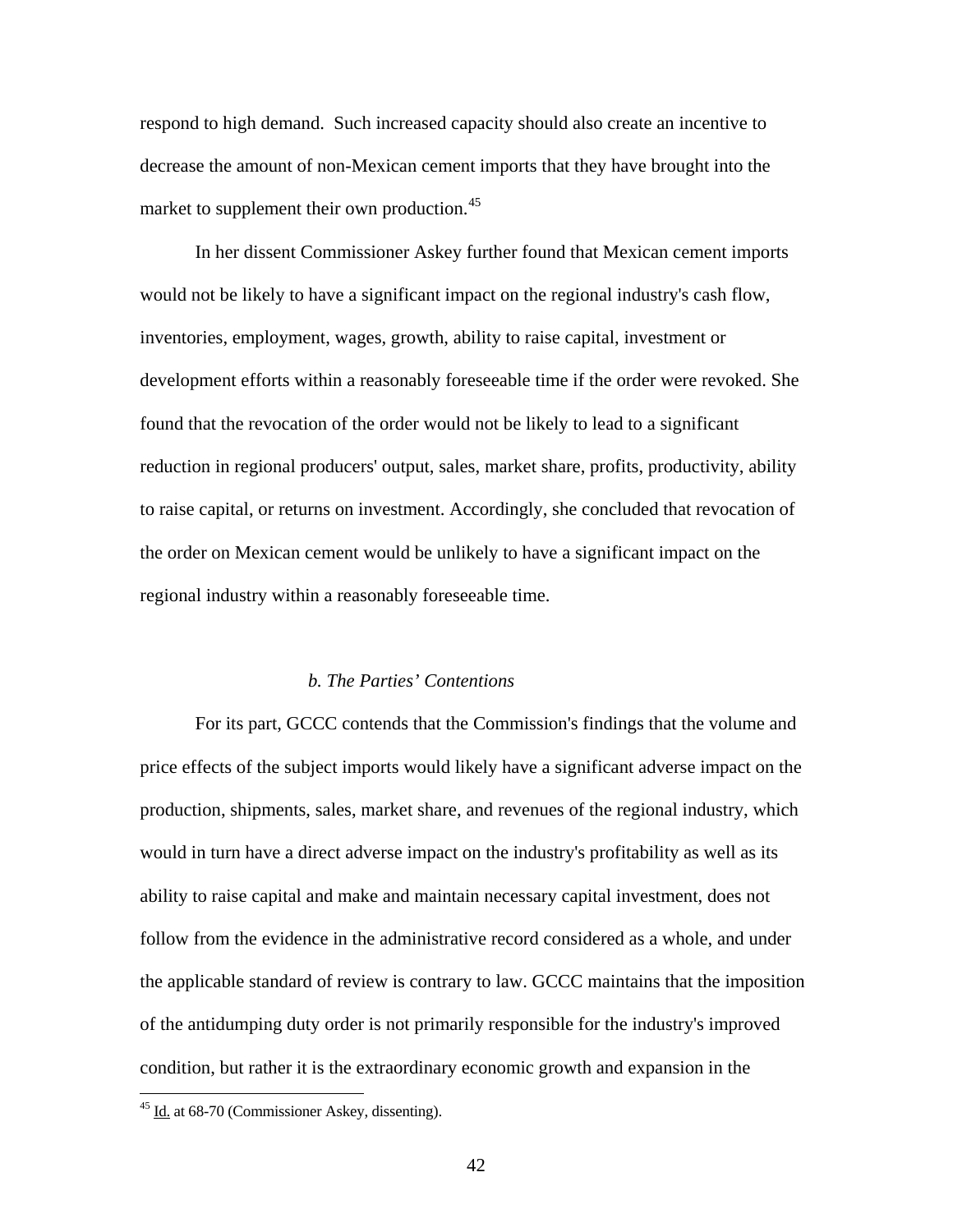demand for cement during the 1990's which caused such strong performance. GCCC adds that continued projected growth in demand should not be treated as evidence of future injury to the domestic producers only because the growth appears to be slowing from historically unprecedented levels.

GCCC also argues that the position taken by the Commission in which it accepts the absence of vulnerability, but concludes that this situation does not foreclose future vulnerability, and defends the industry's high profitability on the theory that it is necessary in high fixed costs industries to justify future investment, begs the question of whether the evidence supports the conclusion of vulnerability in the foreseeable future. It contends that the record as a whole shows that the conditions that sustain the extraordinary performance levels of the industry, in particular strong demand, are not expected to change significantly in the foreseeable future. GCCC adds that evidence of possible substitution of subject imports for non-subject imports also fails to support the ITC's conclusion of likely negative impact on domestic production.

CEMEX argues that there is no evidence to support the ITC's conclusion that revocation of the antidumping order would be likely to lead to recurrence of material injury, given the Commission's acknowledgement that the domestic industry is not in a vulnerable state, but is in fact enjoying unsurpassed health. It cites an ITC determination where, in similar circumstances of non-vulnerability, the ITC revoked the order.<sup>[46](#page-42-0)</sup> CEMEX contends that the ITC made no effort to reconcile the findings of nonvulnerability of the industry with the likely recurrence of material injury. It also points out that the ITC never attempted to explain why the health of the industry did not

<span id="page-42-0"></span><sup>&</sup>lt;sup>46</sup> CEMEX Brief at 74 (citing Electrolytic Manganese Dioxide from Greece and Japan, Inv. Nos. 731-TA-406 and 408 (Review) (USITC Pub. 3296 May 2000)).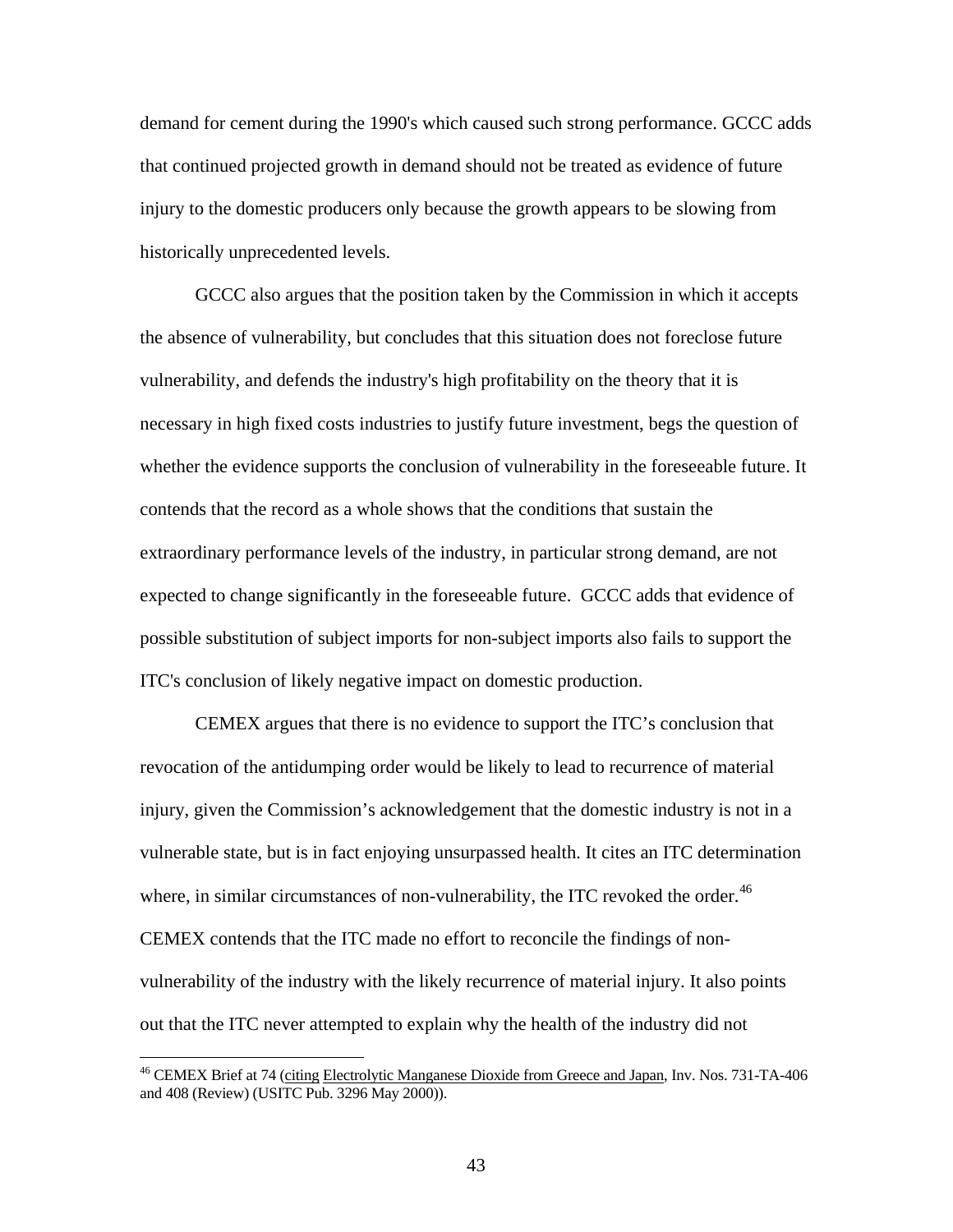improve in the first five years of the antidumping duty order (1990-1995), but only improved after U.S. demand for cement increased dramatically. CEMEX concludes by arguing that due to expected strong demand, coupled with the absence of domestic industry vulnerability, the domestic industry is likely to continue to experience record profitability. Moreover, CEMEX adds, because the domestic industry is presently unable and will not be able in the foreseeable future to satisfy local demand, the Commission's conclusion that this extraordinary healthy and non-vulnerable industry nevertheless is likely to be materially injured by revocation of the antidumping duty order is unsupported by substantial evidence.

In its brief the Investigating Authority states that the condition of the regional industry has improved since imposition of the order, and that record evidence demonstrates that strong demand for cement during the period of review had contributed to the regional industry's positive financial performance. However, the demand cycle appears to have reached its peak with slower growth or constant demand in the foreseeable future. Thus, the ITC argues, the Commission appropriately recognized that with demand projected to increase at a slower rate or to remain flat, the industry's performance might be more likely to deteriorate if the order is revoked. The Commission stresses the fact that despite overall improvements in performance since the imposition of the order, regional producers still have lost market share.

In connection with vulnerability, the Investigating Authority maintains that even though the Commission found that the regional industry was not in a vulnerable state at the present, this finding does not preclude the Commission from finding, as it did, that upon revocation of the order the regional industry would be vulnerable and would be

44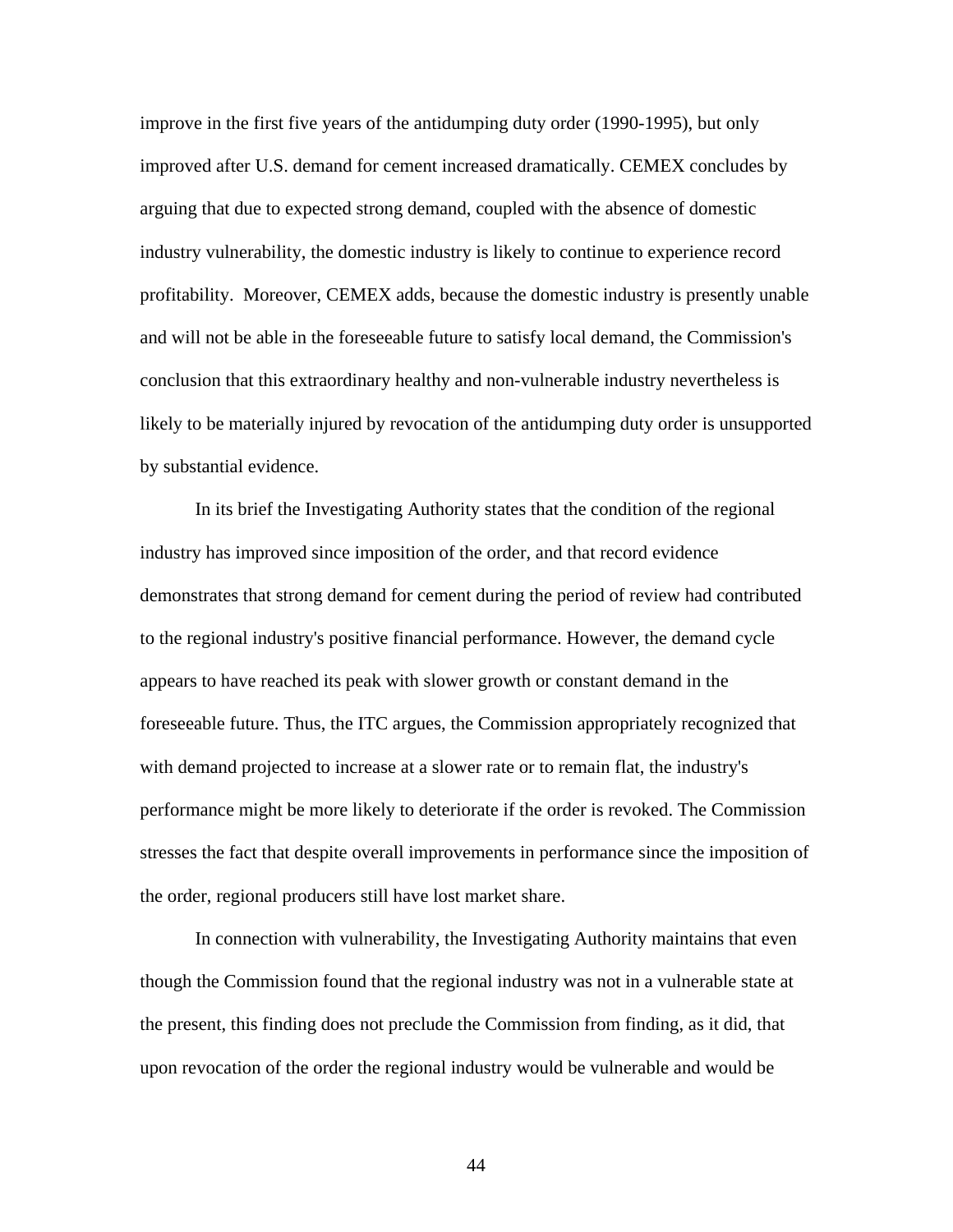likely to be adversely impacted in a reasonably foreseeable time. It states that the issue in a five-year review is whether the industry would be vulnerable or susceptible to injury if the order were revoked, not whether it is vulnerable while the order remains in place. It adds that the Commission considered current trends and competitive conditions in the market, including whether the industry was facing difficulties from a variety of sources, to determine the likely future impact of subject imports and whether the industry was vulnerable to future harm. It supports its finding of future harm by pointing to its finding that revocation of the order would likely lead to a significant increase in the volume of subject imports and that such imports would likely undersell the domestic product and significantly depress or suppress the regional industry's prices. In addition, such volume and price effects on cement imports would likely cause the regional industry to lose additional market share. The Commission concludes that in a capital-intensive industry, where producers require high capacity utilization levels and operating margins to meet fixed costs and to justify capital expenditures, the loss in market share and subsequent decrease in capacity utilization would be particularly injurious.

More specifically, the Investigating Authority states that the regional producers' investment in additional capacity would be particularly susceptible or vulnerable to the likely significant increases in subject imports if the order were revoked, and this would result in an adverse impact on the regional industry's capacity utilization levels and profitability due to high fixed costs. After referring to the details of the capacity expansion by domestic producers, the Investigating Authority states that the evidence demonstrates that the process of expanding production capacity is extremely expensive

45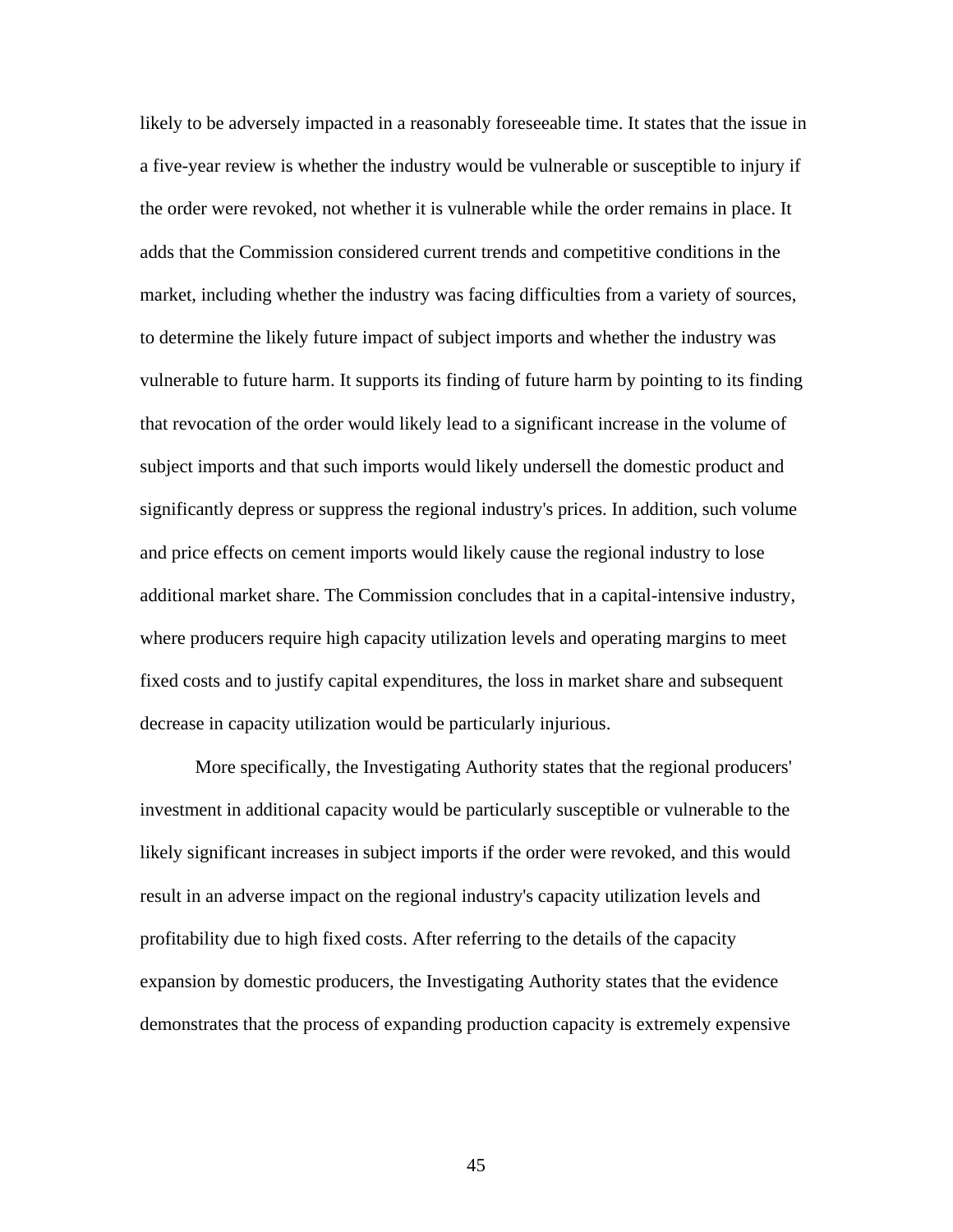and that it takes three to five years for planning, permitting, and construction. It notes that the Complainants have not been challenged these findings.

The ITC concludes that if the announced production capacity expansion for 2002 were completed, the regional production capacity would be vulnerable to the likely significant increase in subject imports. The Commission asserts that due to high fixed costs in this industry, relatively high levels of profitability are needed to justify investments and capital expenditures. Thus, even though the Commission recognized the regional industry's high level of operating income, it found that this fact did not indicate that the industry likely would not be materially injured upon revocation of the order because high profits at the peak of the cycle did not indicate that the industry was immune from material injury.

Finally, the ITC states that the likely increase in the volume of subject imports that would undersell the domestic like product and significantly suppress or depress U.S. prices would make the regional producers' large capital expenditures particularly susceptible or vulnerable to the significant increases of Mexican cement if the order were revoked. The result would be an adverse impact on the regional industry's capacity utilization levels and profitability. The ITC concludes that the Commission's determination that revocation of the antidumping duty order would be likely to have a significant adverse impact on the regional industry is based on sufficient record evidence.<sup>[47](#page-45-0)</sup>

<span id="page-45-0"></span> $47$  The Committee contends that CEMEX and GCCC have waived argument on the vulnerability issue either because they failed to raise it in their complaints and/or otherwise failed to exhaust administrative remedies. See Committee Brief at 60-62. The Panel rejects this contention. Both Complainants have alleged in their complaints that the Commission's impact and material injury determinations are not based on substantial evidence. The Panel also does believe that the exhaustion doctrine applies here. See infra Part VII.A for the Panel's discussion of the exhaustion doctrine. The issue before the Commission is whether revocation of the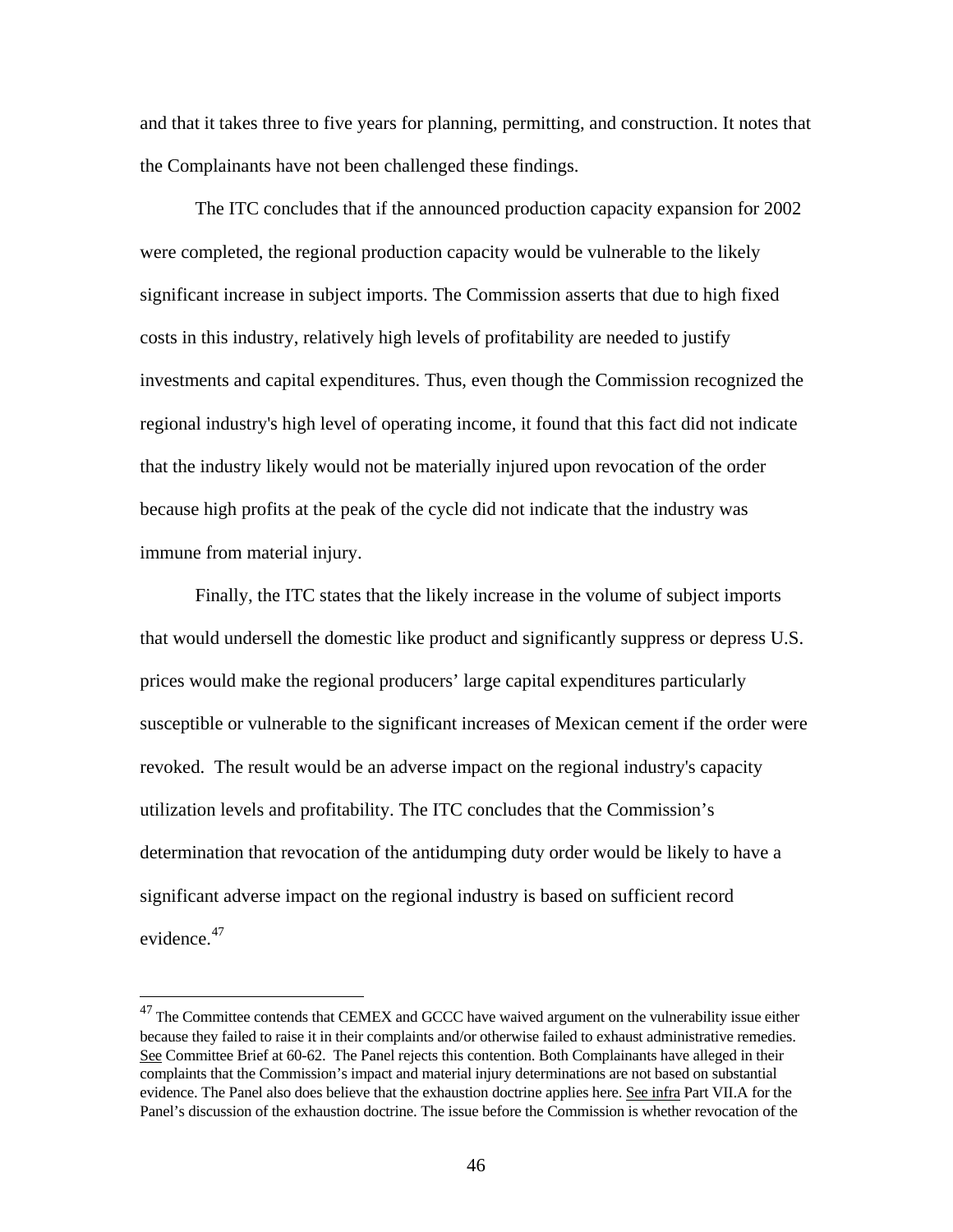## *c. The Panel's Analysis*

During the period of review the ITC found that the order had a beneficial effect on the regional industry's performance. As a consequence, the condition of the regional industry has improved. However, the ITC does not explain why improvement in the industry's current financial indicators can be attributed mainly to the existence of the order. For example, the ITC does not explain the improvement in the industry's performance in connection with other economic factors, such as the dramatic increase in demand in the region that has outstripped domestic capacity and that has led to supply shortages. Nor does the Commission explain that the domestic industry has benefited greatly from such an increase in demand, despite the presence in the market of substantial volumes of non-subject imports, both absolutely and as a percentage of domestic consumption.

The ITC found that the growth in demand will slow, not disappear, from the accelerated rates and historical highs observed during the period of review. Yet its conclusion about the industry's likely future performance does not hold up, in light of extensive evidence of the demand-driven causes of the positive performance that is likely or probably due to significant federal government expenditures for concrete/cementintensive projects. The Investigating Authority acknowledges that record evidence suggests that demand will increase at a slower rate or remain flat but at high levels.<sup>[48](#page-46-0)</sup> It therefore suggests that the Commission made a link between a slowing in demand and the

order would likely have a negative impact on the domestic industry by reason of the subject imports. This is an issue that both Complainants vigorously pressed below.

<span id="page-46-0"></span><sup>48</sup> ITC Brief at 103.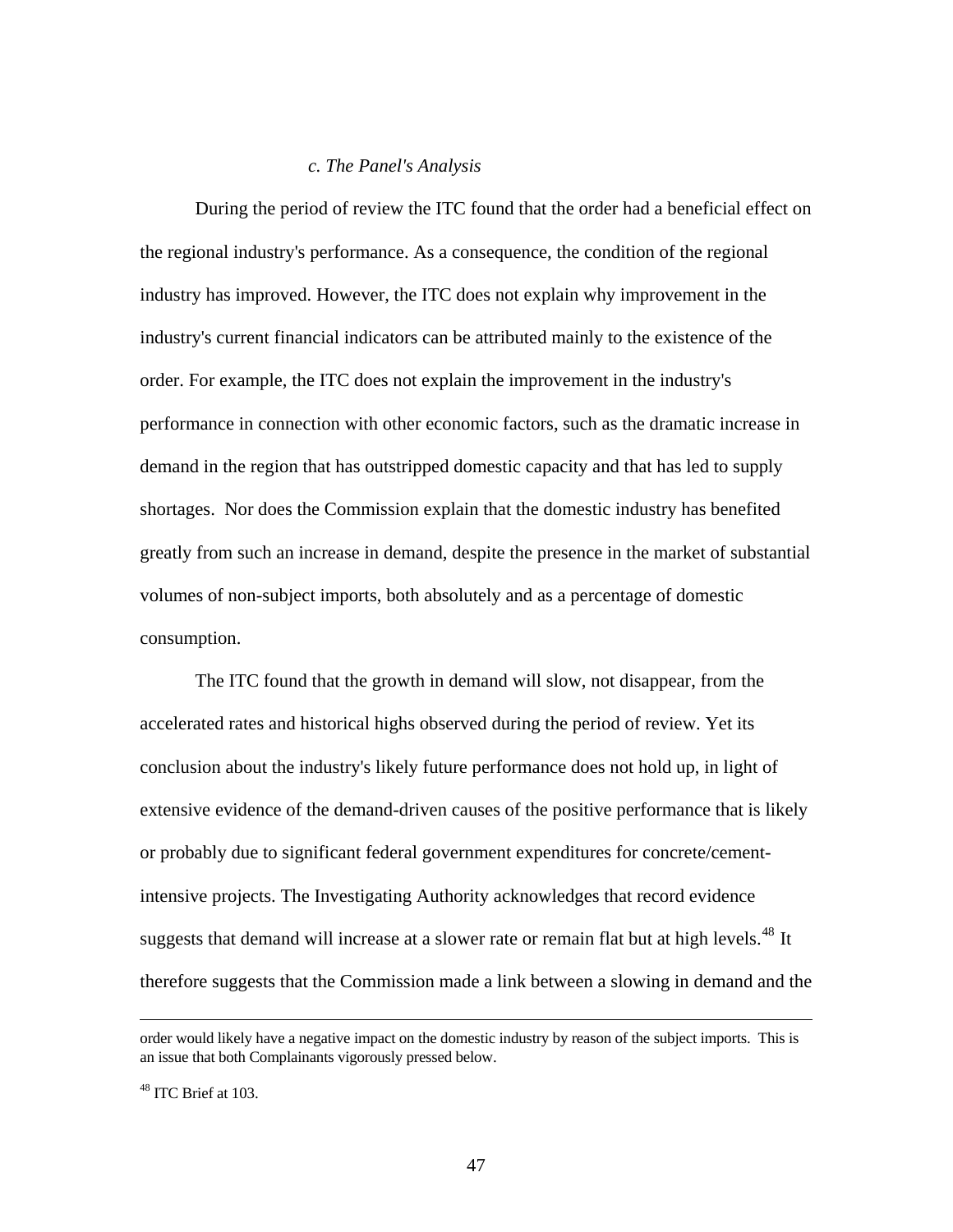condition of the industry. In the Panel's view, however, the Commission must explain why it reached the conclusion that the order should remain in place in order to protect the highly profitable regional cement industry against the possibility that the demand for cement may slacken.

In addition, based on the strong performance of the domestic industry, the ITC found that the regional industry is not in a vulnerable state. Nevertheless, the ITC concluded that in this non-vulnerable industry the producers of all or almost all of the Southern Tier production would be materially injured in a reasonably foreseeable time were the order to be revoked. The reason given by the ITC for this conclusion is that high profits at the peak of the cycle are typical and do not indicate that the industry is immune from material injury. Moreover, due to high fixed costs in this industry, relatively high levels of profitability are needed to justify investment and capital expenditures.<sup>[49](#page-47-0)</sup> The ITC appears to be adding a different standard for sunset reviews than those articulated in the statute. The governing statute does not require that the regional industry be "immune from injury" before the Commission can revoke an antidumping duty order. Accordingly, the ITC must provide an explanation of how its finding that the regional industry is enjoying high profits at the peak of the cycle leads to the conclusion that it would likely be materially injured upon revocation of the order.

The Investigating Authority further contends that the Commission's finding that the industry is not in a vulnerable state does not preclude the Commission from finding, as it did, that upon revocation of the order the regional industry would be vulnerable and would be likely to be adversely impacted in a reasonably foreseeable time. However,

<span id="page-47-0"></span><sup>&</sup>lt;sup>49</sup> See ITC Brief at 112.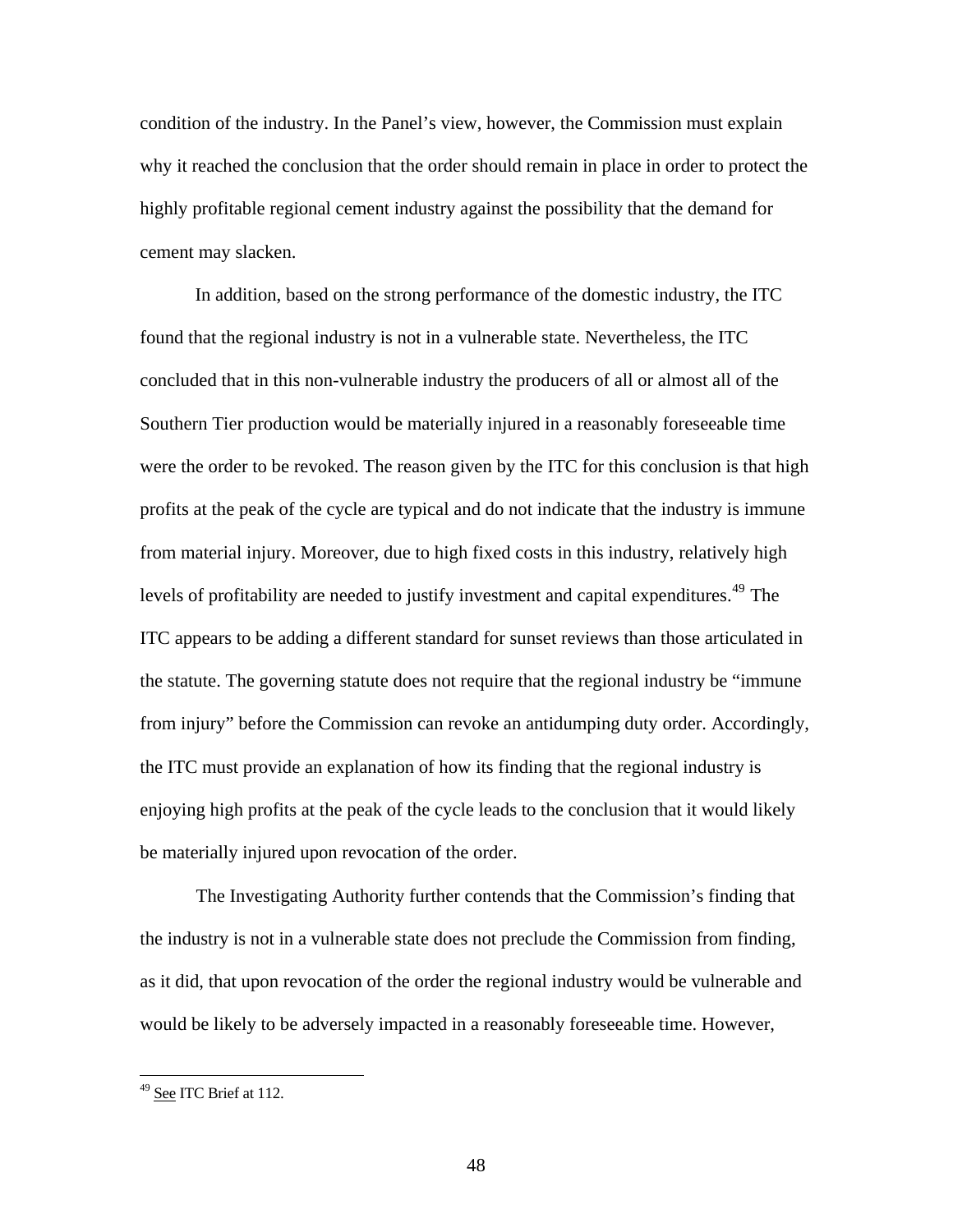vulnerability is only a single aspect of the overall analysis the Commission must make in a sunset review – the Commission must also consider volume, price effects, and impact in its analysis. The Commission's finding of a non-vulnerable regional industry, coupled with a finding of a likelihood of future injury, requires that the Commission fully articulate its reasons why, despite the non-vulnerability of the industry, the volume of imports and price effects of revocation would be so significant as to lead to a likelihood of recurrence of injury.<sup>[50](#page-48-0)</sup> Thus, on remand the Commission must give sufficient reasons to sustain its determination.

Finally, the Investigating Authority contends that despite overall improvements in performance since the imposition of the order, regional producers still have lost market share. What the Commission does not explain is the regional producers' loss of relative market share against the backdrop of high demand that has substantially increased the size of the overall market and required significant volume of imports, both of Mexican and non-Mexican cement. The Commission must explain why the regional producers would likely suffer material injury because of the loss of market share, when it has acknowledged that such regional producers have not been able to meet demand even though they have been operating at near full capacity. The Commission must also explain why an obvious decline in market share derived from a substantial increase in demand – an increase in demand that has been met by imports of non-subject merchandise and that has led to record capacity utilization, operating margins, and profits – can be considered a cause of material injury to the regional producers. See Taiwan Semiconductors, 266 F.3d

<span id="page-48-0"></span> $50$  The findings of significant volume and price effects if the order were revoked have been remanded for further analysis by the Commission. See supra Part IV.B.1 and Part IV.B.2.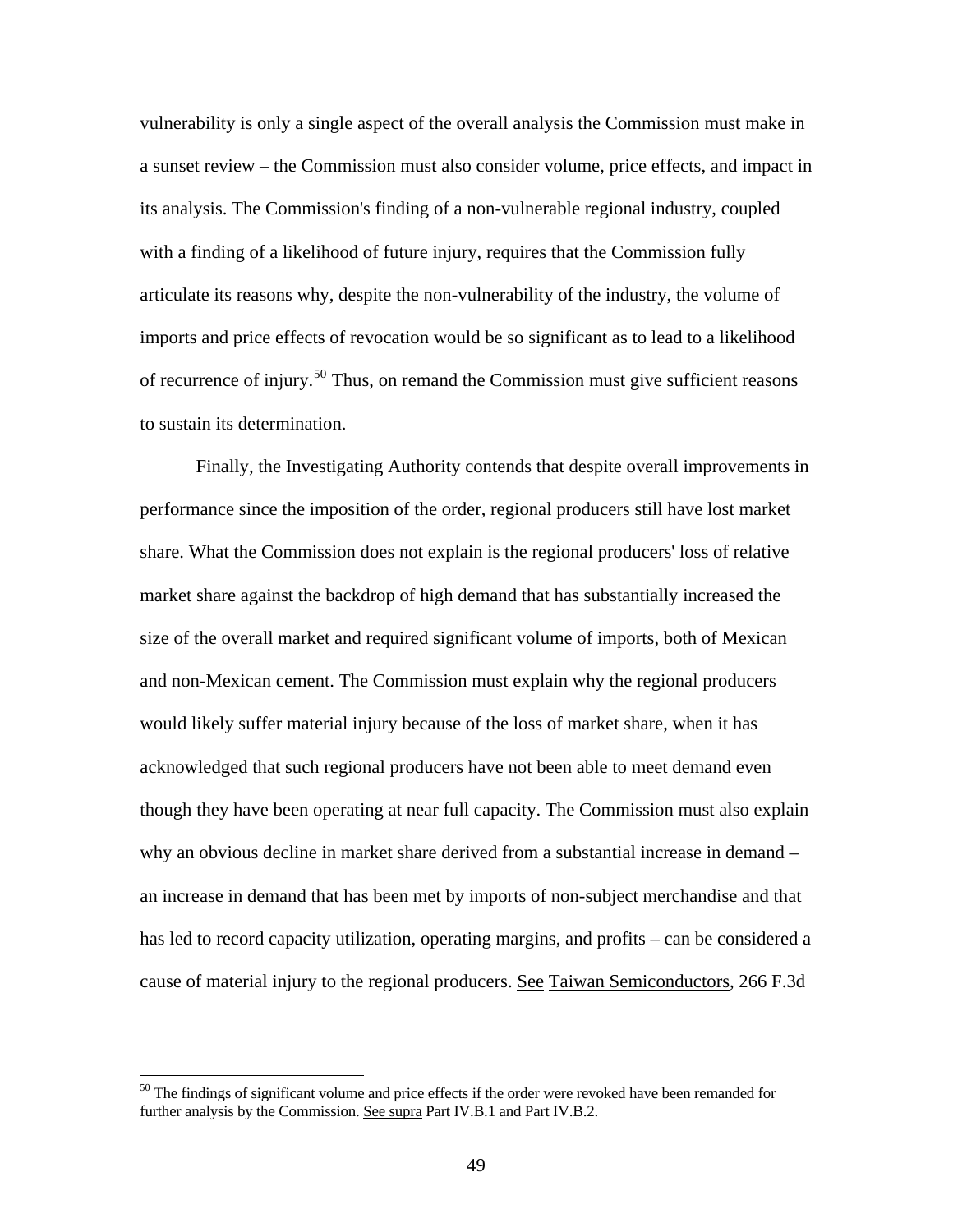at 1345 ("'the Commission must examine other factors to ensure that it is not attributing injury from other sources to the subject imports,'" quoting SAA at 852).

In sum, as mentioned above, the Panel is aware of the predictive nature of fiveyear reviews and of the likelihood of impact of subject imports on the domestic industry if the order is revoked. Nevertheless, the Panel is unable to see a rational connection between the facts in the record and the Commission's determination. On remand, the Commission must link sufficient record evidence that adequately supports its determination; it cannot draw conclusions that are not supported by record evidence.

# **V. THE "ALL OR ALMOST ALL" STANDARD**

A. Statutory Background and the Commission's Determination

In the course of a sunset review the Commission may base its determination on a finding of the existence of a regional industry, if any, as defined in the original investigation. <u>See</u> 19 U.S.C. § 1675a(a)(8). That statutory provision cross-references 19 U.S.C. § 1677(4)(C), which in turn establishes the criteria for making a regional industry finding. The Commission must also consider whether the criteria set forth in 19 U.S.C. §  $1677(4)(C)$  "are likely to be satisfied if the order is revoked." 19 U.S.C. § 1675a(a)(8).

There are three criteria that must be met in making a regional industry finding: (1) a regional market, (2) a concentration of dumped imports into that regional market, and (3) material injury to producers of all or almost all of the regional production by reason of the dumped imports. Texas Crushed Stone Co. v. United States, 822 F. Supp. 773, 777 (Ct. Int'l Trade 1993), aff'd, 35 F.3d 1535 (Fed. Cir. 1994). Only the third criteria is of relevance in this review proceeding. Thus, in making its sunset review determination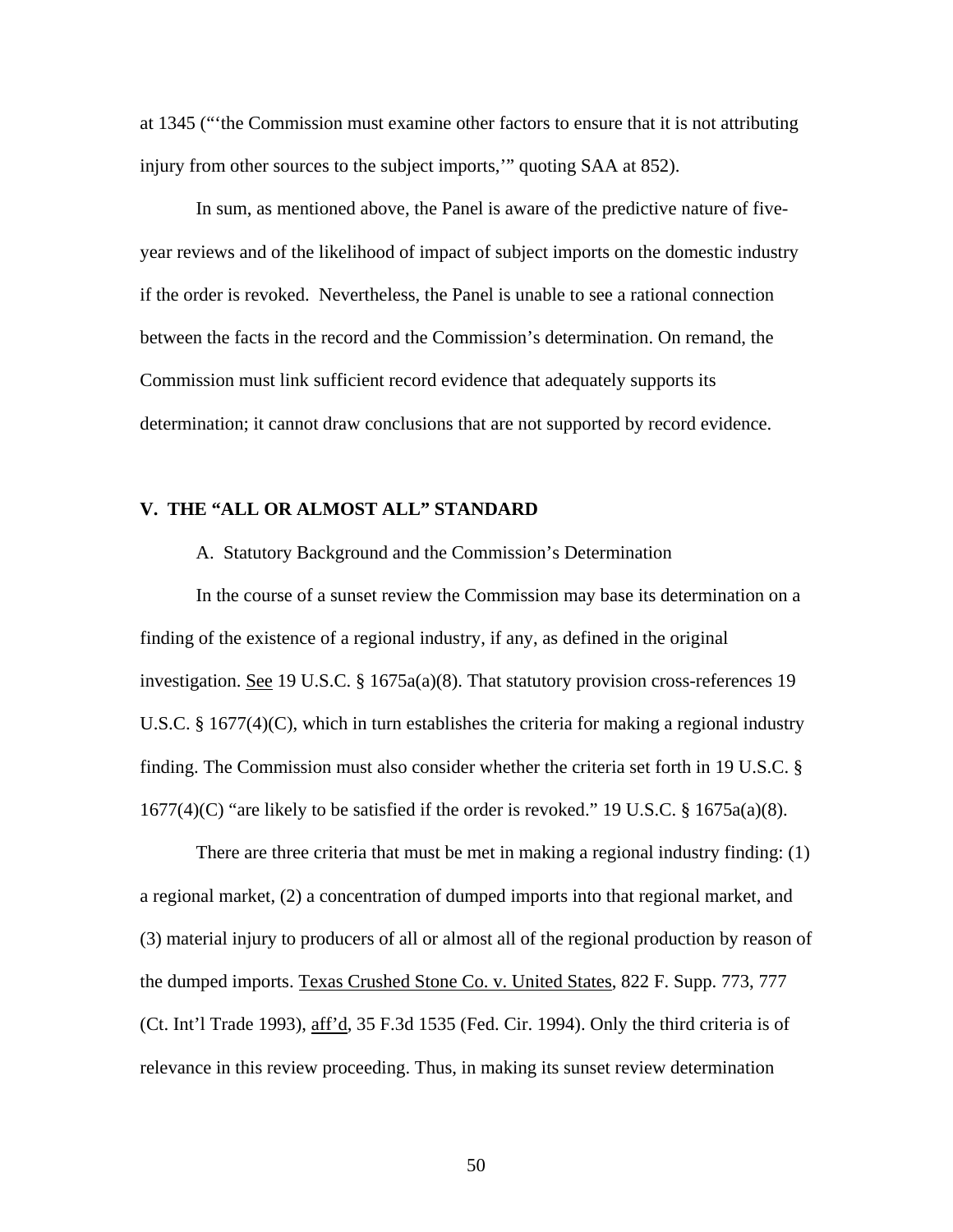under a regional industry analysis, the ITC must have considered whether revocation of the order would be likely to lead to continuation or recurrence of material injury within a reasonably foreseeable time to producers of all or almost all of the regional production by reason of the dumped imports.

In its determination the Commission noted the lack of legislative guidance on how the "all or almost all" standard should be applied in a five-year review.<sup>[51](#page-50-0)</sup> It also noted the disagreement among the parties over the proper methodology to employ, i.e., whether the use of aggregate regional data was adequate or instead whether a plant-by-plant inquiry should have been made.<sup>[52](#page-50-1)</sup> In concluding that producers of all or almost all of the regional production would likely experience a recurrence of material injury if the order were revoked, the Commission used aggregate data for the regional industry, but states that it also "examined the performance of individual regional producers to look for anomalies as a safeguard 'to assure that the "all or almost all" standard [was] met."<sup>[53](#page-50-2)</sup> It rejected the Complainants' contention that they would refrain from using their excess capacity to ship cement to the Southern Tier region at volumes or price levels that would injure regional producers, including their regional subsidiaries. The Commission found that the interests of the Complainants' subsidiaries would be secondary to those of their Mexican parent.<sup>[54](#page-50-3)</sup>

The Commission also rejected the Complainants' contention that certain regional producers were insulated from competition by Mexican imports because of geography, i.e., that transportation costs tend to limit the distances that cement is shipped. It noted

<span id="page-50-0"></span><sup>51</sup> Commission Determination at 31.

<span id="page-50-1"></span><sup>52</sup> Id. at 32 & n.177.

<span id="page-50-3"></span><span id="page-50-2"></span><sup>53</sup> Id. at 41 (quoting Cemex , S.A. v. United States, 790 F. Supp. 290, 296 (Ct. Int'l Trade 1992)).  $54$  Id. at 41.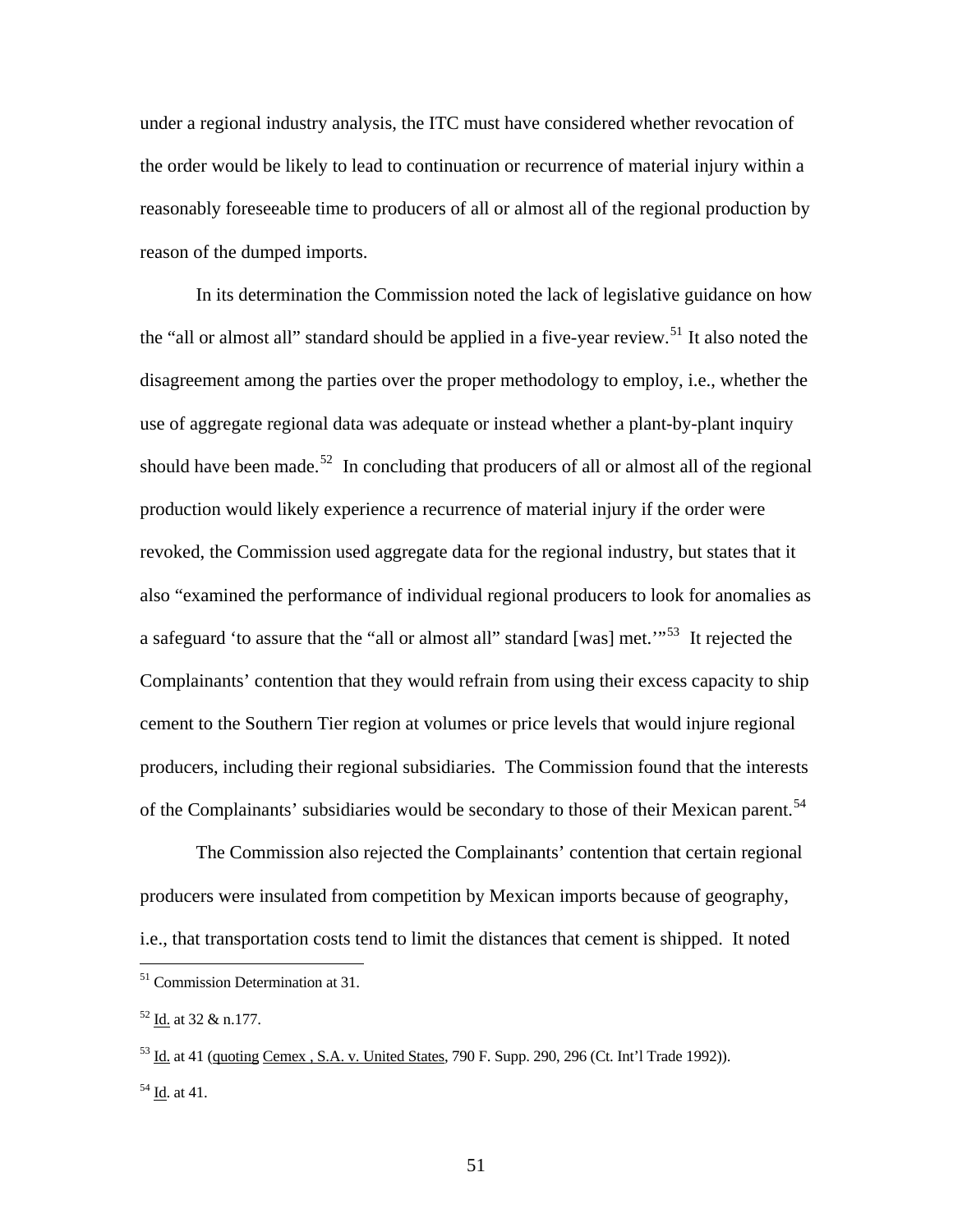that "20 percent of regionally-produced cement in the Southern Tier region is shipped more than 200 miles . . . . However, the distance cement can be economically shipped is expanded if rail transport rather than truck transport is used."<sup>[55](#page-51-0)</sup> The ITC added that there are only limited areas in the Southern Tier region "that may be somewhat insulated from direct competition with subject imports."<sup>[56](#page-51-1)</sup> The Commission concluded, therefore, that the "all or almost" standard had been met.

### B. The Parties' Contentions

CEMEX launches several attacks against the Commission's "all or almost all" finding. First, it contends that the ITC's finding on this issue lacks the requisite clarity to enable a reviewing body to discern the path of the agency's reasoning. The Commission never discusses the aggregate data that it relied upon or how that data met the legal standard.[57](#page-51-2) The Commission never identifies which individual producers it examined to check for anomalies in the aggregate data. Moreover, CEMEX argues, the Commission erred as a matter of law by using an aggregate data analysis rather than a plant-by-plant analysis. CEMEX supports its argument by reference to the Final Staff Report that confirms that the region consists of many independent local economic markets where prices in one market are not transmitted to prices in another market.<sup>[58](#page-51-3)</sup>

GCCC essentially echoes the arguments made by CEMEX. It adds that record evidence shows that a significant number of regional producers are beyond the reach of

<span id="page-51-0"></span> $55$  Id. at 41-42 (footnotes omitted).

<span id="page-51-1"></span><sup>56</sup> Id. at 42 (footnote omitted).

<span id="page-51-2"></span><sup>57</sup> CEMEX Initial Brief at 33.

<span id="page-51-3"></span><sup>58</sup> Id. at 35.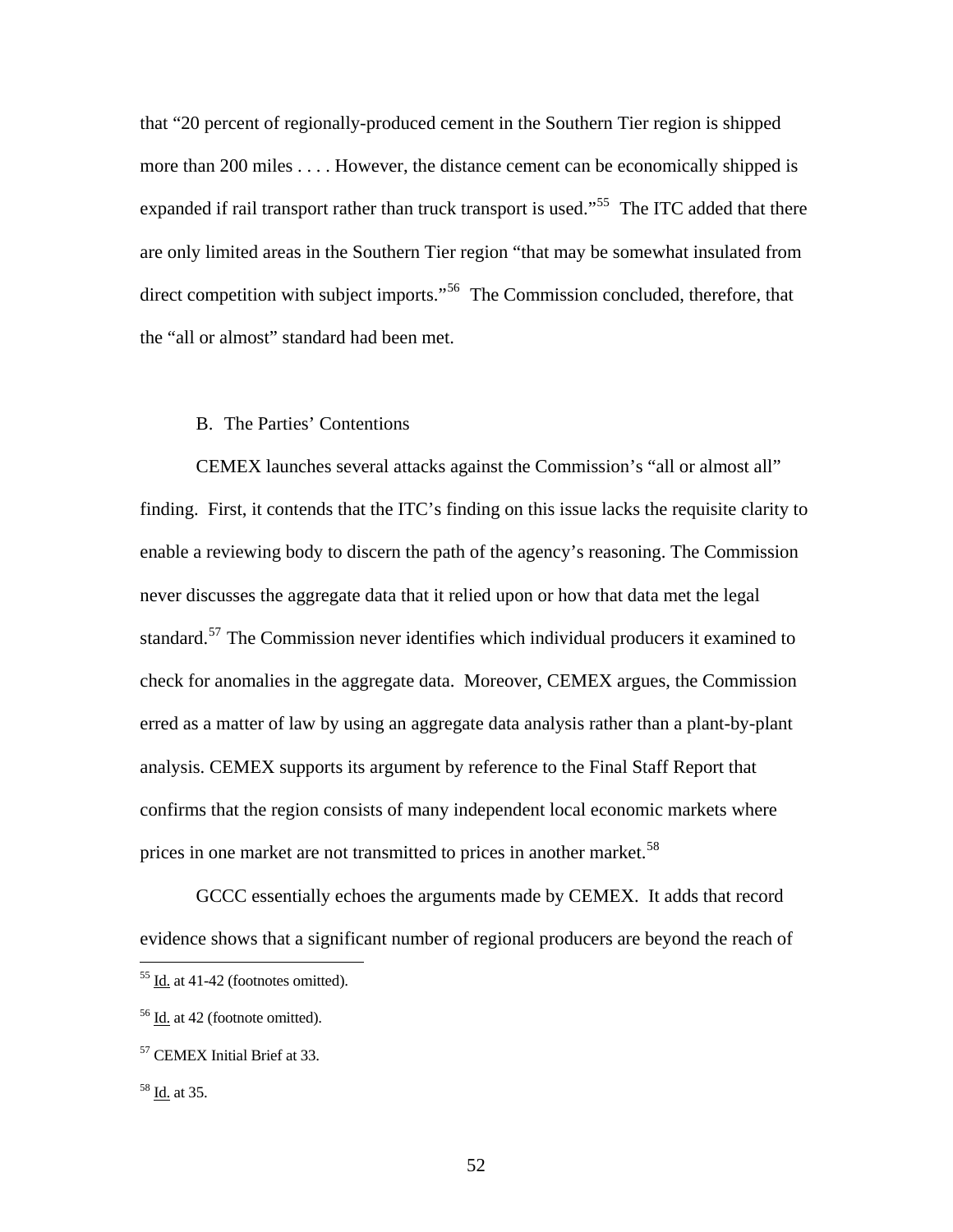competition from Mexican imports, thus making a plant-by-plant analysis particularly appropriate under the circumstances.<sup>[59](#page-52-0)</sup>

For its part the ITC notes that neither the statute nor case law define what percentage of production constitutes "all or almost all" in the context of a regional industry analysis.<sup>[60](#page-52-1)</sup> Regarding the methodology employed by the Commission in this review, the ITC observes that it has broad discretion in the choice of methodology, and that a pure producer-by-producer analysis is not required.<sup>[61](#page-52-2)</sup> The balance of the ITC's argument is taken up with a refutation of record evidence that the Complainants rely upon in support of their position, arguing that ample evidence supports the Commission's "all or almost all" finding.<sup>[62](#page-52-3)</sup>

Joining in the ITC's arguments, the Committee adds that the portion of the Staff Report relied upon by the Complainants regarding the isolated nature of certain markets within the region is overly selective. The Committee points out that the ITC Staff itself noted the flaws in this study due to insufficient data analysis.<sup>63</sup>

### C. The Panel's Analysis

In a five-year review, it is the intent of Congress that antidumping and countervailing duty orders be revoked unless the ITC finds all the elements of such a review are supported by substantial evidence. The inquiry is plain: if the order were

<span id="page-52-0"></span><sup>59</sup> GCCC Initial Brief at 66.

<span id="page-52-1"></span> $60$  ITC Brief at 115.

<span id="page-52-2"></span><sup>61</sup> Id. at 118-19.

<span id="page-52-3"></span><sup>62</sup> Id. at 121-27.

<span id="page-52-4"></span><sup>63</sup> Committee Brief at 191-93.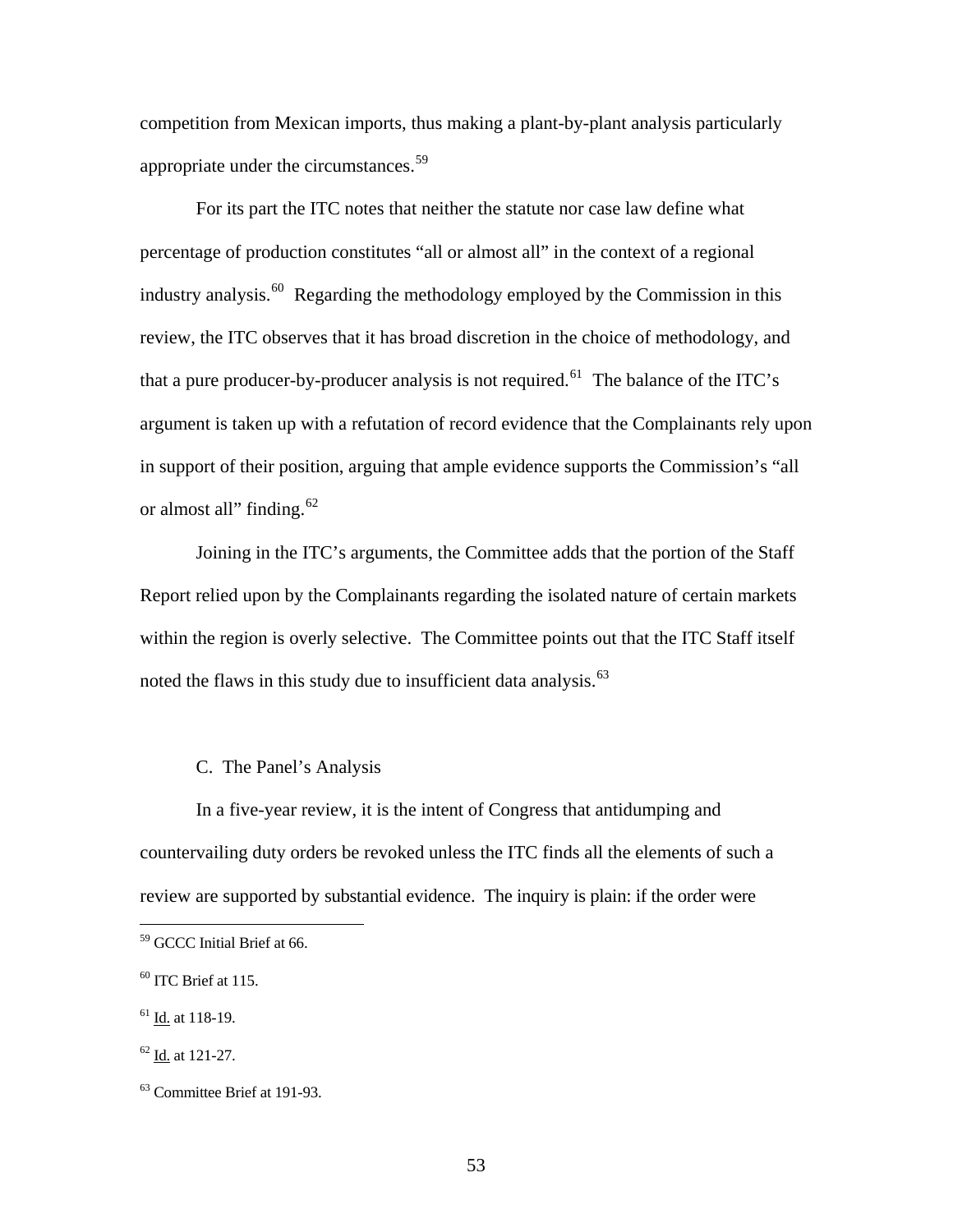revoked, would it likely lead to a continuation or recurrence of material injury to producers of all or almost all of the production by reason of the subject imports within a reasonably foreseeable time. In undertaking its review, the Commission must support its findings and conclusions in a reasoned and transparent manner, taking into account the entire record. See Taiwan Semiconductor, 266 F.3d at 1345 (the Commission must examine contradictory evidence and alternative causes of injury "to ensure that the subject imports are causing the injury, not simply contributing to the injury in a tangential or minimal way."). Thus, in assessing whether the "all or almost all" standard has been met, the ITC must adequately explain not only the likelihood of continuation or recurrence of material injury to producers of all or almost all of the production within a reasonably foreseeable time, but also the causal link between material injury and dumped subject imports.

The disagreement between the parties centers around the Commission's asserted failure to incorporate in its determination a reasoned explanation of the following issues: (1) how the aggregate data shows likelihood of recurrence of material injury by reason of subject imports if the order is revoked; (2) the manner in which the ITC treated information regarding certain insulated markets and how that information influenced its "all or almost all" analysis; (3) how the performance of individual regional producers influenced the Commission's determination of likelihood of recurrence of material injury; (4) which individual regional producer data was taken into account and the evaluation of that information; and (5) what anomalies, if any, were found after examining individual regional producer data and the evaluation of that information.

The ITC states both in its determination and in its brief to the Panel that "[t]here is

54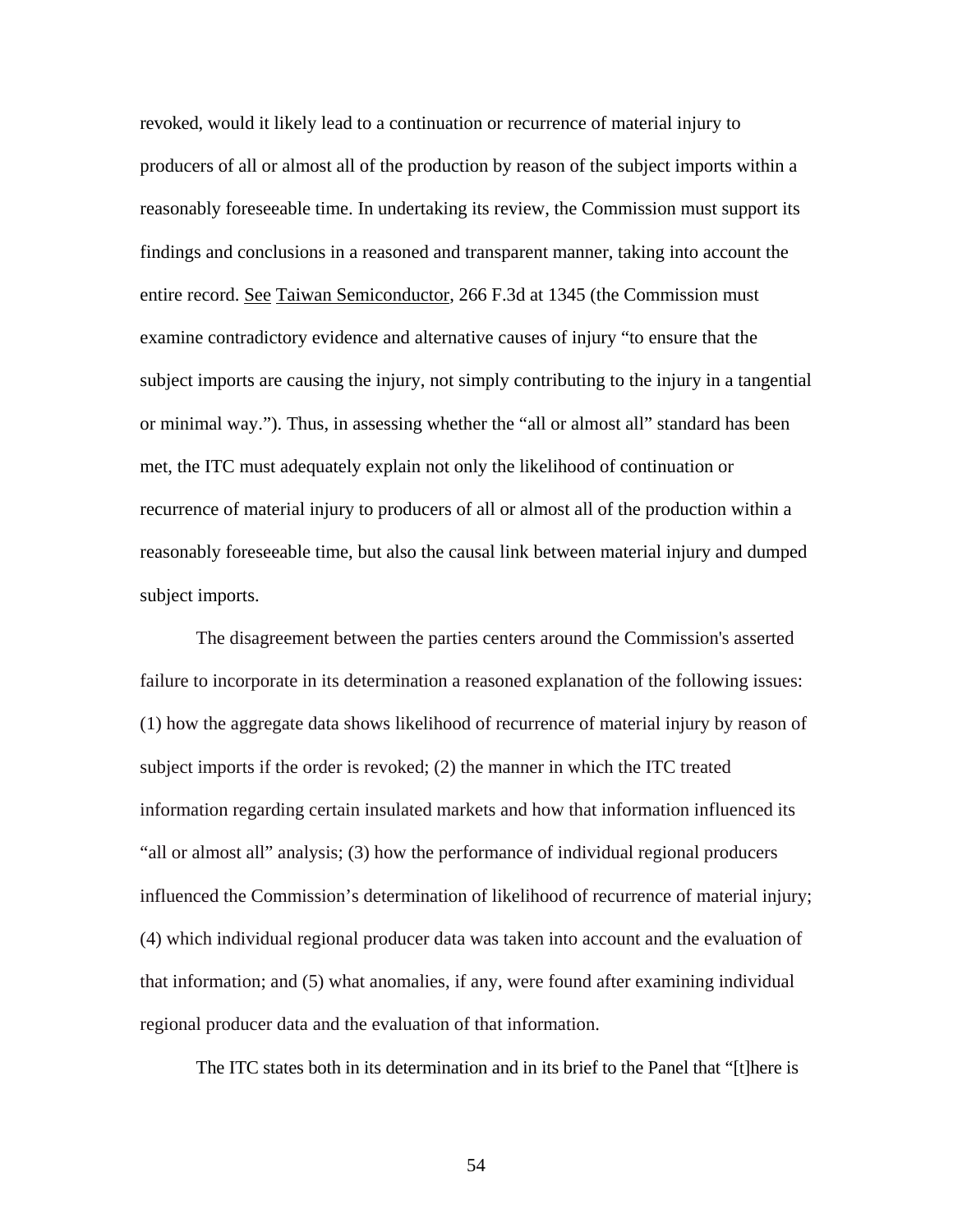no specification in the statute or prior Commission determinations as to what percentage of domestic production constitutes 'all or almost all' in the context of a regional injury analysis."<sup>[64](#page-54-0)</sup> Although there is no such specification, any determination by the Commission must contain a reasoned basis for its conclusions, showing that substantial evidence on the administrative record supports its conclusion that producers of "all or almost all" of the regional production would likely suffer material injury by reason of the dumped imports if the order is revoked. Substantial evidence is "such relevant evidence as a reasonable mind might accept as adequate to support a conclusion." Suramerica, 44 F.3d at 985 (quoting Consolidated Edison Co. v. NLRB, 305 U.S. 197, 227 (1938)). However, the substantial evidence standard requires more than mere assertion of "evidence which in and of itself justified [the Commission's determination], without taking into account contradictory evidence or evidence from which conflicting inferences could be drawn." Id. (quoting Universal Camera Corp. v. NLRB, 340 U.S. 474, 487 (1951)). Rather "[t]he substantiality of evidence must take into account whatever in the record fairly detracts from its weight." Id. (quoting Universal Camera, 340 U.S. at 488). In sum, the question before the Panel on review is whether "the administrative record contain[s] substantial evidence to support [the determination] and was it a rational decision?" Matsushita Elec. Indus. Co. v. United States, 750 F.2d 927, 933 (Fed. Cir. 1984).

In the context of the "all or almost all" standard, the Court of International Trade has held that "all or almost all" determinations are to be made on a case-by-case basis. Mitsubishi Materials Corp. v. United States, 820 F. Supp. 608, 616-17 (1993). See also Cemex, S.A. v. United States, 790 F. Supp. 251, 294 (Ct. Int'l Trade 1992)(not error for

<span id="page-54-0"></span><sup>&</sup>lt;sup>64</sup> See Commission Determination at 31; ITC Brief at 115.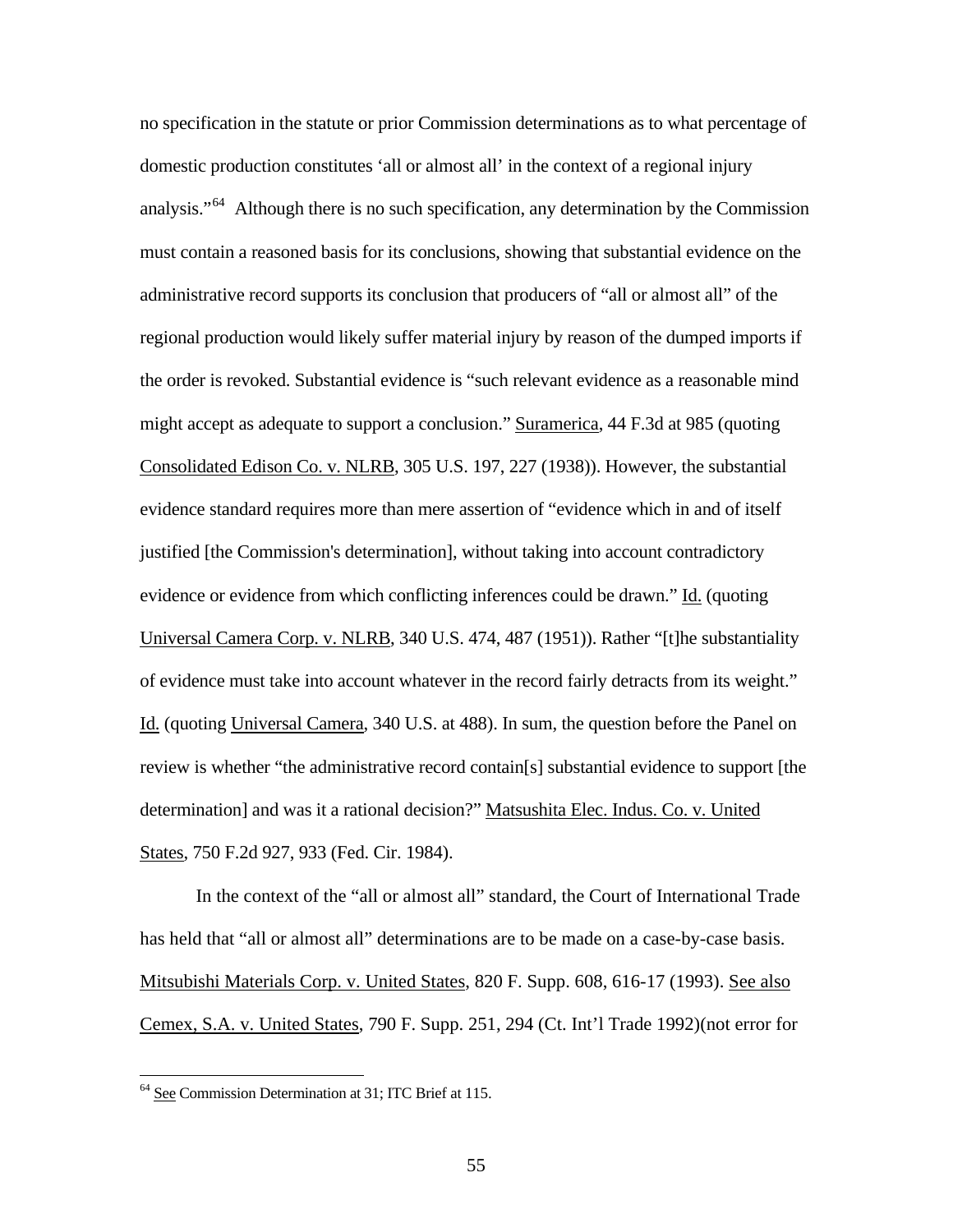the Commission to have failed to apply a fixed percentage of eighty to eighty-five percent), aff'd, 989 F.2d 1202 (Fed. Cir. 1993). Nevertheless, although "there is nothing in the statute, case law, or administrative practice to indicate Congressional intent to bind [the Commission] to a precise numerical percentage," Cemex, 790 F. Supp. at 294, neither do they absolve the Commission of the duty to articulate with reasonable clarity the reasons for its determination that the "all or almost all" standard has been met in a particular case.

A review of the administrative record in this case, as well as the Commission's determination, leads the Panel to conclude that the ITC has failed to provide a reasoned explanation for why producers of all or almost all of the production in the Southern Tier region would likely be materially injured if the order were revoked. The Panel recognizes that the "all or almost all" standard cannot be reduced to a fixed percentage that is generally applicable in every case. Nevertheless, a legal threshold must exist that the Commission may not cross without violating the governing statute. Thus, on remand the ITC must explain what percentage of regional production would likely be materially injured by reason of dumped imports if the order were revoked, in order for the Panel to determine that the Commission's determination is not contrary to law.

Moreover, the CIT has provided that "although a pure producer-by-producer analysis is not required by statute, examination of individual plant information can highlight anomalies that an aggregate analysis would disguise." Cemex, 790 F. Supp. at 295. Although the Commission asserts that it used an aggregate production methodology, supplemented by an individual plant analysis, it never explains what the aggregate methodology or individual plant analysis consisted of or what they revealed.

56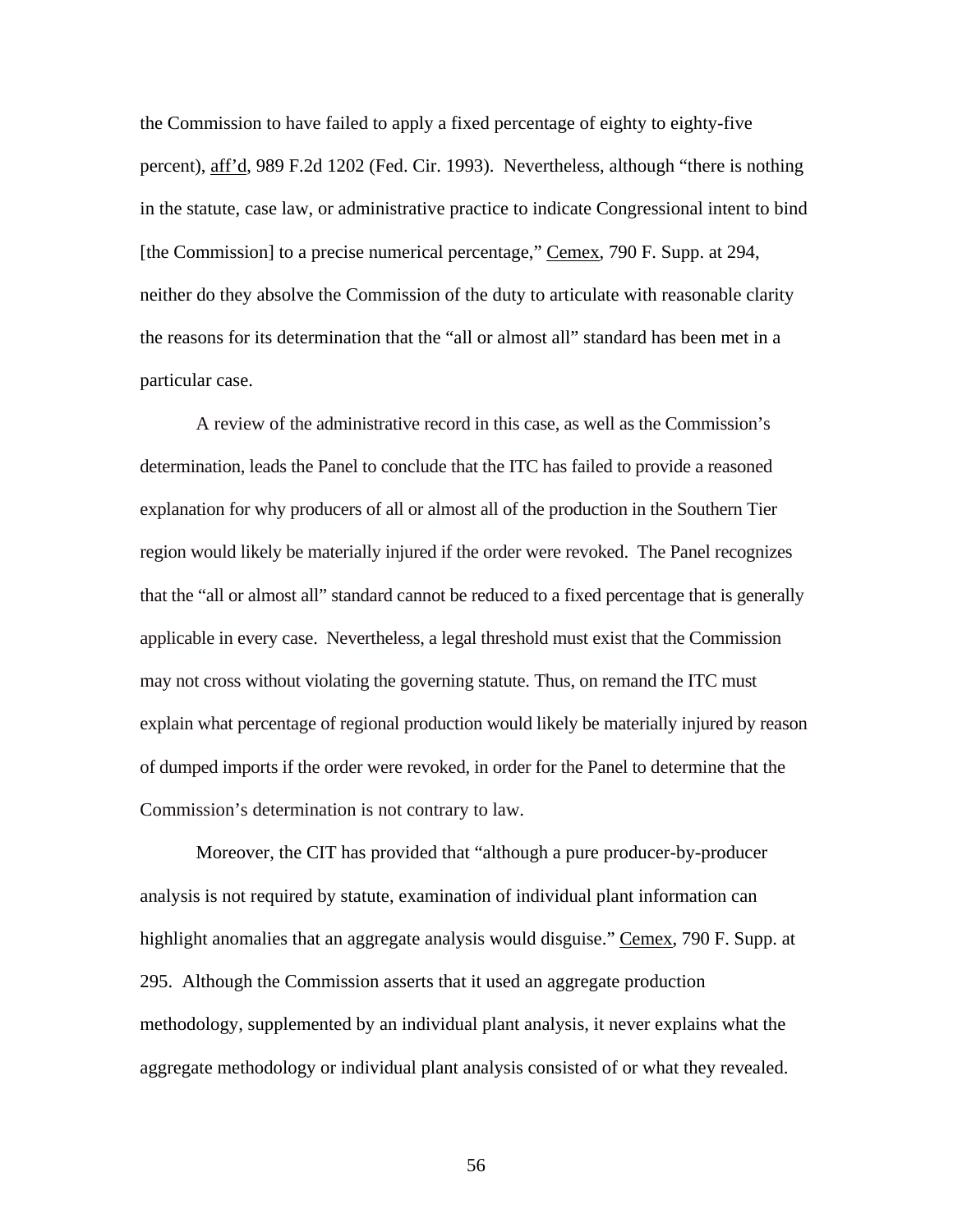The Commission states that it examined individual producer data to look for anomalies, and cites generally but without any particularity to a series of tables in the Staff Report that contain the trade, employment, and financial data for the entire region.<sup>[65](#page-56-0)</sup> However, if the numbers in those tables were totaled, the sum would be the aggregate data. In this connection the Panel finds especially salient the CIT's decision in Mitsubishi Materials Corp. v. United States, where the court stated the following in the context of the "all or almost all" standard:

Although it is apparent that the Commission majority did examine plantby-plant information, the court cannot review whether the Commission majority's conclusion that the data itself substantiated the aggregate methodology's indications of injury because the Commission revealed so little of its reasoning.

820 F. Supp. at 618. If the CIT found itself in the dark in the Mitsubishi Materials Corp. case, the same applies with even greater force in the present case.

In short, the Panel remands to the Commission to explain its conclusion that producers of "all or almost all" of the regional production would likely be materially injured by reason of the subject imports within a reasonably foreseeable time if the order is revoked.

# **VI. INFORMATION CONCERNING THE SOUTHDOWN ACQUISITION**

Both GCCC and CEMEX contend that the Commission erred in its treatment of information submitted by CEMEX concerning a planned acquisition by CEMEX of a U.S. cement producer, Southdown.<sup>[66](#page-56-1)</sup> The background is that the record in this case

<span id="page-56-0"></span> $65$  See Commission Determination at 41 & n.251.

<span id="page-56-1"></span><sup>66</sup> See CEMEX Initial Brief at 38; GCCC Initial Brief at 78. The Committee contends that CEMEX and GCCC have waived argument on the Commission's treatment of the Southdown acquisition information either because they failed to raise it in their complaints and/or otherwise failed to exhaust administrative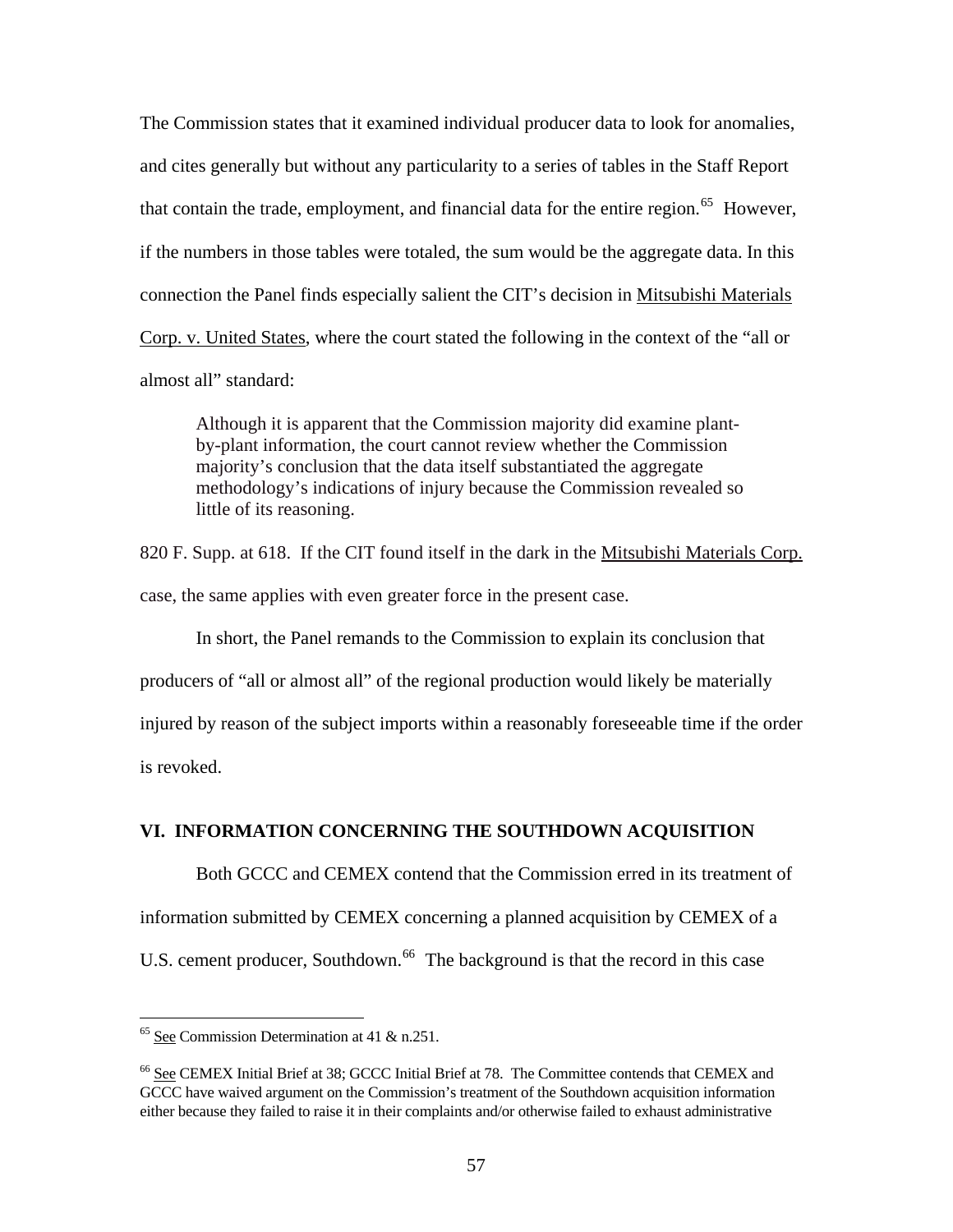closed on September 22, 2000. Pursuant to 19 U.S.C. § 1677m(g), the Commission could not consider any new information submitted after that date. Final comments were due from the parties on September 26, 2000. On September 29, 2000, counsel for CEMEX notified the Commission of CEMEX's pending acquisition of Southdown. In the exercise of its discretion the Commission reopened the administrative record to allow CEMEX the opportunity to place this information on the record, and then closed the record on October 2, 2000, so that the parties could comment on this new information before the Commission's October 5, 2000 vote day.<sup>[67](#page-57-0)</sup> The information submitted by CEMEX indicates that although the Southdown acquisition had received necessary board approvals, it was still subject to shareholder and regulatory approval. In other words, the acquisition was not yet final.

In its final determination, the Commission considered this new information, but noted that "[t]his acquisition, which is conditional on two-thirds of Southdown's shares being tendered and is subject to regulatory approval, is not final. Thus, we have given it limited consideration in our analysis."<sup>[68](#page-57-1)</sup> In the context of facilitating the Mexican producers' ability to increase sales of Mexican cement in the United States, the

<span id="page-57-0"></span><sup>67</sup> See CEMEX Reply Brief at 23-29.

 $\overline{a}$ 

<span id="page-57-1"></span><sup>68</sup> Commission Determination at 22 n.108.

remedies. See Committee Brief at 60-62. The Panel rejects this contention. Both Complainants have alleged in their complaints that the Commission's determination is not based on substantial evidence. The Southdown acquisition is one piece of evidence upon which that determination rests and, thus, its substantiality has properly been placed in issue. The Panel also fails to see how the exhaustion doctrine applies here. The rationale for the exhaustion requirement is to ensure that an agency and the interested parties fully develop the facts in order to aid judicial review. See McKart v. United States, 395 U.S. 185, 194 (1969) ("Judicial review may be hindered by the failure of the litigant to allow the agency to make a factual record, or to exercise its discretion or apply its expertise."). See infra Part VII.A for the Panel's discussion of the exhaustion doctrine. Consistently with the exhaustion doctrine, CEMEX's submission on the Southdown acquisition was to make a factual record. It would have required prescience on CEMEX's part to know how the Commission would treat the information on the proposed Southdown acquisition in its final determination. The exhaustion doctrine does require such foresight.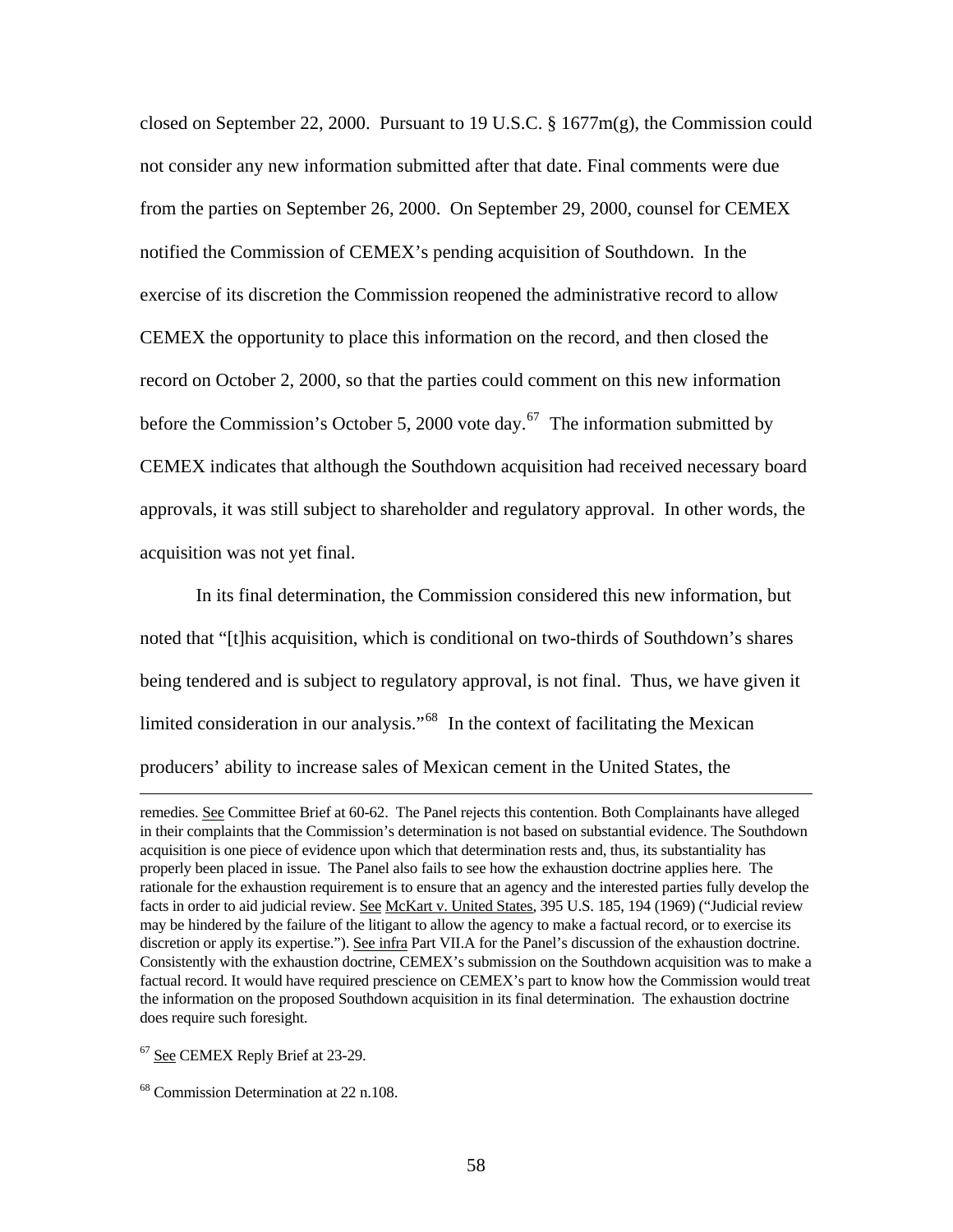Commission added that if the Southdown acquisition were realized, "CEMEX would increase its Southern Tier distribution network."[69](#page-58-0) Counsel for the ITC concedes that the Commission "noted one possible implication based on evidence in the record."<sup>[70](#page-58-1)</sup> CEMEX complains of the one-sided treatment the Commission gave this information by failing to fully discuss how CEMEX might integrate this U.S. producer into its global operations.[71](#page-58-2)

Under the circumstances it was clearly within the Commission's discretion not to have accepted the Southdown acquisition information in the first place. Having reopened the record to admit the Southdown information, the Commission undoubtedly was correct in giving it "limited consideration," if by "limited consideration" the Commission meant that it could not treat the Southdown acquisition as final. However, once the Commission reopened the record to receive this new information, it had a legal obligation to fully evaluate it. While the conclusions to be drawn from and the weight to be given to the evidence are for the Commission, the Commission is required at a minimum to fully evaluate all the evidence. See U.S. Steel Group v. United States, 96 F.3d 1352, 1357 (Fed. Cir. 1996) ("It is the Commission's task to evaluate the evidence it collects during its investigation."); Gerald Metals, Inc. v. United States, 132 F.3d at 720 (the Commission must "tak[e] into account contradictory evidence or evidence from which conflicting inferences could be drawn."). If the Commission felt at liberty to evaluate how the Southdown acquisition might relieve import bottlenecks, it should have likewise

<span id="page-58-0"></span> $69$  Id. at 38 n.226.

<span id="page-58-1"></span> $70$  ITC Brief at 146.

<span id="page-58-2"></span><sup>71</sup> CEMEX Initial Brief at 39-40.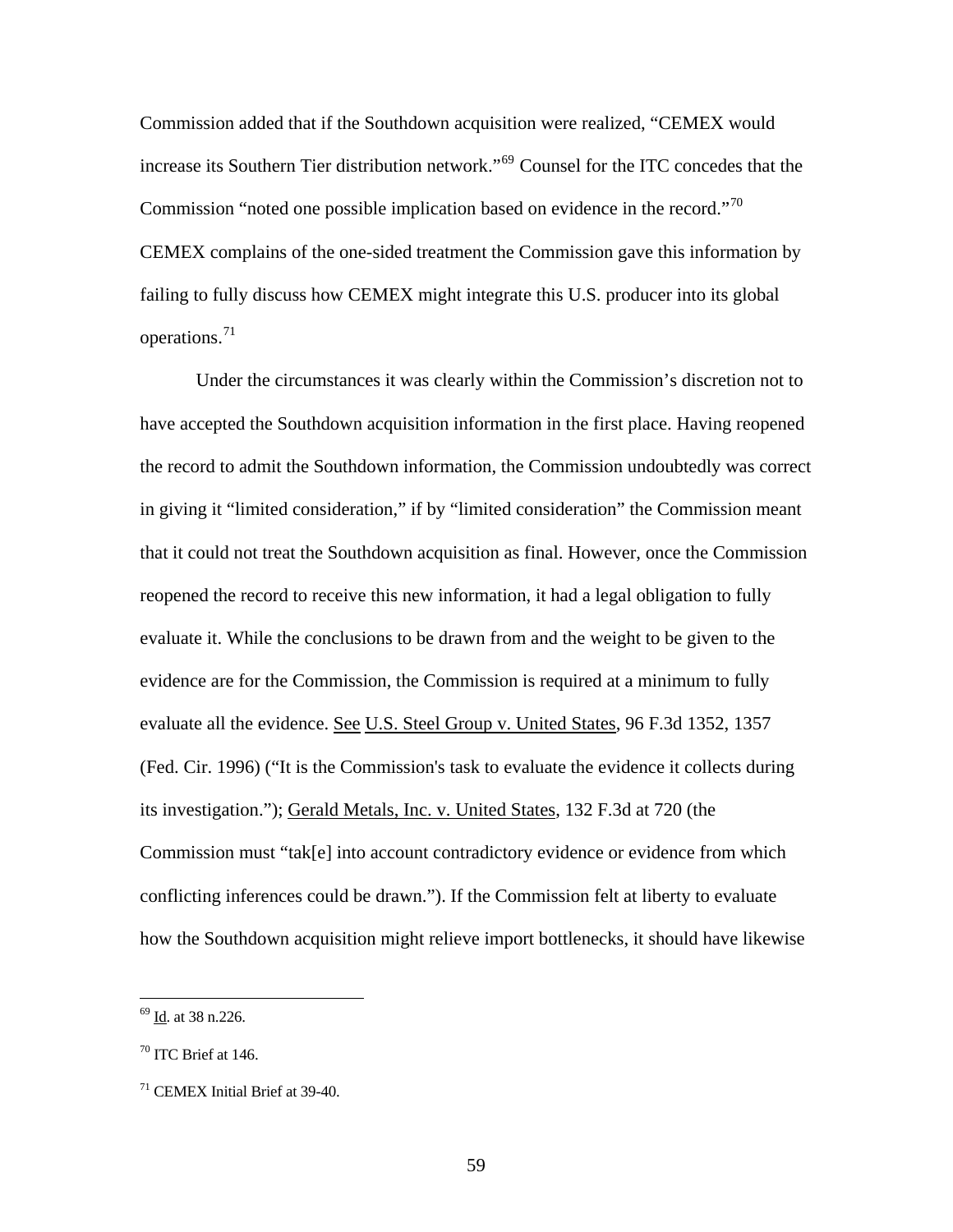evaluated, for example, the effect that the Southdown acquisition would have on the need to import Mexican cement at all and whether the Commission's "all or almost all" finding would be affected.

In short, the Panel remands to the Commission for further consideration the information concerning the proposed Southdown acquisition.

## **VII. OTHER ISSUES**

 In their respective complaints and briefs CEMEX and GCCC raise the following five purported errors and improprieties:

• That the Commission erred as a matter of law in finding that revocation of the

order would likely lead to a recurrence of injury within a "reasonably foreseeable time."

• That the Commission's regional industry finding was contrary to law.

• That the Commission's decision to take duty absorption into consideration was

contrary to law.

 $\overline{a}$ 

• That the Commission's erred as a matter of law in considering cumulation.

• That the domestic industry's allegations that CEMEX made false statements to

the Commission and to the Panel should be stricken from the record.

 For the reasons that follow, the Panel concludes that the foregoing alleged errors and improprieties are neither erroneous nor improper as a matter of law or, if they are, that they constitute at most harmless error.<sup>[72](#page-59-0)</sup>

<span id="page-59-0"></span> $72$  The Panel also notes the Commission's objection to GCCC's filing of substituted pages to its initial brief. The Commission claims that it was deprived of five days of briefing time as a consequence of GCCC's postbrief filing. See ITC Brief at 35-36. Given the large number of replacement pages that GCCC filed – 27 pages of an 83-page brief – the Panel believes that it would have been better practice if GCCC had sought leave of the Panel to file its 27 substitute pages. Nevertheless, most of the content of the substituted pages qualifies as technical and clerical corrections that change numbering errors. To the extent that any substantive changes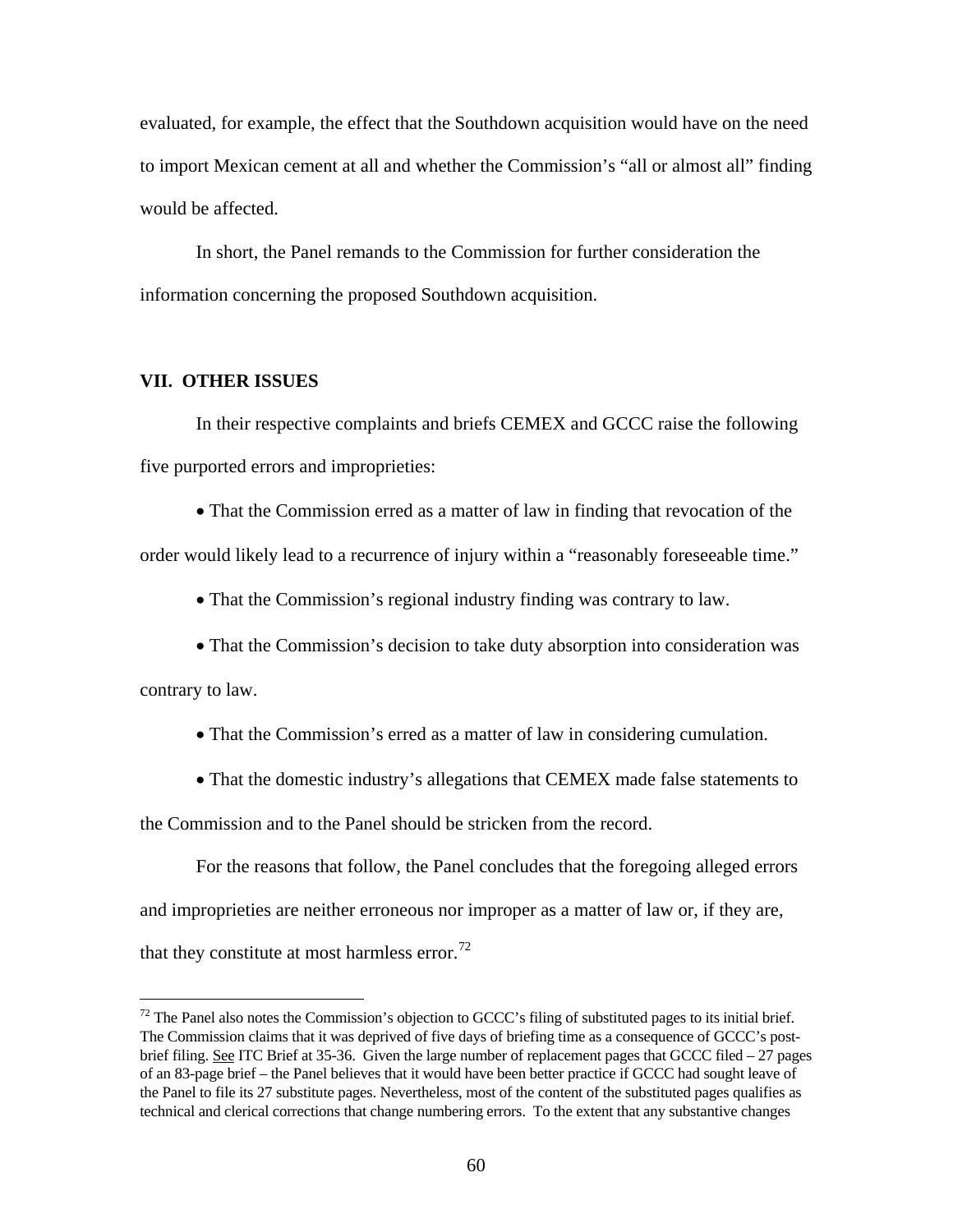A. The "Reasonably Foreseeable Time" Standard

As noted, the governing statute requires the Commission to determine whether injury would be likely to continue or recur "within a reasonably foreseeable time." 19 U.S.C. § 1675a(a)(1). Section 752(a)(5) of the Tariff Act of 1930, as amended, 19 U.S.C.  $§ 1675a(a)(5)$ , further provides:

## Basis for determination

The presence or absence of any factor which the Commission is required to consider under this subsection shall not necessarily give decisive guidance with respect to the Commission's determination of whether material injury is likely to continue or recur within a reasonably foreseeable time if the order is revoked or the suspended investigation is terminated. In making that determination, the Commission shall consider that the effects of revocation or termination may not be imminent, but may manifest themselves only over a longer period of time. [Emphasis added.]

The legislative history of this subsection adds that a "reasonably foreseeable time"

"normally will exceed the 'imminent' time frame applicable on a threat of injury analysis.

. . . [The Commission is to consider] other factors that may only manifest themselves in

the longer term, such as planned investment and the shifting of production facilities."

Uruguay Round Trade Agreements, Statement of Administrative Action, H.R. Doc. No.

316, vol. 1, 103d Cong., 2d Sess. 887 (1994).

 $\overline{a}$ 

As stated by the Commission in its final determination, "[T]he process of

expanding production capacity takes three to five years for planning, permitting, and

were made, such changes were to remove text, not to add it. Moreover, the Commission has not drawn to the Panel's attention any actual prejudice it has suffered. Although the Commission requested that it be afforded an additional 10 days to make any corrections to its brief that it might deem necessary, the Commission never filed any substitute pages to its brief, nor did it seek leave to file any substitute pages. Accordingly, the Panel deems this issue to be moot.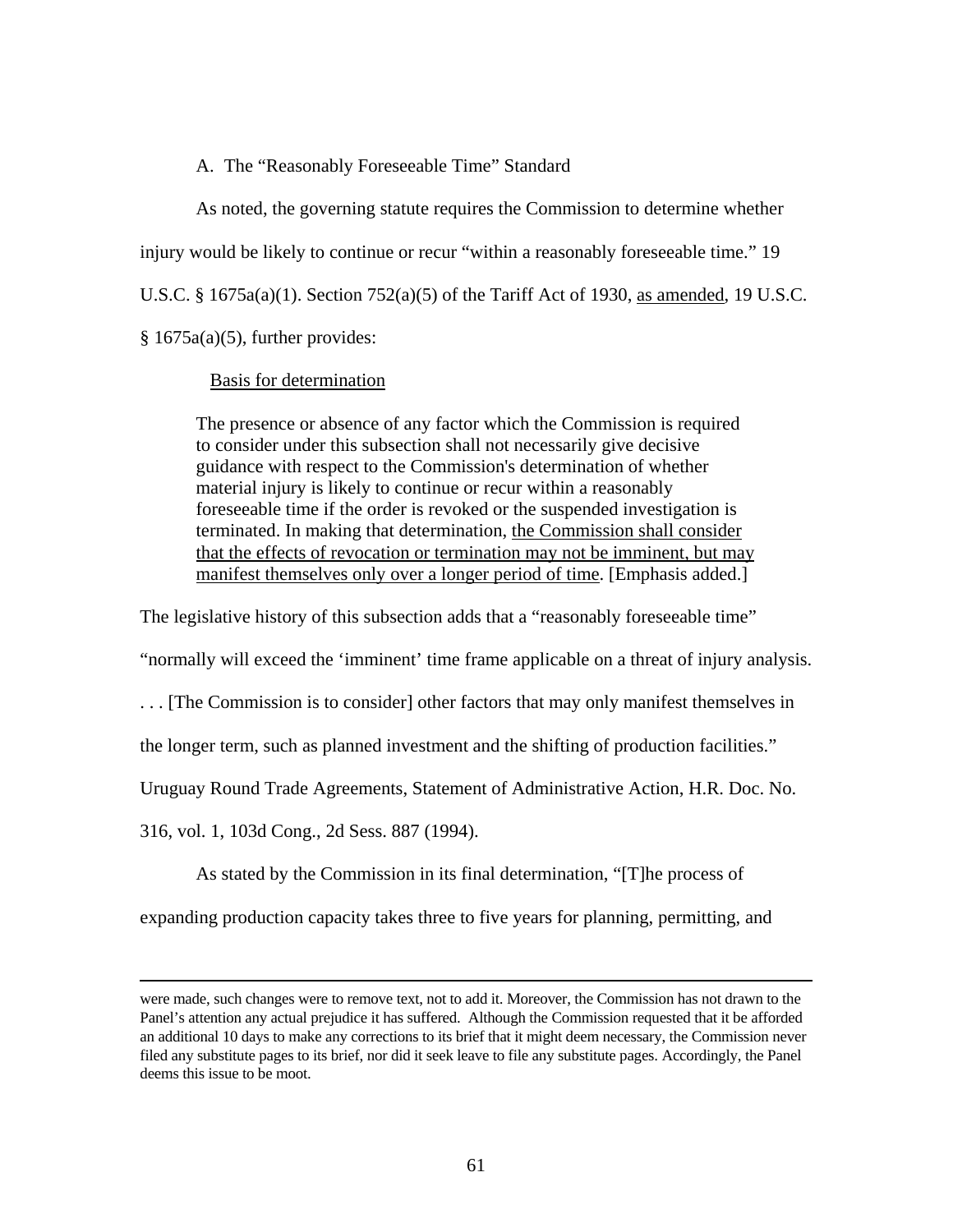construction."[73](#page-61-0) GCCC complains that the Commission exceeded the permissible time frame by considering time periods up to four years in the future that involved planned investment activities by the regional industry.<sup>[74](#page-61-1)</sup> The Commission responds in three ways. First, the Commission submits that GCCC has waived this argument because it failed to raise it below.<sup>[75](#page-61-2)</sup> Second, the Commission adds, there can be no hard-and-fast rule as to what constitutes a "reasonably foreseeable time" because that necessarily will turn on a variety of factors, including the nature of the industry under review. Third, the Commission points out, in the demand portion of its final determination the Commission focused on the three-year period of 2000-2002. In addition, in considering projected expanded capacity, the Commission in fact focused its analysis on the two-year period of 2000-2001.[76](#page-61-3)

In its reply brief GCCC virtually concedes that it failed to raise this issue in the course of the administrative proceedings.<sup>[77](#page-61-4)</sup> Nowhere in its briefs to the Panel does GCCC show where in the record it raised this issue before the Commission. Undaunted, GCCC asks the Panel to invoke an exception to the doctrine of exhaustion of administrative remedies.

Exhaustion of administrative remedies is generally required before a litigant will be allowed to raise a claim or an issue in proceedings to review agency action. It is one of

<span id="page-61-0"></span><sup>73</sup> Commission Determination at 27.

<span id="page-61-1"></span> $74$  GCCC Initial Brief at 67-68, 69 n.155.

<span id="page-61-2"></span> $75$  ITC Brief at 28, 51-52.

<span id="page-61-3"></span><sup>&</sup>lt;sup>76</sup> ITC Brief at 53-54. See Commission Determination 41 & n.248.

<span id="page-61-4"></span> $77$  See GCCC Reply Brief at 62 ("The Panel has discretion not to apply the doctrine of administrative remedies.").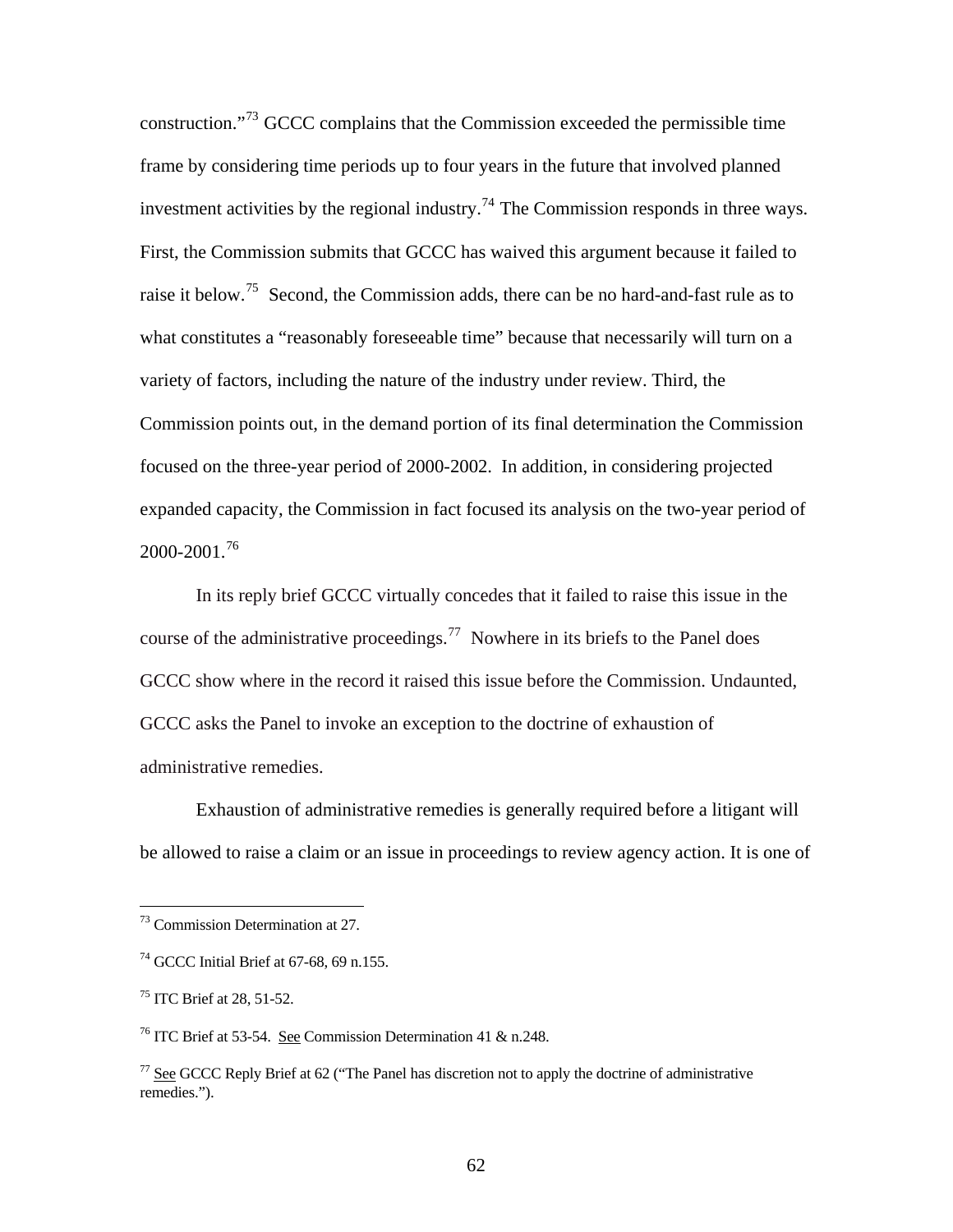the general legal principles binding upon the Panel. See NAFTA Article 1911 ("general legal principles includes . . . exhaustion of administrative remedies"). The rationale for the exhaustion requirement is to that an agency and the interested parties fully develop the facts in order to aid judicial review. See McKart v. United States, 395 U.S. 185, 194 (1969) ("Judicial review may be hindered by the failure of the litigant to allow the agency to make a factual record, or to exercise its discretion or apply its expertise."). Other justifications for requiring exhaustion have to do with practical notions of judicial efficiency and notions of administrative autonomy. See Thomson Consumer Electronics, Inc. v. United States, 247 F.3d 1210, 1214 (Fed. Cir. 2001). The courts may never have to intervene if the complaining party is successful in vindicating its rights in the pursuit of its administrative remedies. In addition, the agency must be given a chance to discover and correct its own errors. Finally, it is possible that by allowing frequent and deliberate evasion of administrative processes the effectiveness of an agency could be weakened by encouraging parties to ignore its procedures. See McKart, 395 U.S. at 195.

Nevertheless, in cases other than those relating to import classification, Congress has left the matter of exhaustion to judicial discretion. The governing statute provides that "[t]he Court of International Trade shall, where appropriate*,* require the exhaustion of administrative remedies." 28 U.S.C. § 2637(d)(emphasis added). Thus, unless it considers exhaustion "appropriate," the CIT will allow a party to raise an issue not previously raised with the Investigating Authority. In determining whether to require exhaustion of administrative remedies, the CIT and, by analogy the Panel, analyzes the applicability of the doctrine of exhaustion on a case-by-case basis.

63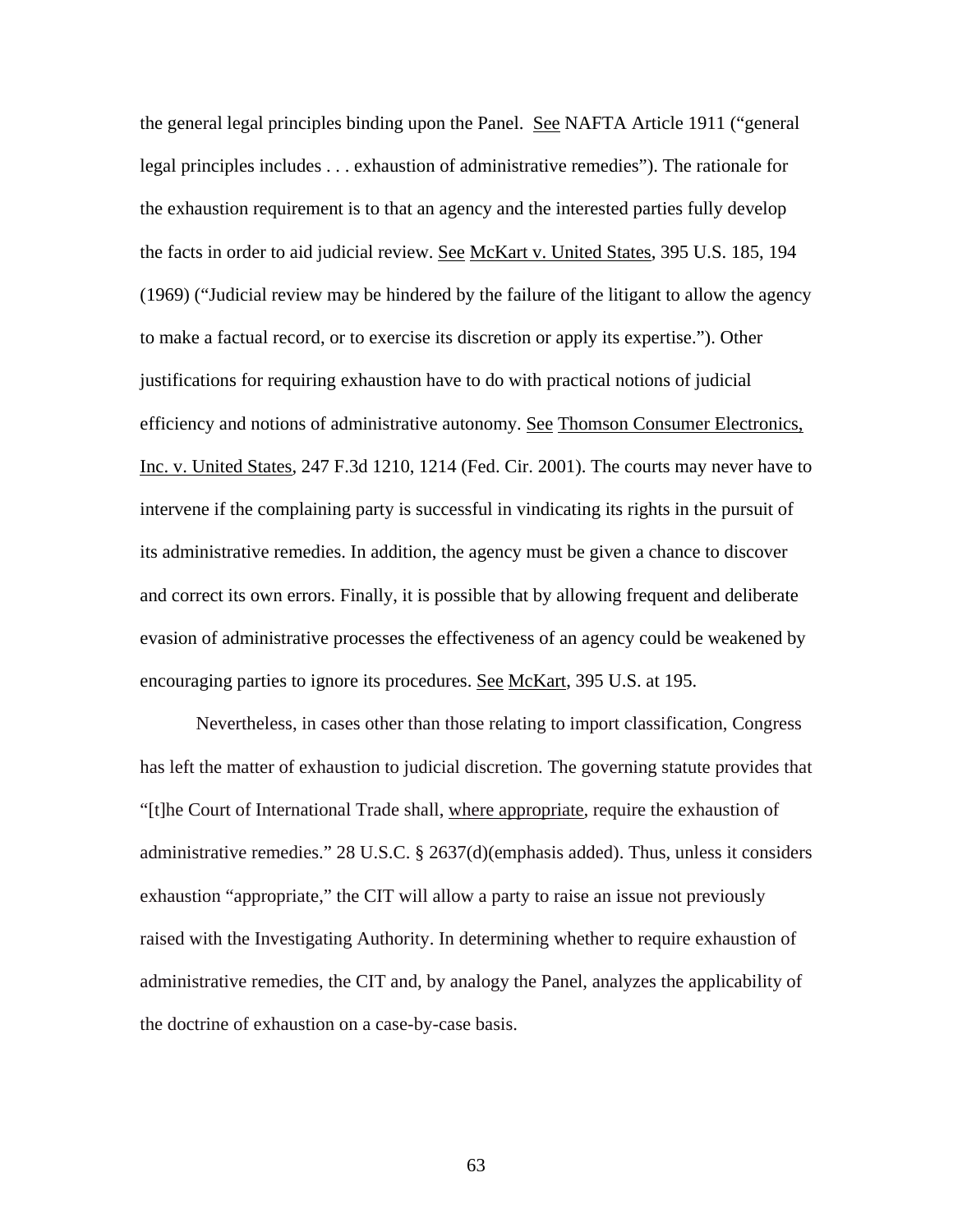Exceptions to the exhaustion doctrine include (1) lack of opportunity to raise the issue below, (2) futility, and (3) review of legal issues that do not involve further agency involvement. See, e.g., Rhone Poulenc, S.A. v. United States, 583 F. Supp. 607 (Ct. Int'l Trade 1984); Gray Portland Cement and Cement Clinker from Mexico, Decision of the Chapter 19 Panel, Secretariat File No. USA-MEX-97-1904-02 (4th Admin. Review) (Dec. 4, 1998). As the court in Al Tech Special Steel Corp. v. United States, 661 F. Supp. 1206 (Ct. Int'l Trade 1987), explained:

[I]nherent in the application of the exhaustion doctrine . . . lies a responsibility for the agency, necessarily vested with control over the administrative proceedings, to allow a sufficient opportunity to raise issues. Thus in determining whether questions are precluded from consideration on appeal, the [c]ourt will assess the practical ability of a party to have its arguments considered by the administrative body.

Al Tech Specialty Steel, 661 F. Supp. at 1210. Following this reasoning, the CIT has held that the doctrine of exhaustion should not apply where a party did not have an opportunity to raise the issue before the administrative agency. See, e.g., American Permac, Inc. v. United States*,* 642 F. Supp. 1187, 1188 (Ct. Int'l Trade 1986) (plaintiff did not have an opportunity to raise issue during the comment period; exhaustion doctrine not applicable). In addition to the lack of opportunity to raise a particular issue before an administrative agency, courts have held that the exhaustion doctrine should not apply if raising the issue before the agency would be futile. See, e.g., Rhone Poulenc, 583 F. Supp. at 610. Arguments not raised below may also be raised on appeal when they involve questions of the legality or constitutionality of the governing statute. In such cases, the administrative agency has no choice but to obey the congressional directive. In other words, the agency is powerless to rule on a question of the constitutionality of its governing statute. The Federal Circuit has thus declined to apply the exhaustion doctrine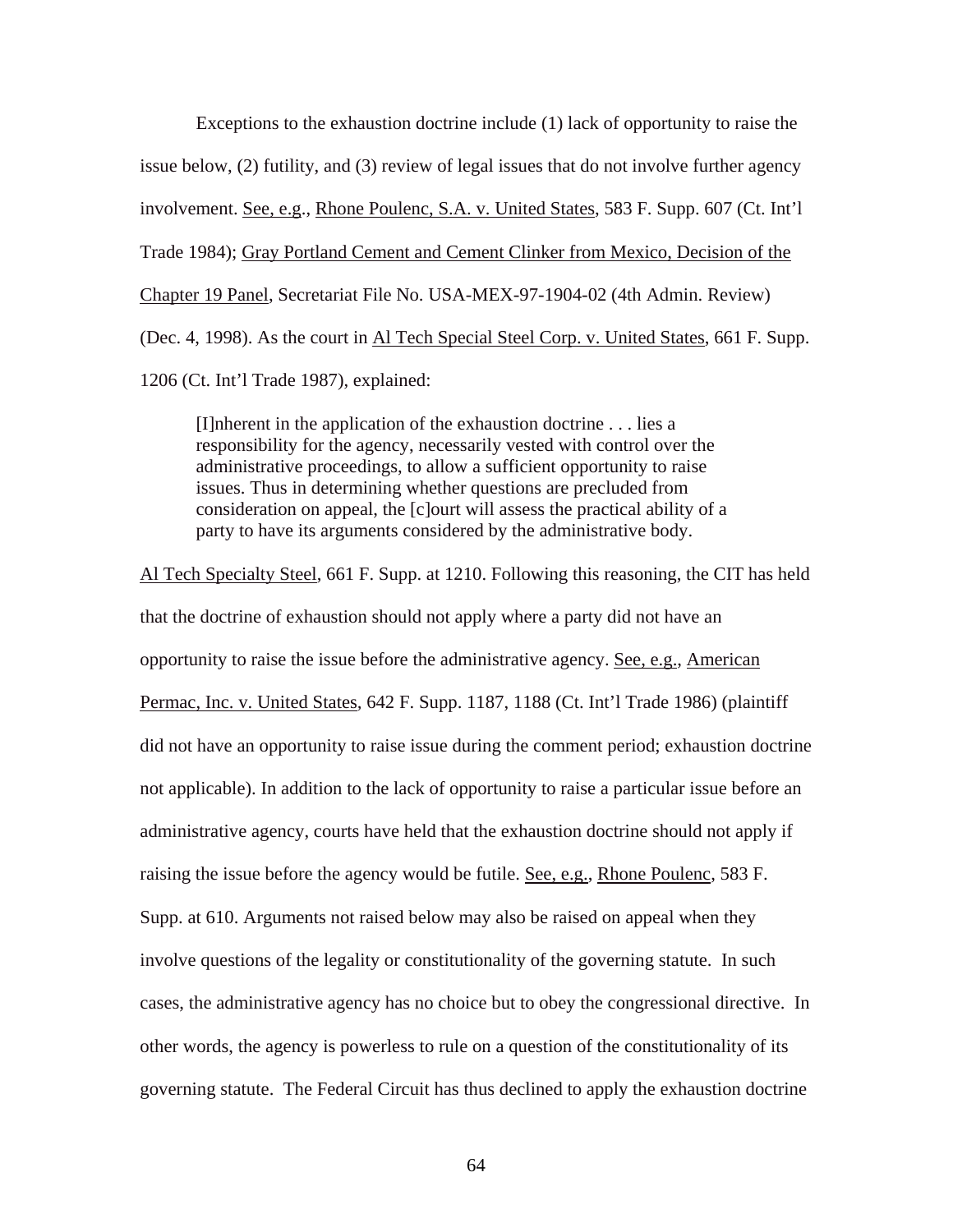where the plaintiff raised a pure issue of law that did not require further agency involvement. See Thomson Consumer Electronics, 247 F.3d at 1215 (exhaustion not required when making a constitutional challenge).

The Panel is mindful to "resist inflexible applications of the doctrine . . . which frustrate the ability to apply exceptions developed to cover 'exceptional cases or particular circumstances . . . where injustice might otherwise result' if it were strictly applied." Al Tech Specialty Steel Corp., 661 F. Supp. at 1210 (quoting Rhone Poulenc, 583 F. Supp. at 609). Nevertheless, the Panel is constrained to find that none of the exceptions to the exhaustion doctrine apply in this case. First, GCCC fails to make any showing of why it would have been futile to have argued during the course of the administrative proceeding that the Commission set some outside time limit on its foreseeability inquiry, nor does GCCC claim that it lacked an opportunity to do so. Second, GCCC's challenge goes to the Commission's exercise of statutory discretion, not to the validity or constitutionality of the governing statute itself.<sup>[78](#page-64-0)</sup> In short, none of the exceptions to the exhaustion doctrine apply in this case.

More importantly, the Panel is unable to conclude that in the present case the Commission exceeded the bounds of the broad discretion accorded to it by Congress. First of all, GCCC takes out of context the Commission's statement regarding the three to five years it takes to bring a new cement facility into operation. That was merely a statement of fact regarding the cement industry and the length of time it takes to bring a

<span id="page-64-0"></span><sup>&</sup>lt;sup>78</sup> GCCC further alleges that the Commission's interpretation of "reasonably foreseeable" is inconsistent with the WTO Antidumping Agreement. To the extent that GCCC does challenge the Commission's interpretation and application of the governing statute as being in violation of the WTO Antidumping Agreement, see GCCC Initial Brief at 69 n.155, such challenges are foreclosed by the Uruguay Round Agreements Act. See 19 U.S.C. § 3512(c)(1)(B)("No person . . . may challenge . . . any action or inaction by any . . . agency . . . of the United States . . . on the ground that such action or inaction is inconsistent with such agreement [i.e., one of the Uruguay Round Agreements].").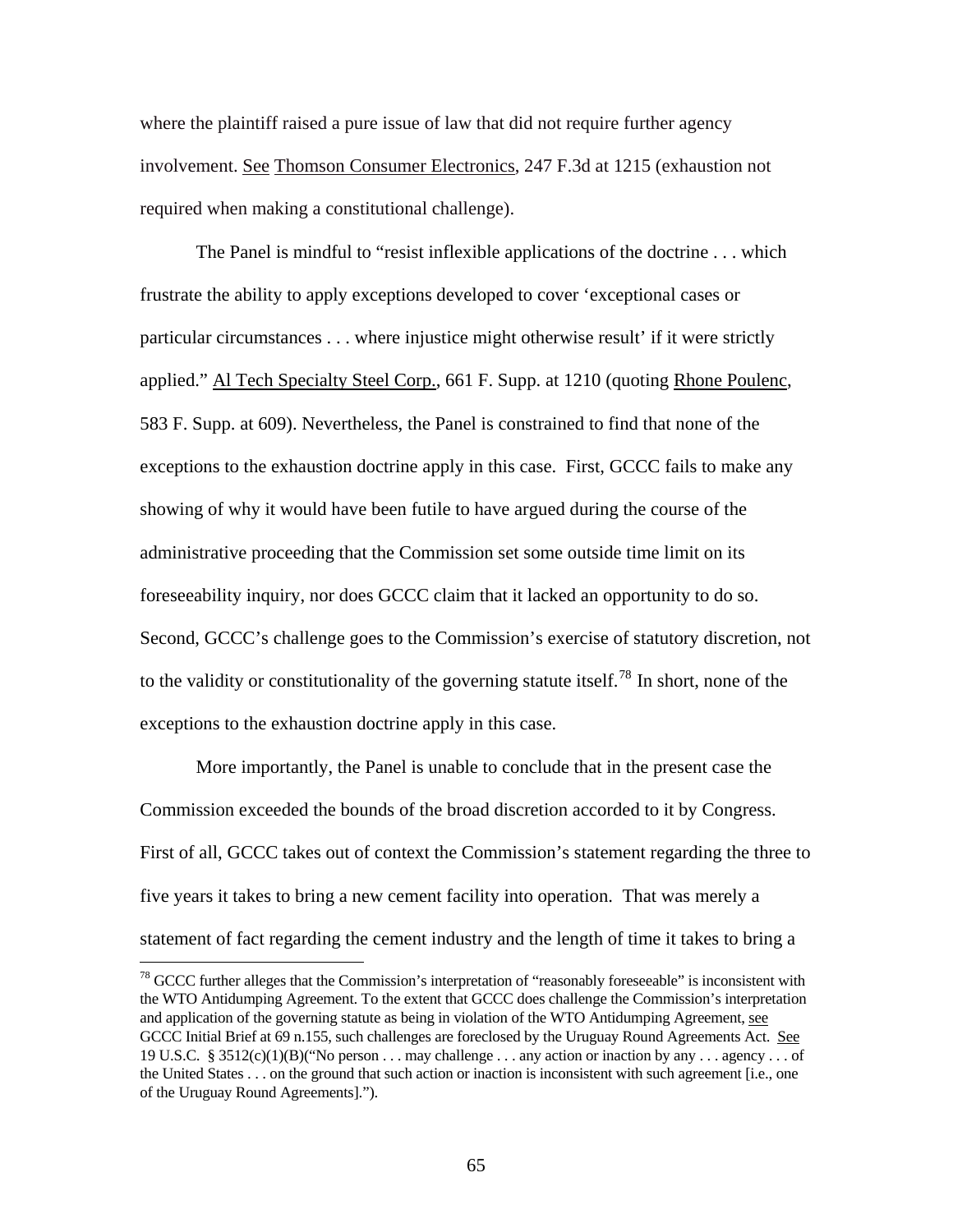planned investment into operation. The Commission at other points in its determination limited its likelihood prognosis from two to three years. Secondly, what constitutes a "reasonably foreseeable time" is necessarily a fact-intensive inquiry that will vary from case to case. It is well settled that the silence of the statute in this regard reflects the considerable discretion enjoyed by the ITC to determine what constitutes a "reasonably foreseeable time." As noted by reviewing courts in the context of the Commission's discretion to set the period of investigation in an original material injury investigation, neither the statute nor the legislative history mandate any particular period of time. See, e.g., America Spring Wire Corp. v. United States, 590 F. Supp. 1273, 1279 (Ct. Int'l Trade 1984) ("But the ITC is not required by statute to use any particular time frame for its analysis, although it generally focuses on annual time periods. . . . This is hardly a mandate for quarterly analysis on demand of petitioners"), aff'd sub nom. Armco, Inc. v. United States, 760 F.2d 249 (Fed. Cir. 1985).

Clearly, the Commission's discretion is not unbounded in this regard. At some point it could abuse that discretion by engaging in unwarranted speculation about events in the far distant future. However, whatever the threshold of unwarranted speculation might be, it has not been crossed here. In sum, for all the foregoing reasons, that portion of the Commission's determination regarding a "reasonably foreseeable time" is affirmed.

66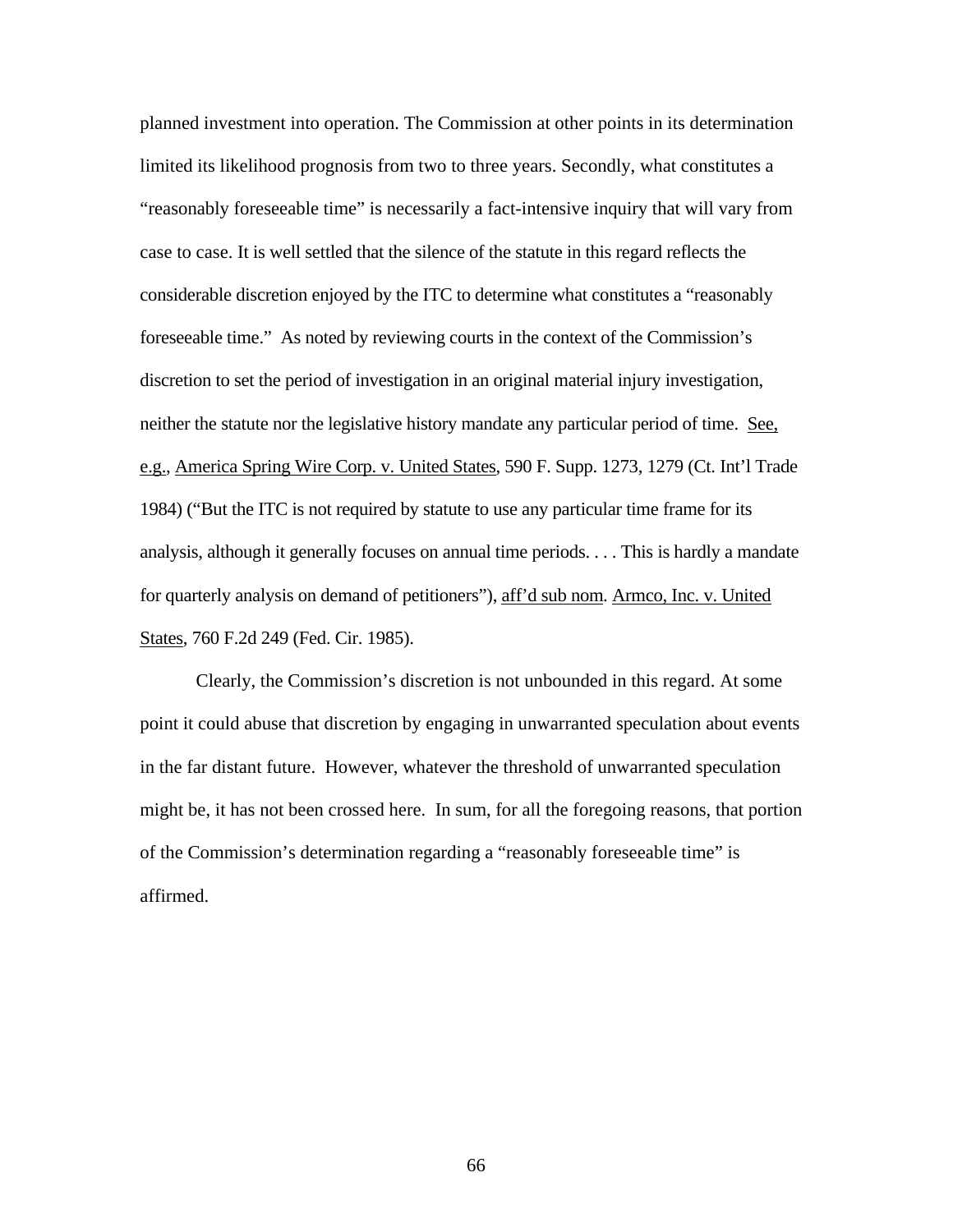## B. The Regional Industry Finding

As noted above, the Commission's likelihood of injury determination was based on a regional industry analysis.<sup>[79](#page-66-0)</sup> The Commission used the same regional industry that it found to exist in its original material injury investigation. GCCC contends that the Commission not only used the wrong legal standard in making its regional industry finding, but that it also ignored record evidence of present and future sales of Mexican-produced cement outside the Southern Tier region.<sup>[80](#page-66-1)</sup> The Commission responds that not only has GCCC waived this argument by failing to raise it during the course of the administrative proceeding, but that in any event the Commission's regional industry finding is fully supported by the record and not contrary to  $law$ <sup>[81](#page-66-2)</sup>

Section 752(a)(8) of the Tariff Act of 1930, as amended, 19 U.S.C. § 1675a(a)(8),

provides:

Special rule for regional industries

In a review under [section 1675\(b\)](http://web2.westlaw.com/find/default.wl?DB=1000546&DocName=19USCAS1675&FindType=L&ReferencePositionType=T&ReferencePosition=SP%3Ba83b000018c76&AP=&mt=LawSchoolPractitioner&fn=_top&sv=Split&vr=2.0&rs=WLW5.04) or [\(c\)](http://web2.westlaw.com/find/default.wl?DB=1000546&DocName=19USCAS1675&FindType=L&ReferencePositionType=T&ReferencePosition=SP%3B4b24000003ba5&AP=&mt=LawSchoolPractitioner&fn=_top&sv=Split&vr=2.0&rs=WLW5.04) of this title [19 U.S.C.] involving a regional industry, the Commission may base its determination on the regional industry defined in the original investigation under this subtitle, another region that satisfies the criteria established in section  $1677(4)(C)$ of this title [19 U.S.C.], or the United States as a whole. In determining if a regional industry analysis is appropriate for the determination in the review, the Commission shall consider whether the criteria established in [section 1677\(4\)\(C\)](http://web2.westlaw.com/find/default.wl?DB=1000546&DocName=19USCAS1677&FindType=L&ReferencePositionType=T&ReferencePosition=SP%3B280b00002e793&AP=&mt=LawSchoolPractitioner&fn=_top&sv=Split&vr=2.0&rs=WLW5.04) of this title [19 U.S.C.] are likely to be satisfied if the order is revoked or the suspended investigation is terminated.

The statute thus requires the Commission to take the following three cumulative steps in

a regional industry analysis: (1) determine whether a regional market exists under 19

<span id="page-66-0"></span><sup>79</sup> Commission Determination at 8-20.

<span id="page-66-1"></span><sup>&</sup>lt;sup>80</sup> GCCC Initial Brief at 70-71. GCCC also raises an argument that the Commission's regional industry finding violates the WTO Antidumping Agreement. See id. at 72. For the reasons stated in footnote 15 of this decision, that argument must be summarily rejected.

<span id="page-66-2"></span><sup>81</sup> ITC Brief at 135-141.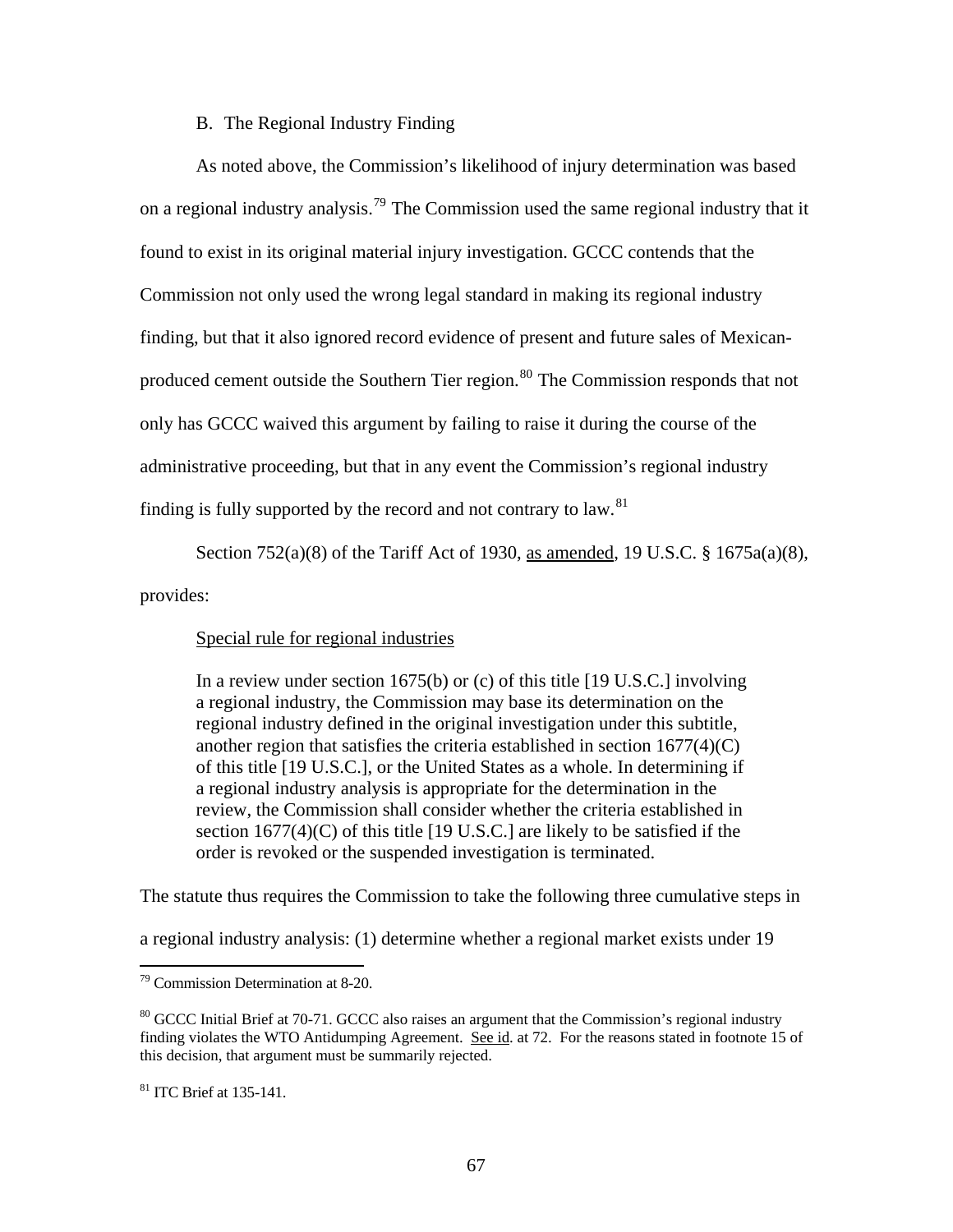U.S.C. § 1677(4)(C), ${}^{82}$  ${}^{82}$  ${}^{82}$  (2) determine whether dumped imports are concentrated in that regional market, and (3) determine whether material injury would be likely to recur to all or almost all of the production within the regional market if the antidumping duty order is revoked. The SAA adds that the Commission's original regional industry determination will be used in a subsequent sunset review, unless "there is sufficient evidence to warrant revisiting" that original determination.<sup>[83](#page-67-1)</sup>

 It appears from the record that GCCC has either conceded the existence of a Southern Tier regional industry in its submissions to the Commission or, at the very least, has failed to press the issue beyond its first response to the Commission's notice of institution of this sunset review.<sup>[84](#page-67-2)</sup> Under these circumstances, and for the reasons stated in Part VII.A of this decision, principles of waiver and failure to exhaust bar GCCC's arguments on appeal.

 Moreover, on the merits GCCC's argument fails. First, GCCC provided no evidence warranting revisiting the Commission's original regional industry determination. Second, contrary to GCCC's contention, it is irrelevant to the first step of the regional industry analysis – namely, defining the regional industry – whether or not dumped imports are entering the region. Rather, whether dumped imports are entering the region is only relevant in connection with the second step of the analysis. Third, with regard to the issue of whether dumped imports would be concentrated in the Southern Tier region, the Commission did consider GCCC's and CEMEX's evidence in support of

<span id="page-67-0"></span> $82$  In order to find the existence of a regional market under that section, two elements must be satisfied: (1) the producers within the region sell al or almost all of their production in that regional market, and (2) the demand in that market is not supplied to any substantial degree by producers located elsewhere in the United States.

<span id="page-67-1"></span><sup>83</sup> SAA at 887.

<span id="page-67-2"></span> $84$  See GCCC's Pre-hearing Brief at 1-2 & n.1; GCCC's Reply Brief at 63 n.136.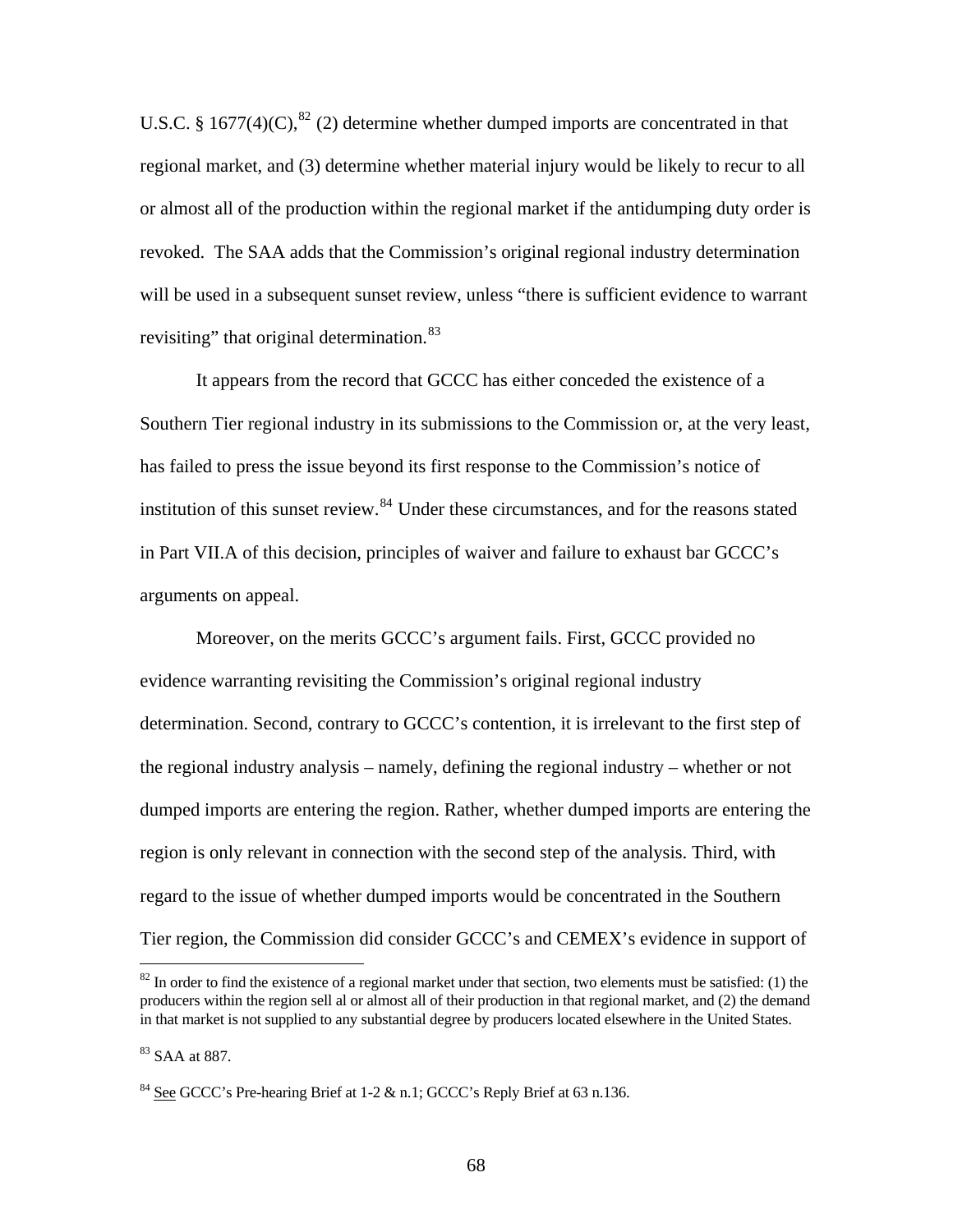their argument that dumped imports would not be concentrated in the region, but the Commission chose not to rely on that evidence.<sup>[85](#page-68-0)</sup> It is the Commission's responsibility to weigh the evidence, not the Panel's. See Koyo Seiko Co., Ltd. v. United States, 810 F. Supp. 1287, 1289 (Ct. Int'l Trade 1993) (it is "not within the Court's domain either to weigh the adequate quality or quantity of the evidence for sufficiency or to reject a finding on grounds of a differing interpretation of the record").

Finally, GCCC criticizes the Commission's statement that 100 percent of Mexican cement imports entered the Southern Tier region as being factually incorrect.<sup>[86](#page-68-1)</sup> However, the Commission's statement was drawn from official import statistics contained in the Final Staff Report that categorized a virtually de minimis amount of Mexican imports to states outside the Southern Tier as being imports to the Southern Tier. GCCC never challenged the accuracy of this data during the course of the sunset review below. In any event, absent some showing by GCCC that the outcome would have been different had the record reflected the correct percentage of Mexican imports destined for the Southern Tier region, the alleged error on the part of the Commission, if any, is at most harmless. See [Intercargo Ins. Co. v. United States, 83 F.3d 391, 394](http://web2.westlaw.com/find/default.wl?DB=506&SerialNum=1996107428&FindType=Y&ReferencePositionType=S&ReferencePosition=394&AP=&mt=LawSchoolPractitioner&fn=_top&sv=Split&vr=2.0&rs=WLW5.04)  [\(Fed.Cir.1996\)](http://web2.westlaw.com/find/default.wl?DB=506&SerialNum=1996107428&FindType=Y&ReferencePositionType=S&ReferencePosition=394&AP=&mt=LawSchoolPractitioner&fn=_top&sv=Split&vr=2.0&rs=WLW5.04)("It is well settled that principles of harmless error apply to the review of agency proceedings."). Thus, under the harmless error rule – otherwise known as the rule of prejudicial error – a court will not demand perfection of an administrative agency and will only overturn an agency's action if the error complained of was prejudicial. See Barnhart v. United States, 588 F. Supp. 1432, 1437 (Ct. Int'l Trade 1984) ("The burden

<span id="page-68-0"></span><sup>&</sup>lt;sup>85</sup> See Commission Determination at 9  $\&$  n.38.

<span id="page-68-1"></span><sup>86</sup> See id. at 24.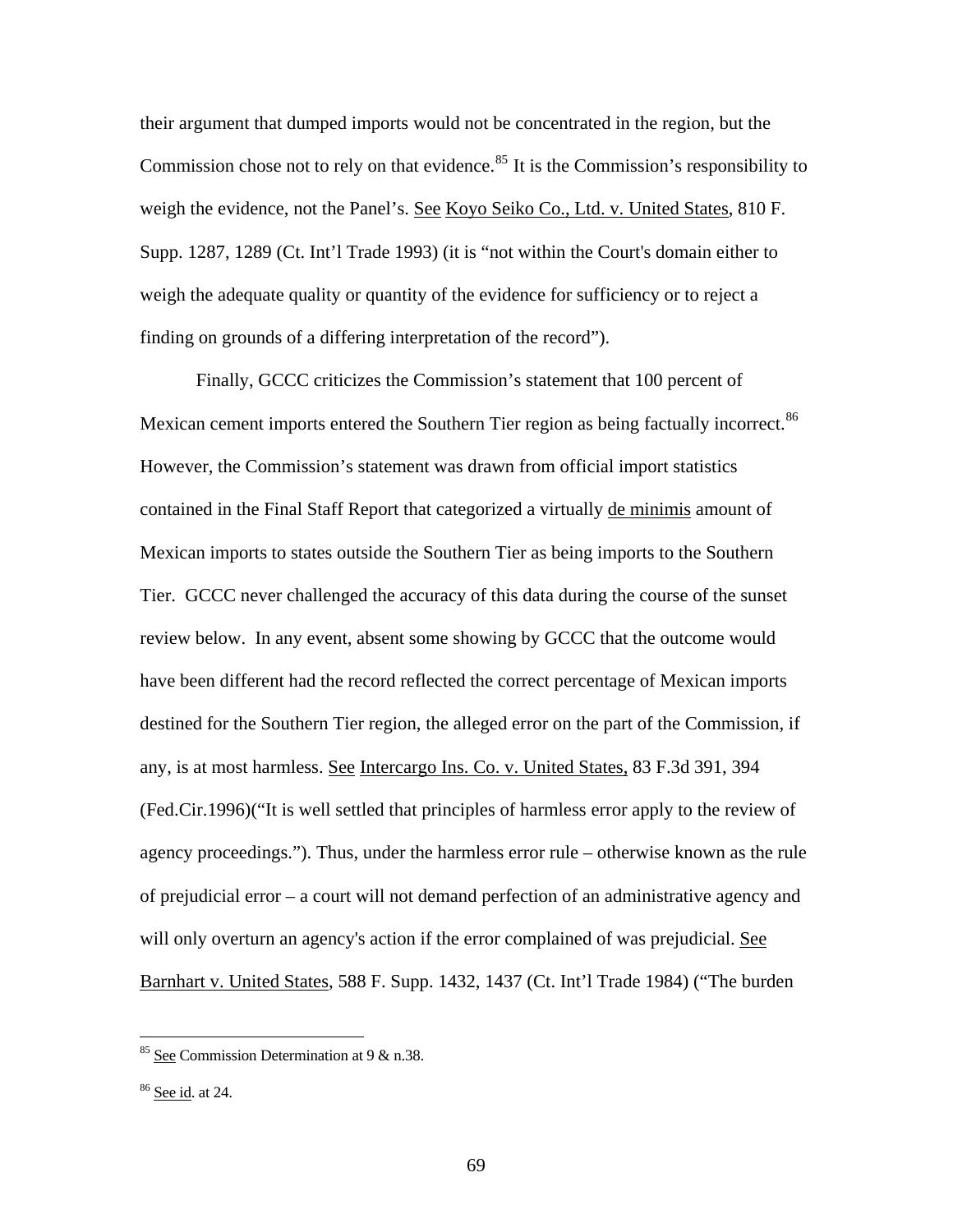to demonstrate prejudicial error is on the party claiming the error was prejudicial."). Considering the extremely small percentage of non-Southern Tier imports in question, the Commission's statement that 100 percent of Mexican cement imports entered the Southern Tier region does not detract from its conclusion that dumped imports would be concentrated in the Southern Tier region.

In sum, the Panel affirms the Commission's regional industry determination.

#### C. Duty Absorption

Section 751(a)(4) of the Tariff Act of 1930, as amended, 19 U.S.C. § 1675(a)(4), provides that when conducting certain administrative reviews the Department of Commerce is to determine whether antidumping duties have been absorbed by a foreign producer or exporter when the subject merchandise is sold in the United States through an affiliated importer. The statute directs the Commerce Department to notify the Commission regarding such duty absorption so that the Commission may consider it when conducting a sunset review.<sup>[87](#page-69-0)</sup>

<span id="page-69-0"></span><sup>87</sup> As explained in the SAA:

When an importer is affiliated with the exporter, dumping is measured by reference to the affiliated importer's resale price. However, it is the affiliated importer, not the unaffiliated U.S. purchaser of the dumped goods, who must pay the antidumping duty. Under certain circumstances, the affiliated importer may choose to pay the antidumping duty rather than eliminate the dumping, either through lowering prices in the foreign market, raising prices in the United States, or a combination of both.

 <sup>\* \* \* \*</sup> 

Commerce will inform the Commission of its findings regarding duty absorption, and the Commission will take such findings into account in determining whether injury is likely to continue or recur if an order were revoked. Duty absorption may indicate that the producer or exporter would be able to market more aggressively should the order be revoked as a result of a sunset review.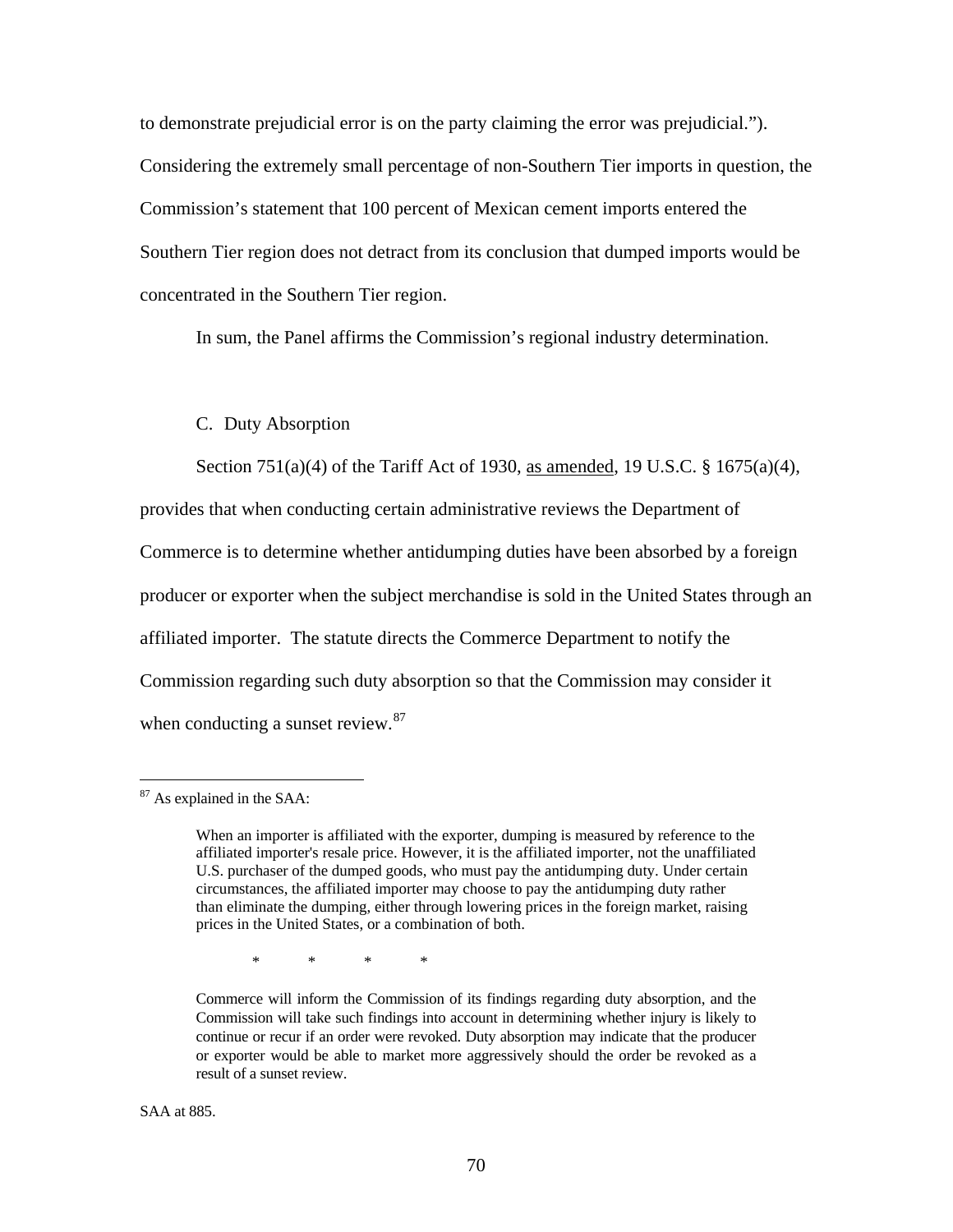In SKF USA, Inc. v. United States, 94 F. Supp. 2d 1351 (Ct. Int'l Trade 2000),

the CIT held that the Commerce Department lacks statutory authority to conduct a duty absorption inquiry in administrative reviews of pre-Uruguay Round antidumping duty orders, which includes the antidumping duty order on Mexican cement. A necessary corollary of the SKF USA decision is that it would be improper for the Commission to rely on such a duty absorption finding when conducting a sunset review.

In its determination the Commission made the following statement regarding duty absorption:

In reaching our conclusion on likely price effects, we have weighed all the pertinent evidence on price and taken into account Commerce's duty absorption finding on Mexico, although we note respondents' argument that a recent CIT decision calls into question the validity of Commerce's duty absorption findings with respect to transition orders. . . . SKF USA, Inc. v. United States, 94 F. Supp. 2d 1351 (CIT 2000), remand aff'd, Slip Op. 00-101 (CIT, Aug. 18, 2000). However, we do not rely on the duty absorption findings in making our determination that significant price effects are likely upon revocation of the order. $88$ 

 Although GCCC did not allege in its complaint that the Commission erred in connection with this duty absorption issue, GCCC argues in its brief to the Panel that the Commission should have disregarded Commerce's duty absorption finding because the latter was contrary to law.<sup>[89](#page-70-1)</sup> GCCC further contends that the Commission erred as a matter of law by taking such findings into consideration in reaching its conclusion on the likely price effects of revocation.<sup>[90](#page-70-2)</sup>

<span id="page-70-0"></span><sup>88</sup> Commission Determination at 39 n.236.

<span id="page-70-1"></span><sup>89</sup> See GCCC Initial Brief at 74.

<span id="page-70-2"></span> $90$  See id. at 75.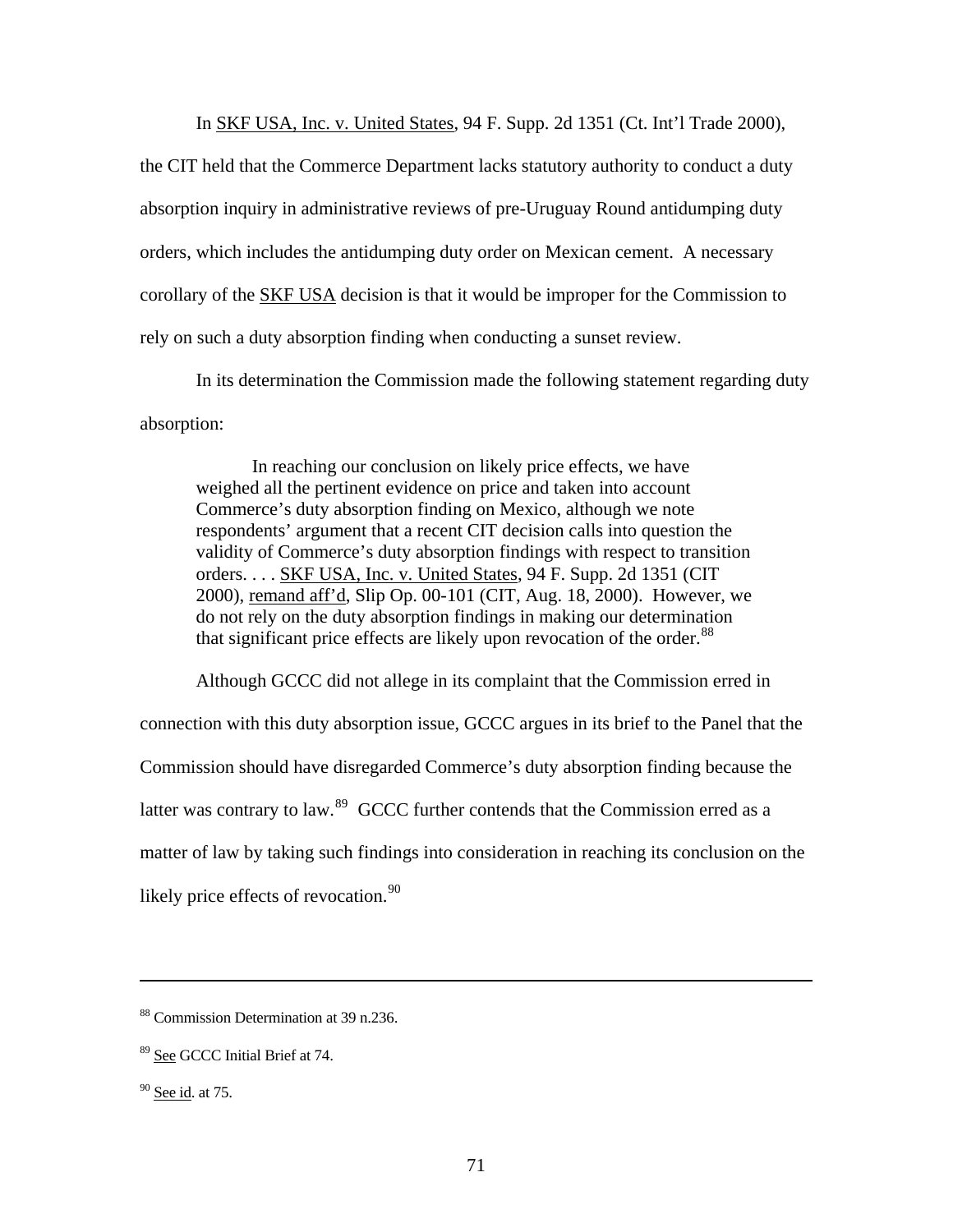It is clear from the above-quoted footnote in the Commission's determination that the Commission took into account the CIT's decision in SKF USA. It is equally beyond doubt that the Commission placed no reliance on the Commerce Department's duty absorption finding in making the determination that significant price effects are likely upon revocation of the order. Accordingly, GCCC's contention must fail.

In addition, GCCC omitted this alleged error from the allegations of its complaint. In contrast to Rule 8(a)(1) of the Federal Rules of Civil Procedure that calls for a "short and plain statement of the claim," NAFTA Rule of Procedure 39(2)(b) requires that every complaint contain "the precise nature of the Complaint, including . . . the allegations of errors of fact or law . . . ." GCCC's complaint makes absolutely no mention of the duty absorption issue. Therefore, for this reason as well, its duty absorption claim must fail.

In sum, for all the foregoing reasons, the Panel affirms the Commission's determination with respect to duty absorption.

### D. Cumulation

Although it did not allege so in its complaint, GCCC nevertheless argues in its briefs filed with the Panel that the Commission erred as a matter of law in considering cumulation in this sunset review. GCCC states categorically that there is no statutory authorization for cumulation in regional industry sunset reviews.<sup>[91](#page-71-0)</sup> Although the Commission did not in fact cumulate in the present sunset review, it nevertheless took

<span id="page-71-0"></span> $91$  See id. at 75-77.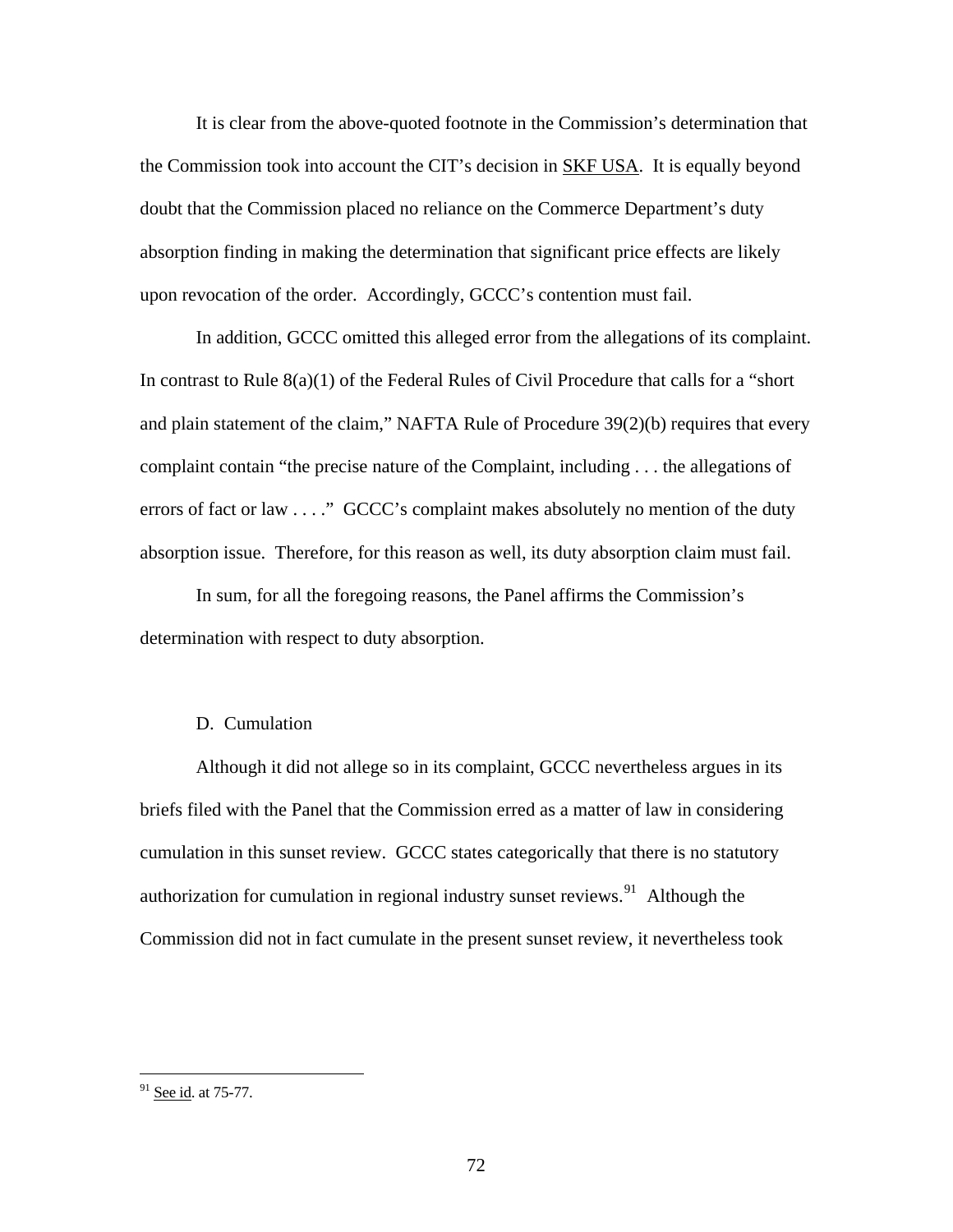issue with GCCC on this question by stating in dictum that the Commission may cumulate in regional industry sunset reviews.<sup>[92](#page-72-0)</sup>

As the Panel understands it, GCCC is asking the Panel to instruct the Commission not to cumulate in the event the Panel remands this sunset review to the Commission for further determination. GCCC is making this request even though in its final determination the Commission did exactly what GCCC requested it to do, i.e., not cumulate imports. In other words, GCCC prevailed on the issue of cumulation. Under the circumstances, the Panel fails to see how GCCC is an aggrieved party with standing to complain when the outcome below was favorable to it.

Whether GCCC's claim should be rejected on the ground that GCCC seeks an advisory opinion (as counsel for the ITC argues), or on the ground that GCCC lacks standing to complain because it is not an aggrieved party, or on the ground that GCCC failed to allege cumulation in its complaint, the ultimate disposition of GCCC's request is the same. In sum, for the foregoing reasons, the Panel affirms the Commission's determination regarding its decision not to cumulate imports.

## E. Alleged False Statements

 CEMEX submits that the Committee for Fairly Traded Mexican Cement "throughout the sunset review process repeatedly accused CEMEX of intentionally providing false and misleading information to the Commission" and to the Panel.<sup>[93](#page-72-1)</sup>

 $\overline{a}$ 

<span id="page-72-0"></span> $92$  See Commission Determination at 26 n.140.

<span id="page-72-1"></span><sup>&</sup>lt;sup>93</sup> CEMEX Initial Brief at 66. See Committee Brief at 39-40.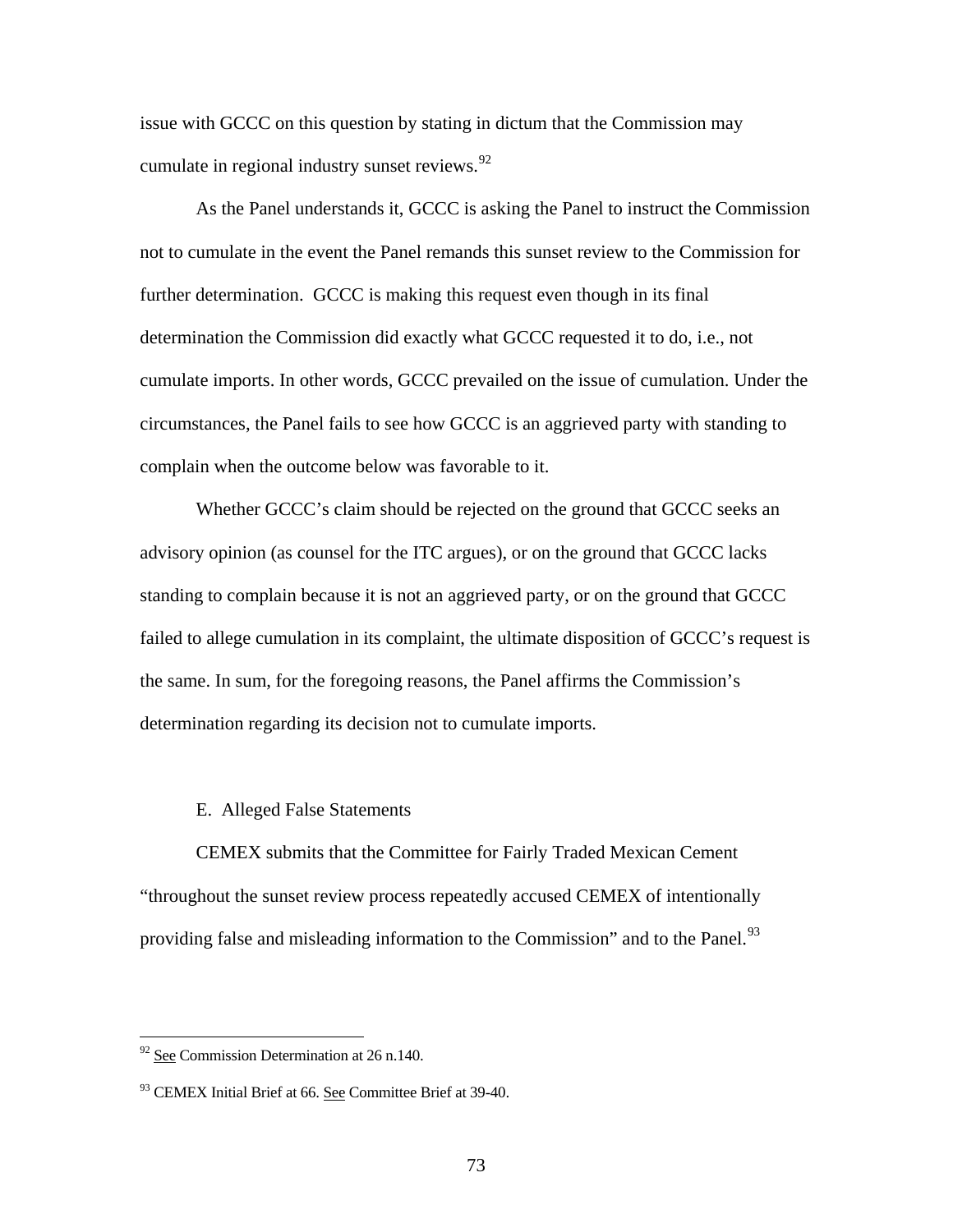CEMEX requests that the Panel order stricken from the record all such allegations as inflammatory and untrue.

 CEMEX cites no express legal authority to support what is implicit in its request to the Panel: That Chapter 19 panels possess the power to order that allegedly inflammatory or untrue statements be stricken from the record. The Panel notes that, pursuant to USCIT Rule 12(f), a motion to strike may be granted by the CIT when a party's pleading contains an insufficient defense, or any redundant, immaterial, impertinent, or scandalous matter. In addition, pursuant to USCIT [Rule 81\(m\)](http://web2.westlaw.com/find/default.wl?DB=1004365&DocName=USCITR81&FindType=L&AP=&mt=LawSchoolPractitioner&fn=_top&sv=Split&vr=2.0&rs=WLW5.04), the CIT may disregard briefs that are not "free from burdensome, irrelevant, immaterial and scandalous matter." However, no parallel rules exist in the Rules of Procedure for Article 1904 Binational Panel Reviews.

Thus, even if the Panel was inclined to accede to CEMEX's request, it is clear that a Chapter 19 panel has no express power to grant the relief requested by CEMEX. Similarly, the Panel is not aware of any inherent power to do so. On the other hand, what is abundantly clear is that Chapter 19 panels are denied many of the most formidable powers that both the CIT and the Federal Circuit are granted, including the power to hold parties in contempt, the power to issue injunctions, and the power to impose sanctions for the filing of frivolous pleadings and briefs. See, e.g., 28 U.S.C. § 1927 (sanctions for unreasonably and vexatiously multiplying the proceedings); 19 U.S.C.  $\S$  1516a(c)(2)(CIT preliminary injunction to enjoin liquidation of entries until all appeals have been exhausted); USCIT Rule 11(b)(sanctions for filing any paper with the court that is "presented for any improper purpose, such as to harass or to cause unnecessary delay or needless increase in the cost of litigation").

74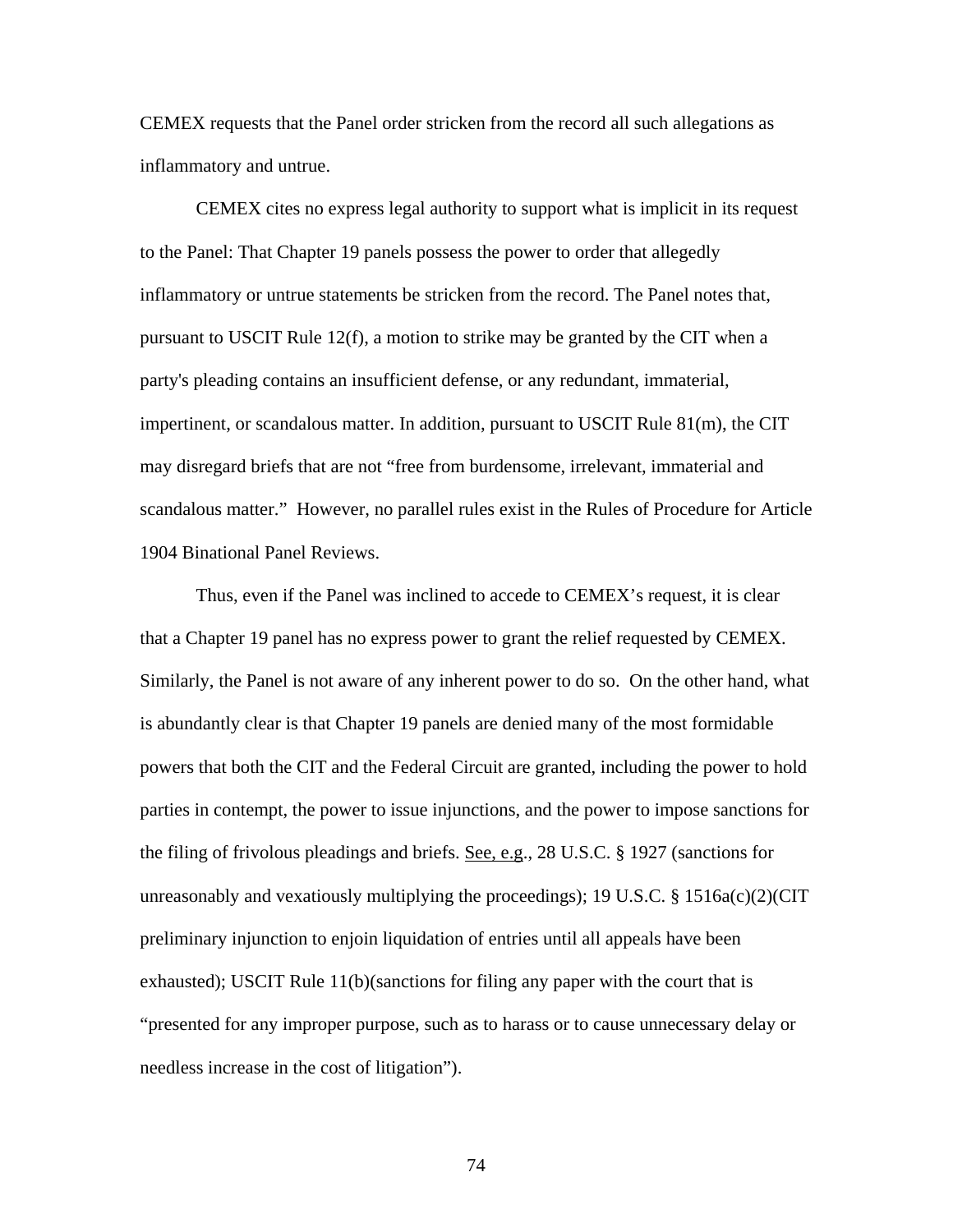Even assuming arguendo that the Panel possesses the power to grant the relief CEMEX seeks, requests to strike portions of a brief are only sparingly granted by a court. See, e.g., Edge Import Corp. v. United States, 82 Cust. Ct. 343 (1979). This is especially true in an appellate-level proceeding, such as the present one, that is not tried to a jury. Compare Novo Nordick A/S v. Becton Dickinson & Co., 304 F.3d 1216, 1220 (Fed. Cir. 2002) ("Inflammatory insinuations and incorrect statements are improper, and their presentation to prejudice the jury is not condoned.").

In sum, the Panel concludes that it lacks the power to grant CEMEX's request. Nevertheless, the Panel assures all parties to this proceeding that no party has been prejudiced in the eyes of the Panel because of any alleged inflammatory or untrue statements made in the briefs or at oral argument, nor has the Panel been influenced by any such alleged statements.

## **VII. ORDER AND INSTRUCTIONS ON REMAND**

For all the reasons stated in Part VII.E, the Panel denies CEMEX's request to strike portions of the Committee's brief.

For all the reasons stated in Part VII.A-.D, the Panel affirms the Commission with respect to the following determinations:

1. The Panel affirms the Commission's determination regarding a "reasonably foreseeable time."

2. The Panel affirms the Commission's determination with respect to the existence of a regional industry.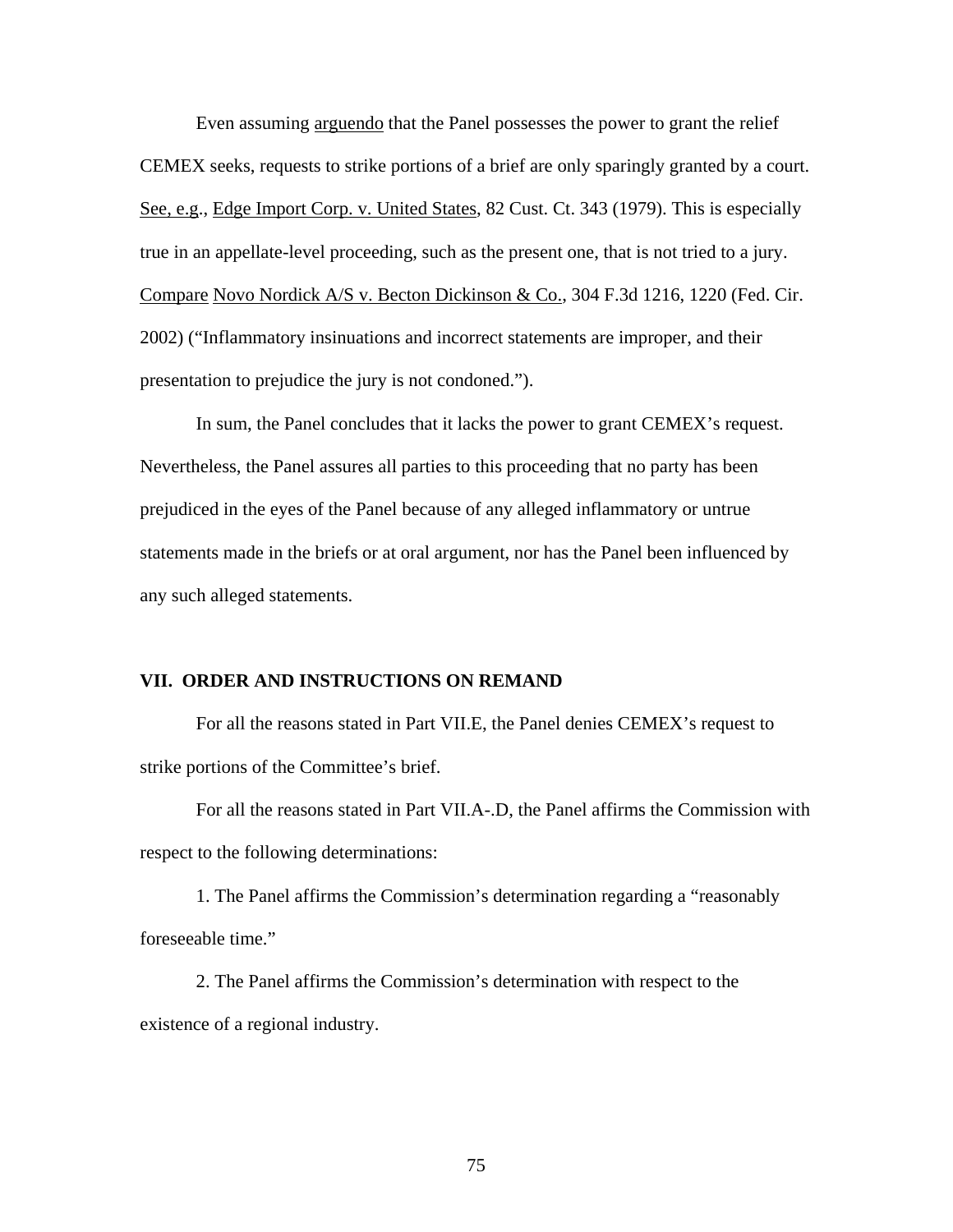3. The Panel affirms the Commission's determination with respect to duty absorption.

4. The Panel affirms the Commission's determination regarding its decision not to cumulate imports.

For the reasons stated in Parts IV, V, and VI, the Panel remands the following matters to the Commission for resolution within 60 days of the date of this decision and instructs the Commission as follows:

1. On remand the Commission is to apply the "probable" or "more likely than not" standard announced by the CIT in Siderca when making its determination regarding likely volume, likely price effects, and likely impact on the industry.

2. With regard to the likely volume of subject imports if the antidumping duty order is revoked, the Commission is to (a) explain how it is probable that subject imports would increase if the antidumping duty order is revoked, and (b) render a complete analysis of how the various third-country antidumping duty orders would affect the likely volume of subject imports to the United States.

3. With regard to the likely price effects of subject imports on the industry if the order is revoked, the Commission is to (a) explain the price implications of revocation of the antidumping duty order with sufficient clarity to show how the record supports the Commission findings that revocation of the order would be likely to lead to significant negative price effects on the domestic industry, (b) explain how revocation of the antidumping duty order would be likely to lead to significant price underselling by subject imports of the domestic product, and (c) explain how subject imports are likely to

76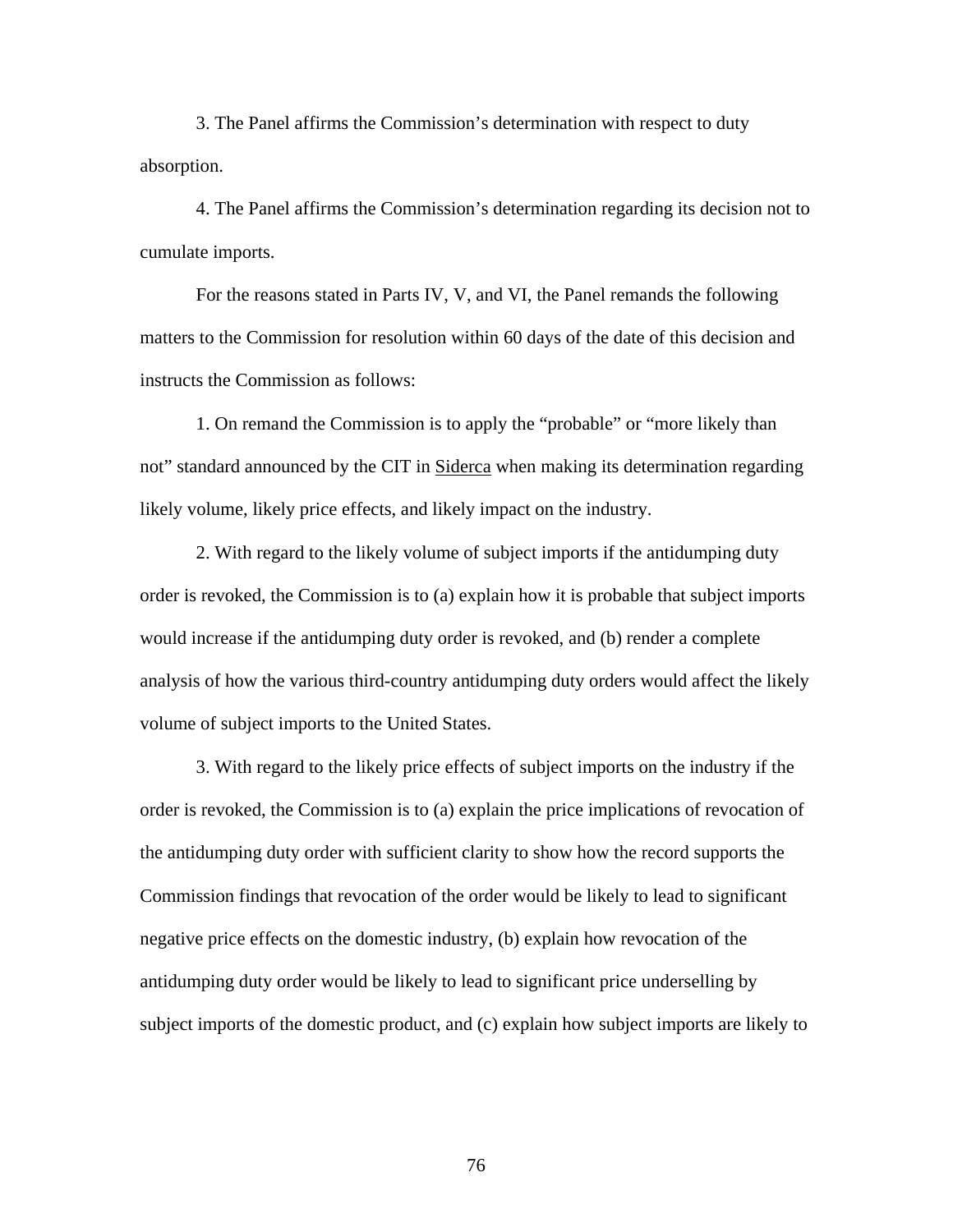enter the United States at prices that otherwise would have a significant price depressing or suppressing effect on the domestic product.

4. With regard to the likely impact on the domestic industry if the antidumping duty order is revoked, the Commission is to (a) explain how it reached the conclusion that the order should remain in place in order to protect the highly-profitable, regional industry, given the continuing solid demand in the region and a substantial increase in non-Mexican cement imports; (b) explain how it reached the conclusion that the regional industry would be likely to suffer material injury, having found that the regional industry is not in a vulnerable state; and (c) explain how the decreasing market share of the regional industry, due to a substantial increase in demand, was not attributed to imports of non-Mexican cement.

5. With regard to the Commission's conclusion that producers of all or almost all of the production in the Southern Tier region would likely suffer material injury by reason of the dumped imports if the order is revoked, the Commission is to (a) explain why producers of all or almost all of the production in the Southern Tier region would likely be materially injured if the order is revoked, (b) explain what percentage of regional production would likely suffer material injury, and (c) explain what its aggregate and individual plant analyses consisted of and what anomalies, if any, the individual plant analysis revealed.

6. The Commission is to fully evaluate the information concerning the proposed Southdown acquisition.

Date of Issuance: June 24, 2005

77